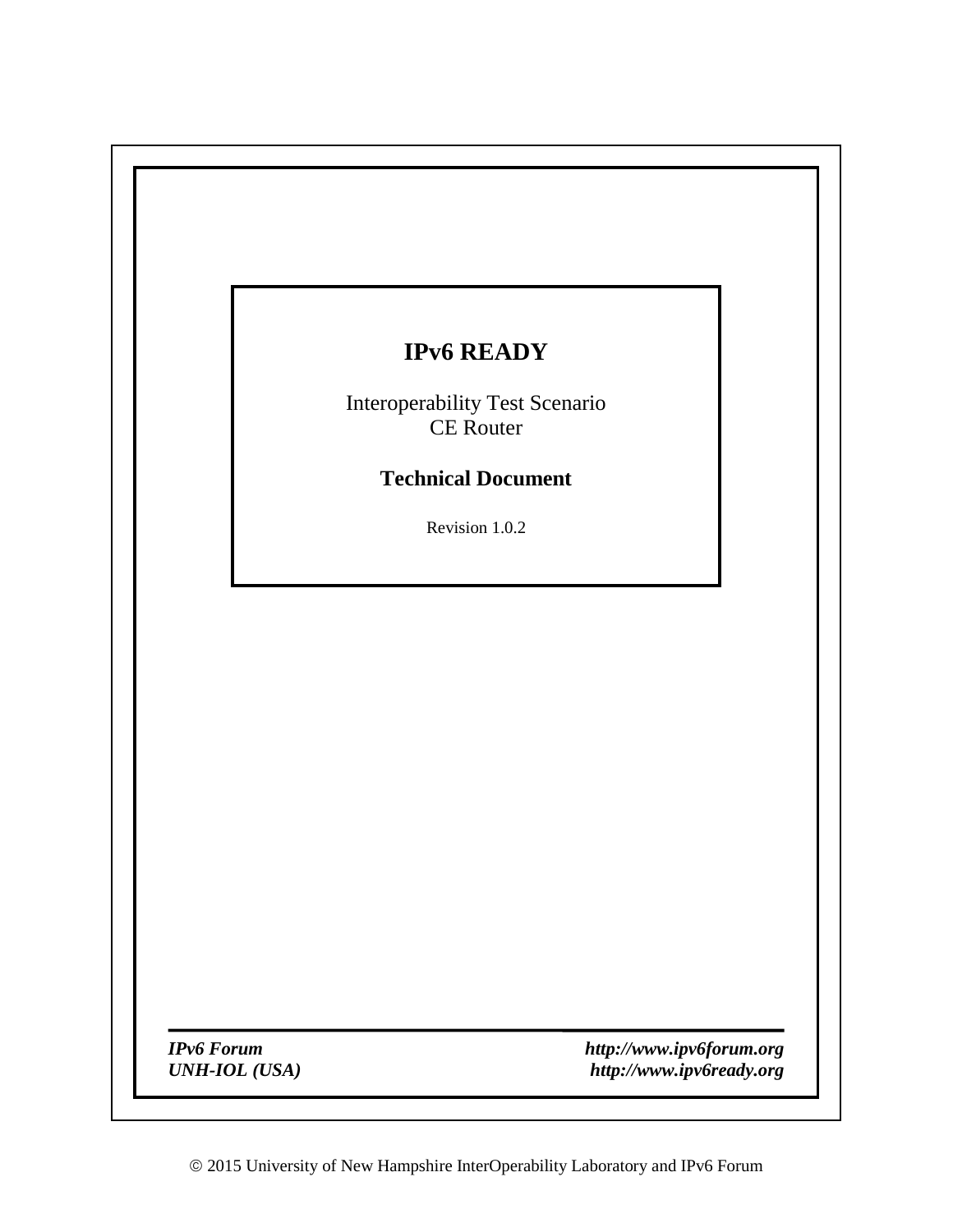# <span id="page-1-0"></span>**MODIFICATION RECORD**

| Version 1.0.2 | January 13, 2016  | T. Winters | Added Appendix A.<br>$\bullet$<br>Added Possible Problem to 1.4F<br>$\bullet$<br>for Link Technologies DAD issues.<br>Added a Possible Problem to 1.7 to<br>$\bullet$<br>allow changing the<br>SOL_MAX_RT value.<br>Added 2.9A to Advanced<br>$\bullet$<br>Functionality.                                                                                                                                                                                                                                                                                                                                                                                                                                                                                                                                                                                                               |
|---------------|-------------------|------------|-----------------------------------------------------------------------------------------------------------------------------------------------------------------------------------------------------------------------------------------------------------------------------------------------------------------------------------------------------------------------------------------------------------------------------------------------------------------------------------------------------------------------------------------------------------------------------------------------------------------------------------------------------------------------------------------------------------------------------------------------------------------------------------------------------------------------------------------------------------------------------------------|
| Version 1.0.1 | August 21, 2015   | T. Winters | Clarified using DHCPv6 Address<br>$\bullet$<br>in CERouterInterop.1.2.<br>Updated CERouterInterop.1.1&2.1<br>$\bullet$<br>to clear the neighbor cache of REF-<br>Host.<br>Clarified that<br>CERouterInterop.2.6B should wait<br>the preferred lifetime to allow for<br>Prefix X to timeout.<br>Updated CERouterInterop.2.6 to<br>check the valid lifetime is less then<br>or equal to the valid lifetime in the<br>IA_PD.<br>Updated CERouterInterop.1.7 to<br>$\bullet$<br>observe the DHCPv6 Server<br>sending Advertises to every Solicit.<br>Added a Possible Problem to<br>$\bullet$<br>CERouterInterop.1.1 to allow<br>Neighbor Discovery Proxies.<br>Updated CERouterInterop.1.7 to<br>$\bullet$<br>allow a range of times for<br>retransmission.<br>Added a Possible Problem for<br>$\bullet$<br>TAR-Router's the don't support<br>link-local ping for<br>CERouterInterop.3.1C. |
| Version 1.0.0 | February 10, 2015 | T. Winters | <b>Initial Release of Finalized Test</b><br>$\bullet$<br>Plan.                                                                                                                                                                                                                                                                                                                                                                                                                                                                                                                                                                                                                                                                                                                                                                                                                          |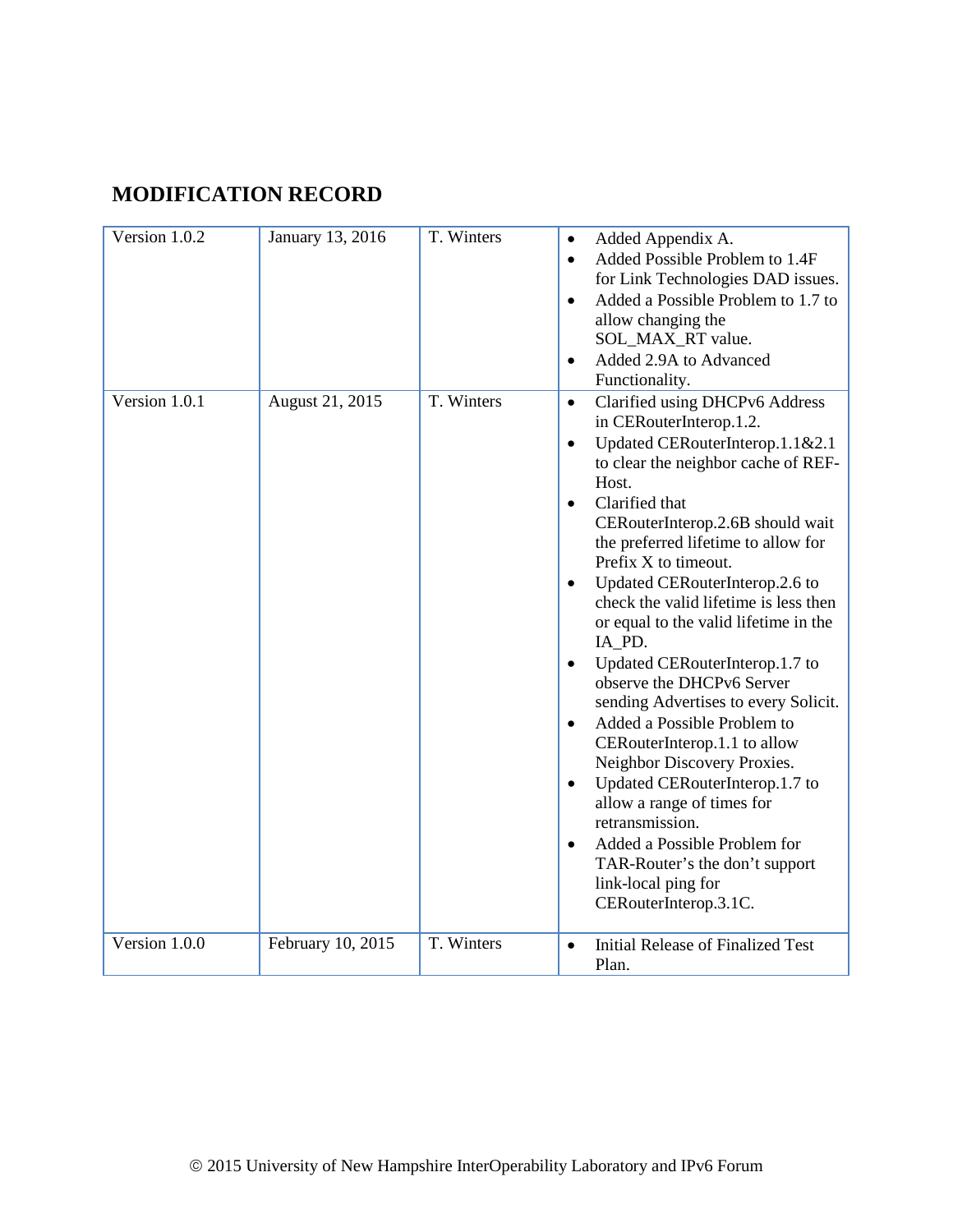

## <span id="page-2-0"></span>**ACKNOWLEDGEMENTS**

**The IPv6 Forum would like to acknowledge the efforts of the following organizations in the development of this test suite.**

#### **Principle Authors:**

University of New Hampshire- InterOperability Lab (USA)

- o Timothy Carlin
- o Marion Dillon
- o Lincoln Lavioe
- o Erica Johnson
- o Thomas Peterson
- o James Swan
- o Timothy Winters

#### **Commentators:**

John Brzozowski Chris Donley Ole Troan Lorenzo Colitti Jimmy Chuang Geert Goemaere Barbara Stark Neyret Nico Chih-Cheng (Chunghwa Telecom Laboratories) Li Fan Wu (Chunghwa Telecom Laboratories) Shih-Kang Wang (Chunghwa Telecom Laboratories) John Berg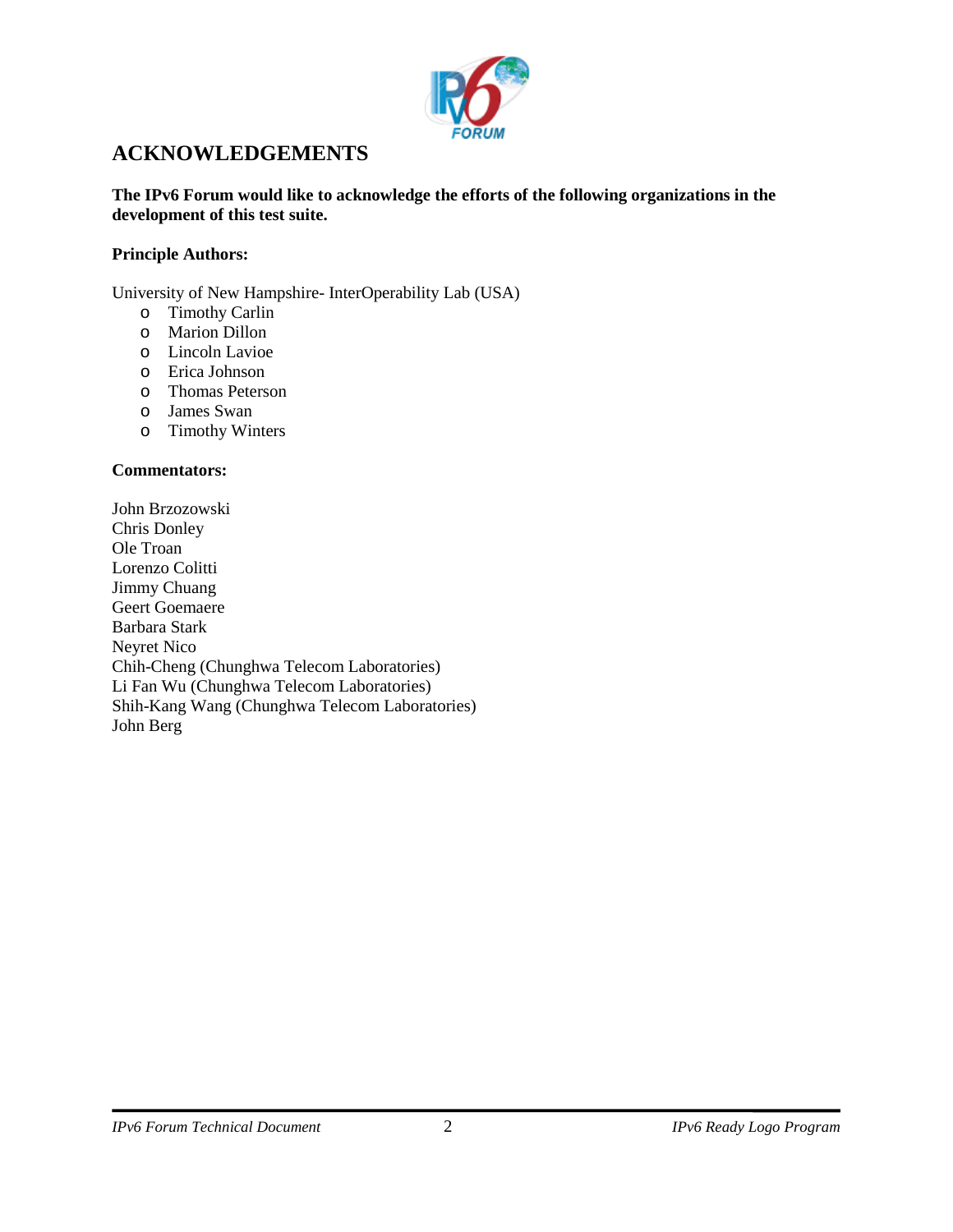

# <span id="page-3-0"></span>**INTRODUCTION**

## **Overview**

The IPv6 forum plays a major role to bring together industrial actors, to develop and deploy the new generation of IP protocols. Contrary to IPv4, which started with a small closed group of implementers, the universality of IPv6 leads to a huge number of implementations. Interoperability has always been considered as a critical feature in the Internet community. Due to the large number of IPv6 implementations, it is important to give to the market a strong signal proving the interoperability degree of various products.

To avoid confusion in the mind of customers, a unique logo program has been defined. The IPv6 logo gives confidence to users that IPv6 is currently operational. This logo program contributes to the feeling that IPv6 is available and ready to be used.

#### **Abbreviations and Acronyms**

 CE: Customer Edge Router (Device Under Test) CE LAN: CE Router LAN Interface CE WAN: CE Router WAN Interface DAD: Duplicate Address Detection DHCP: Dynamic Host Configuration Protocol NS: Neighbor Solicitation NA: Neighbor Advertisement NCE: Neighbor Cache Entry NUT: Node Under Test PD: Prefix Delegation RA: Router Advertisement RS: Router Solicitation TAR: Targeted Device REF: Reference Device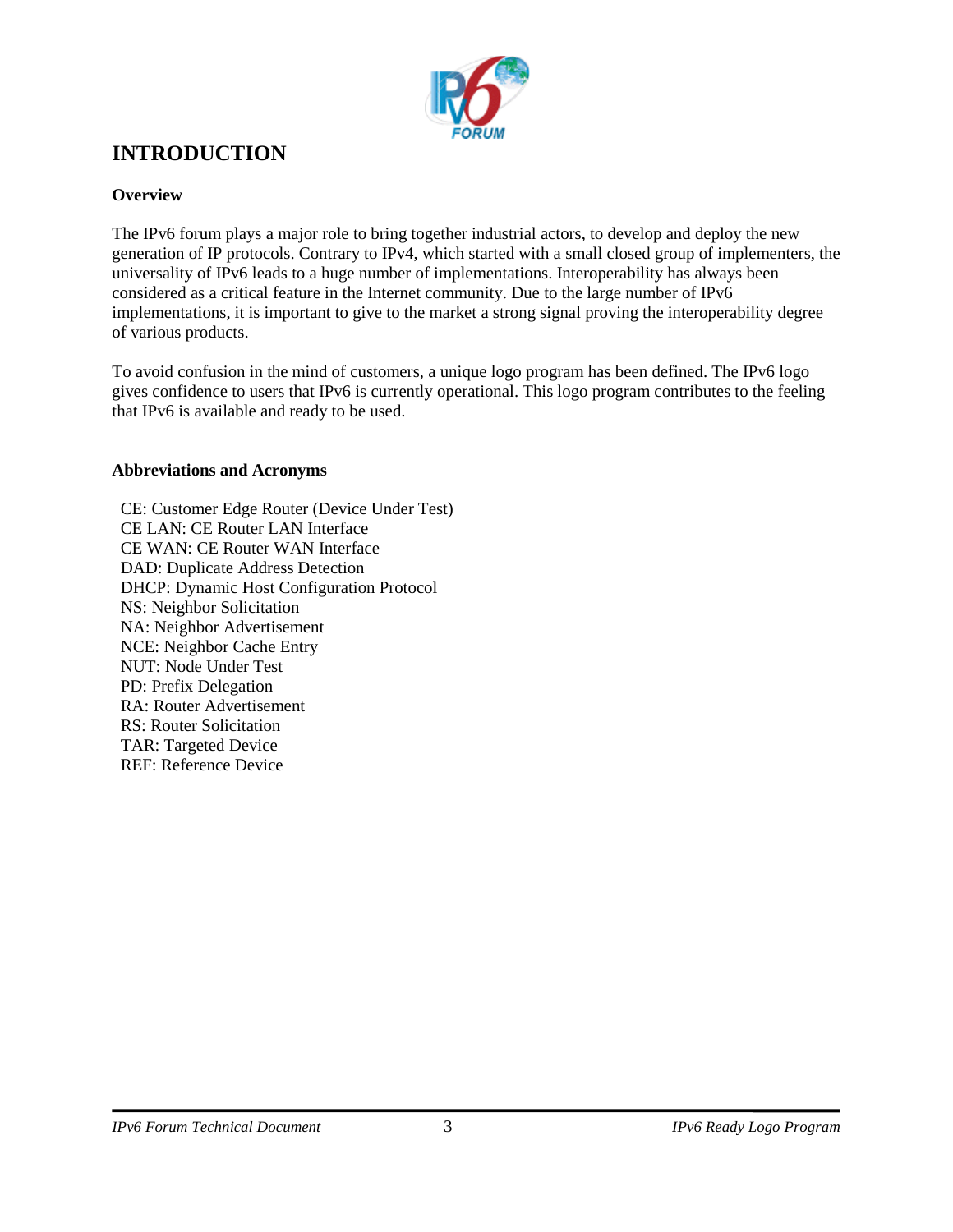

# <span id="page-4-0"></span>**ADVANCED FUNCTIONALITY TEST**

The following test may be omitted if the NUT does not support the advanced functionalities.

#### **Mandatory Features on LAN (Must select at least one)**

- Supporting DNS Configuration by Stateless DHCPv6 (CERouterInterop.2.4)
- Supporting Address Assignment and DNS Configuration by DHCPv6 (CERouterInterop.2.5)

#### **General Advanced Features**

- Transmitting Echo Requests (CERouterInterop.1.4 G, H)
- Supporting MTU configuration (CERouterInterop.2.7 A)

#### **Advanced Features on WAN**

- Supporting Stateless Address Autoconfiguration (CERouterInterop.1.3 A, B)
- Supporting DHCPv6 Release Message (CERouterInterop.1.4 D, CERouterInterop.1.5 D)
- Supporting DHCPv6 Confirm Message (CERouterInterop.1.4 E)
- Supporting DHCPv6 Domain Search List Option (CERouterInterop.1.4 H)
- Configurable DHCPv6 Prefix Hint (CERouterInterop.1.5 E)
- Support DHCPv6 only WAN Addressing (CERouterInterop.1.6)

#### **Advanced Features on LAN**

- Supporting Ingress Filtering (CERouterInterop.2.9A)
- Supporting Unique Local Address (CERouterInterop.4.1, CERouterInterop.4.2)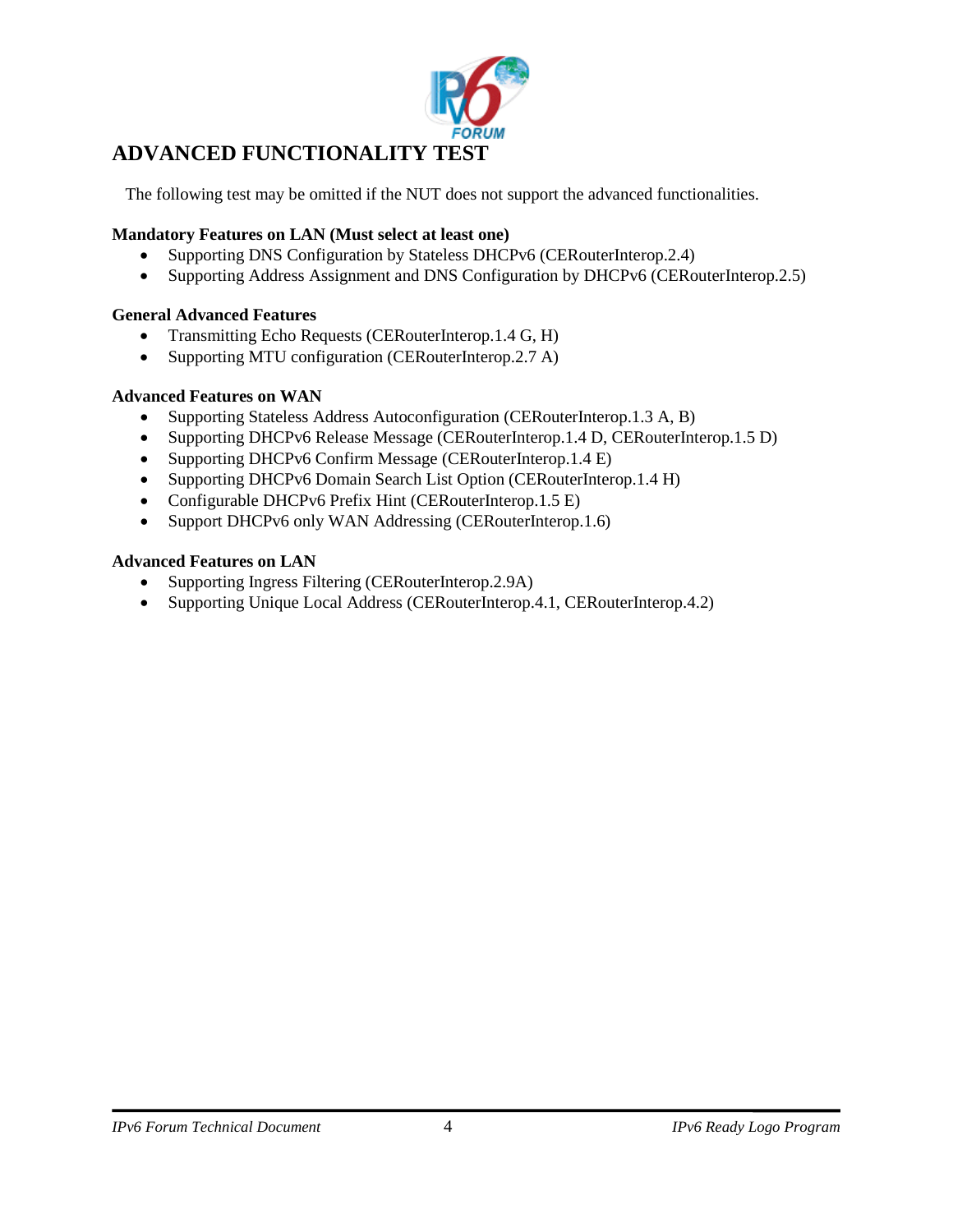

# <span id="page-5-0"></span>**TEST ORGANIZATION**

This document organizes tests by group based on related test methodology or goals. Each group begins with a brief set of comments pertaining to all tests within that group. This is followed by a series of description blocks; each block describes a single test. The format of the description block is as follows:

| <b>Test Label:</b>                   | The Test Label and Title comprise the first line of the test block. The Test Label<br>is composed of the short test suite name, the group number, and the test number<br>within the group, separated by periods.                                                                                                                                                                                                |
|--------------------------------------|-----------------------------------------------------------------------------------------------------------------------------------------------------------------------------------------------------------------------------------------------------------------------------------------------------------------------------------------------------------------------------------------------------------------|
| <b>Purpose:</b>                      | The Purpose is a short statement describing what the test attempts to achieve. It is<br>usually phrased as a simple assertion of the feature or capability to be tested.                                                                                                                                                                                                                                        |
| <b>References:</b>                   | The References section lists cross-references to the specifications and<br>documentation that might be helpful in understanding and evaluating the test and<br>results.                                                                                                                                                                                                                                         |
| <b>Test Setup:</b>                   | The Test Setup section describes the configuration of all devices prior to the start<br>of the test. Different parts of the procedure may involve configuration steps that<br>deviate from what is given in the test setup. If a value is not provided for a<br>protocol parameter, then the protocol's default is used.                                                                                        |
| <b>Procedure:</b>                    | This section of the test description contains the step-by-step instructions for<br>carrying out the test. These steps include such things as enabling interfaces,<br>unplugging devices from the network, or sending packets from a test station. The<br>test procedure also cues the tester to make observations, which are interpreted in<br>accordance with the observable results given for that test part. |
| <b>Observable</b><br><b>Results:</b> | This section lists observable results that can be examined by the tester to verify that<br>the DUT is operating properly. When multiple observable results are possible, this<br>section provides a short discussion on how to interpret them. The determination of<br>a pass or fail for each test is usually based on how the NUT's behavior compares to<br>the results described in this section.            |
| <b>Possible Problems:</b>            | This section contains a description of known issues with the test procedure, which<br>may affect test results in certain situations.                                                                                                                                                                                                                                                                            |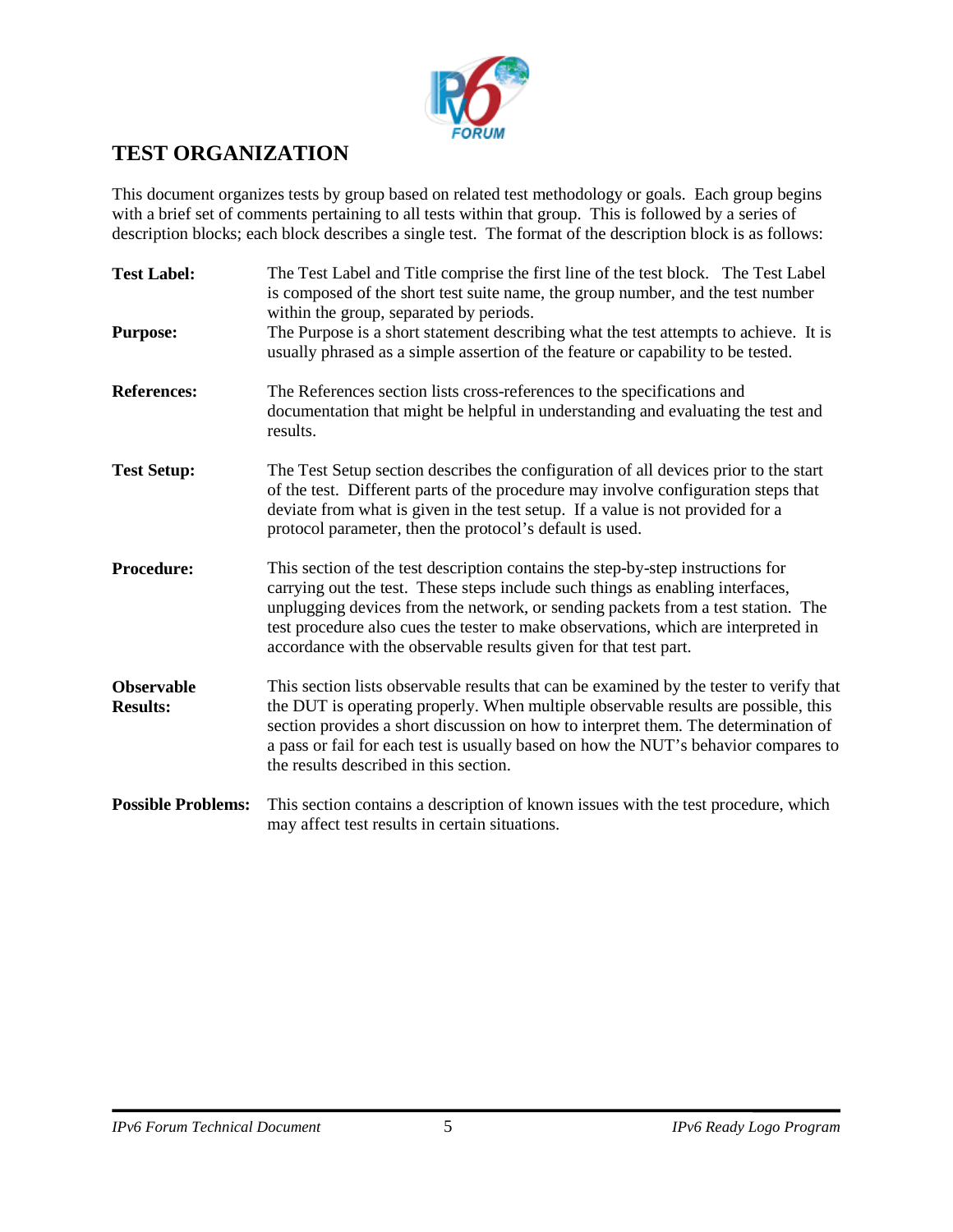

# <span id="page-6-0"></span>**REFERENCES**

The following documents are referenced in these texts:

| [RFC 2460] | R. Hinden, S. Deering, Internet Protocol, Version 6 (IPv6) Specification, RFC<br>2460, December 1998.                                                        |
|------------|--------------------------------------------------------------------------------------------------------------------------------------------------------------|
| [RFC 2827] | P. Ferguson, D. Senie, Network Ingress Filtering: Defeating Denial of Service<br>Attacks with employ IP Source Address Spoofing, RFC 2827, May 2000.         |
| [RFC 3315] | R. Droms, J. Bound, B. Volz, T.Lemon, C. Perkins, M.Carney, Dynamic Host<br>Configuration Protocol for IPv6 (DHCPv6), RFC 3315, July 2003.                   |
| [RFC 3484] | R. Draves, Default Address Selection for Internet Protocol version 6 (IPv6), RFC<br>3484, February 2003.                                                     |
| [RFC 3633] | O. Troan, R.Droms, IPv6 Prefix Options for Dynamic Host Configuration<br>Protocol (DHCP) version 6, RFC 3633, December 2003.                                 |
| [RFC 3646] | R.Droms, DNS Configuration options for Dynamic Host Configuration Protocol<br>for IPv6 (DHCPv6), RFC 3646, December 2003.                                    |
| [RFC 3736] | R.Droms, Stateless Dynamic Host Configuration Protocol (DHCP) Server for<br>IPv6, RFC 3736, April 2004.                                                      |
| [RFC 4191] | R. Draves, D. Thaler, Default Router Preferences and More-Specific Routes,<br>RFC 4191, November 2005.                                                       |
| [RFC 4291] | R. Hinden, S. Deering, IP Version 6 Addressing Architecture, RFC 4291,<br>February 2006.                                                                     |
| [RFC 4294] | J. Loughney, Ed. IPv6 Node Requirements, RFC 4294, April 2006.                                                                                               |
| [RFC 4443] | A. Conta S. Deering, M. Gupta, Internet Control Message Protocol (ICMPv6)<br>for the Internet Protocol Version 6 (IPv6) Specification, RFC 4443, March 2006. |
| [RFC 4861] | T. Narten, E. Nordmark, and W. Simpson, H. Soliman, Neighbor Discovery for<br>IP Version 6 (IPv6), RFC 4861, September 2007.                                 |
| [RFC 4862] | S. Thomson, T. Narten, T. Jinmei, IPv6 Stateless Address Autoconfiguration,<br>RFC 4862, September 2007.                                                     |
| [RFC 5942] | H. Singh, W. Beebee, E. Nordmark, RFC 5942, July 2010.                                                                                                       |
| [RFC 6204] | Singh, H., W. Beebee, C. Donley, B. Stark, O. Troan. Basic Requirements for<br>IPv6 Customer Edge Routers, RFC 6204. April 2011.                             |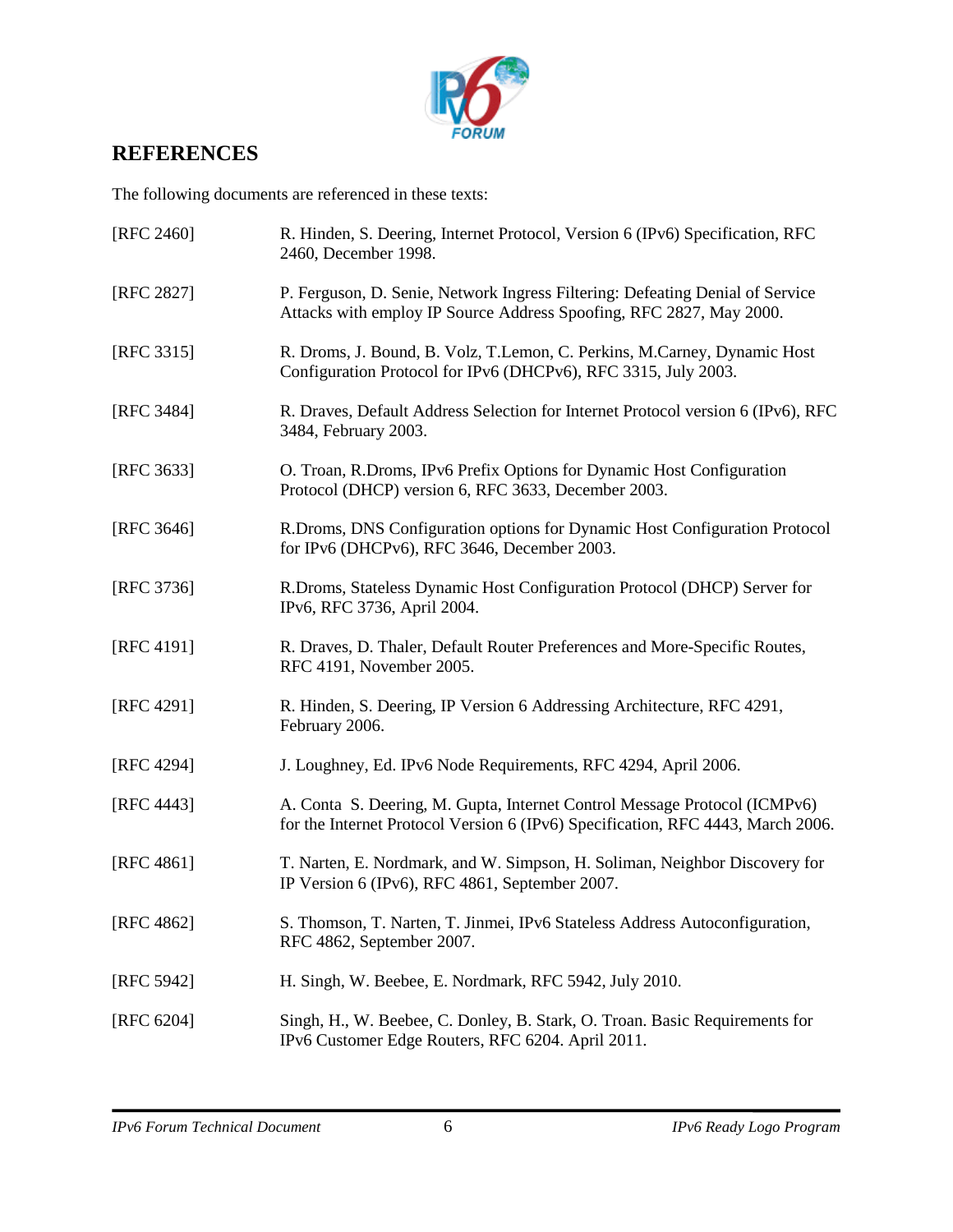

| [RFC 6106] | FURUM<br>Jeong, J., Park, S., Beloeil, L., and S. Madanapalli, IPv6 Router Advertisement<br>Options for DNS Configuration, RFC 6106, November 2010. |
|------------|-----------------------------------------------------------------------------------------------------------------------------------------------------|
| [RFC 7083] | R. Droms, Modification to Default Value of MAX SOL RT and<br>INF MAX RT, RFC 7083, November 2013.                                                   |
| [RFC 7084] | Singh, H., W. Beebee, C. Donley, B. Stark, Basic Requirements for IPv6<br>Customer Edge Routers, RFC 7084. November 2013.                           |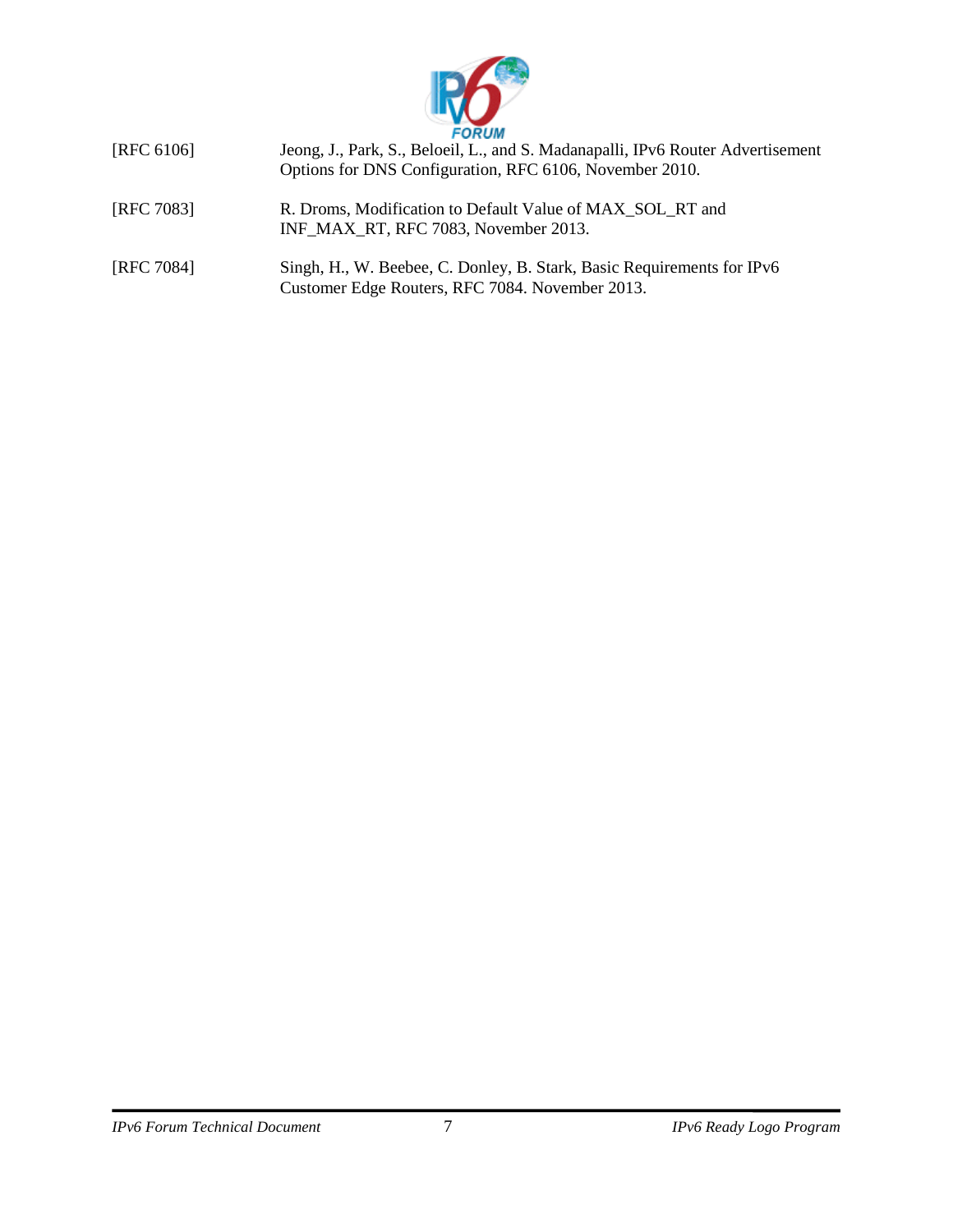

# <span id="page-8-0"></span>**TABLE OF CONTENTS**

| <b>TEST CEROUTERINTEROP.2.1: DUPLICATE ADDRESS DETECTION AND NEIGHBOR DISCOVERY 30</b> |
|----------------------------------------------------------------------------------------|
| TEST CEROUTERINTEROP.2.2: ASSIGNING PREFIXES TO LAN INTERFACES 32                      |
|                                                                                        |
|                                                                                        |
|                                                                                        |
|                                                                                        |
|                                                                                        |
| TEST CEROUTERINTEROP.2.8: DNS INFORMATION IN ROUTER ADVERTISEMENT  44                  |
|                                                                                        |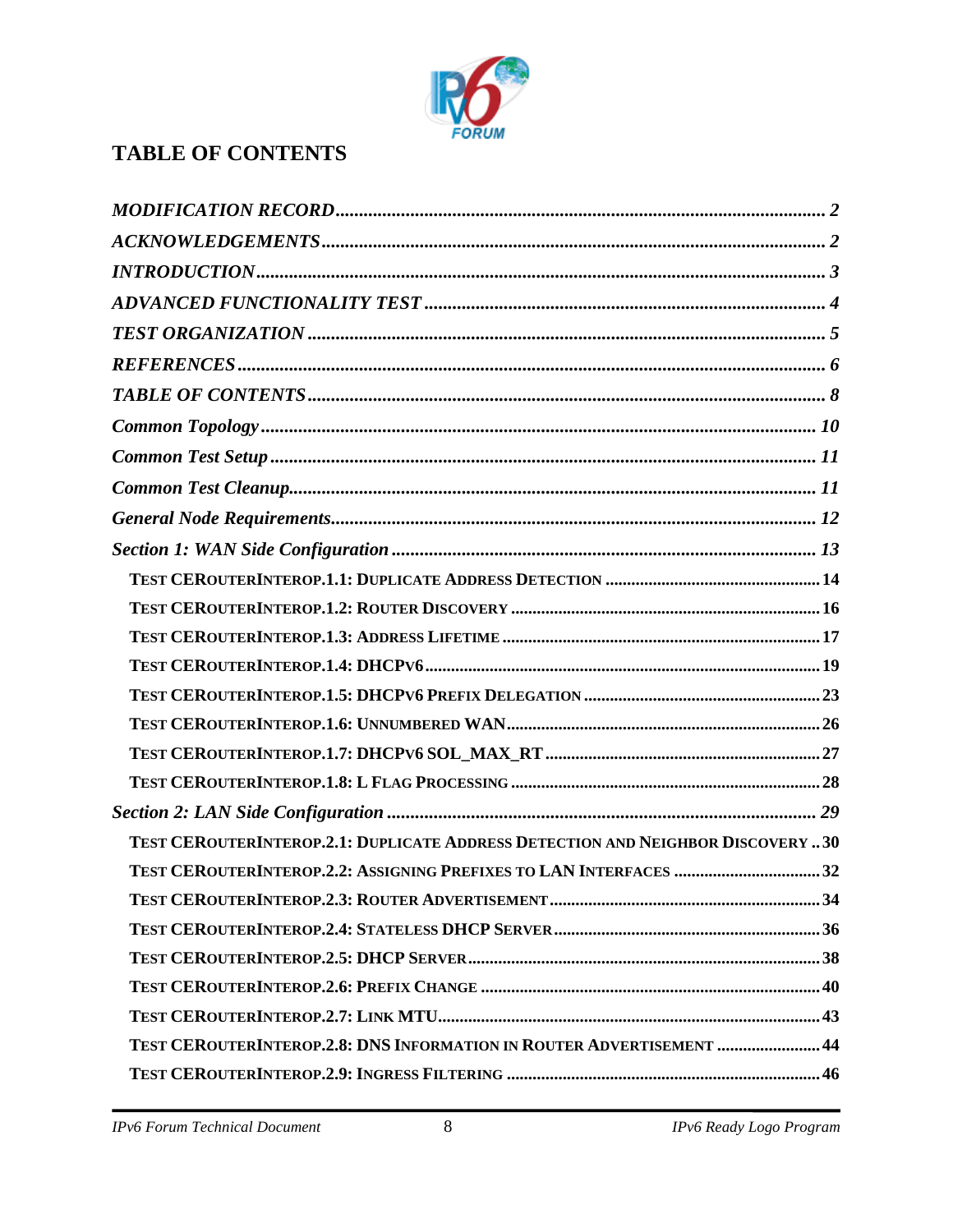

<span id="page-9-0"></span>

|                                                           | FURUM                                                                     |  |
|-----------------------------------------------------------|---------------------------------------------------------------------------|--|
|                                                           |                                                                           |  |
|                                                           | TEST CEROUTERINTEROP.3.2: IPV6 FORWARDING BEFORE ADDRESS ACQUISITION.  50 |  |
|                                                           |                                                                           |  |
|                                                           |                                                                           |  |
|                                                           |                                                                           |  |
|                                                           |                                                                           |  |
|                                                           |                                                                           |  |
|                                                           |                                                                           |  |
| 1.1                                                       |                                                                           |  |
| $1.2^{\circ}$<br>А.<br><b>B.</b><br>$\mathcal{C}$ .<br>D. |                                                                           |  |
| 1.3<br>$\mathsf{A}$ .                                     |                                                                           |  |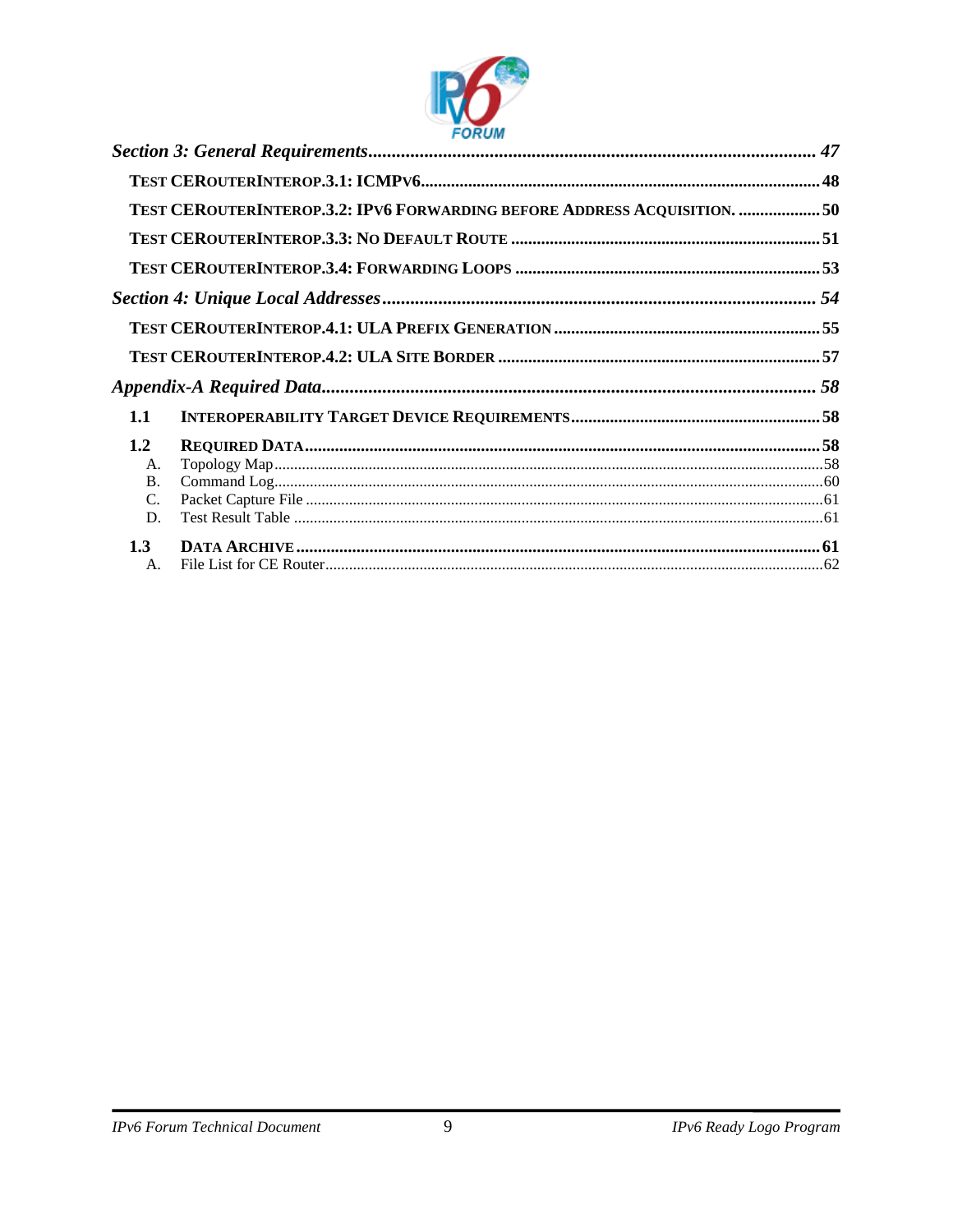

# <span id="page-10-0"></span>**Common Topology**

The following is the Common Topology used in all test cases.

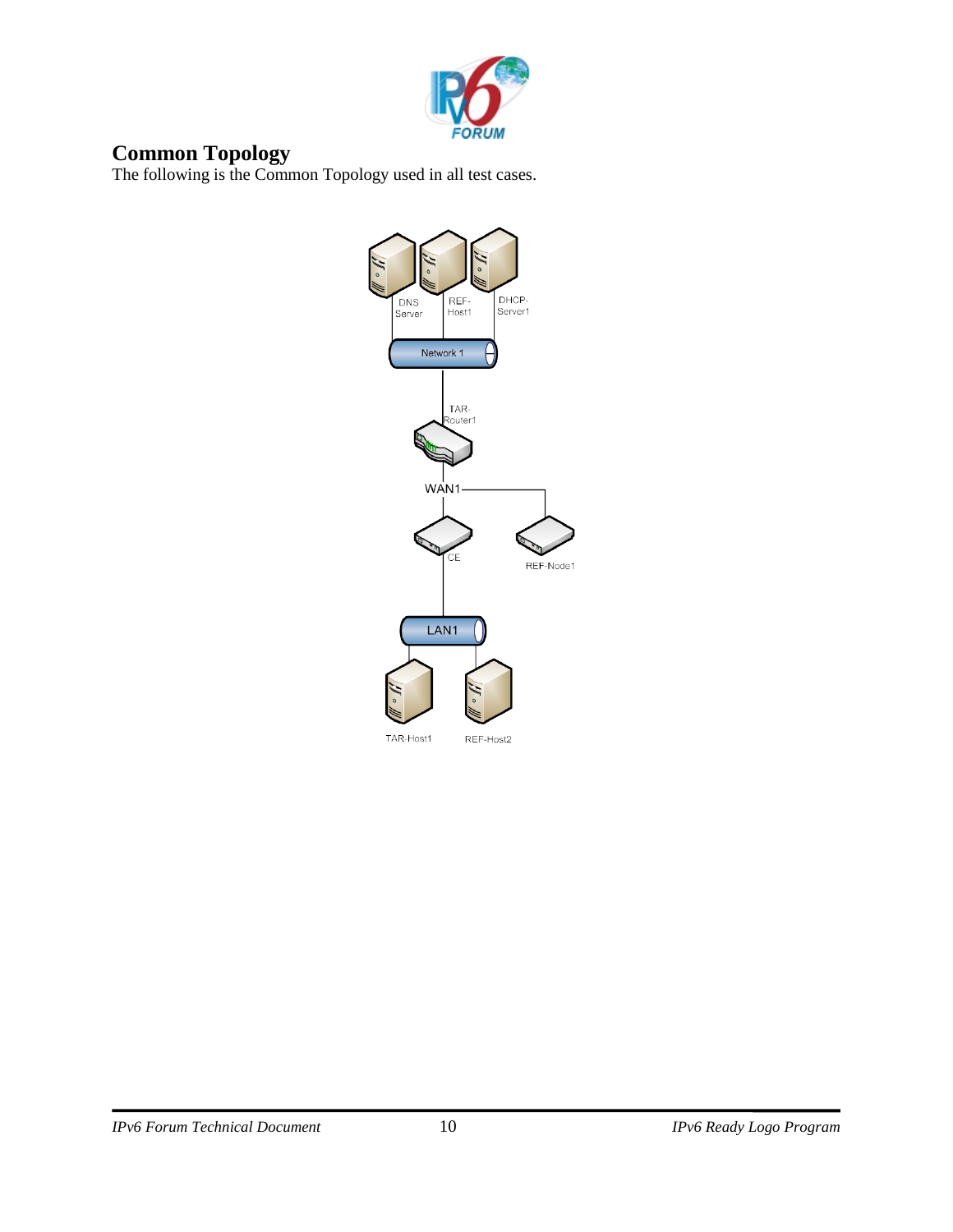

# <span id="page-11-0"></span>**Common Test Setup**

- 1. TAR-Router1 assigns global addresses on Network1 to allow DNS-Server and REF-Host1 to have off-link routing.
- 2. The setting of DHCP-Server1 will be indicated in the individual test cases.
- 3. DNS-Server1 is configured with an entry for "dhcpv6.test.example.com" or equivalent.
- 4. TAR-Router1 is a DHCPv6 Relay Agent for DHCPv6 Server.
- 5. TAR-Router1 assigns global address to CE-Router on WAN1 using DHCPv6 or CE-Router forms its global address via SLAAC.
- 6. TAR-Router1 transmits valid Router Advertisement with the O and M flag set to 1 on the WAN interface.
- 7. TAR-Router1 has valid routes to LAN1.

## <span id="page-11-1"></span>**Common Test Cleanup**

1. Any information retained during the test case should be removed before the next test. (For Example DHCP Information or Neighbor Cache Information).

## Common Defaults (for all tests)

Link MTU set to the associated media type default MTU for all nodes on all interfaces.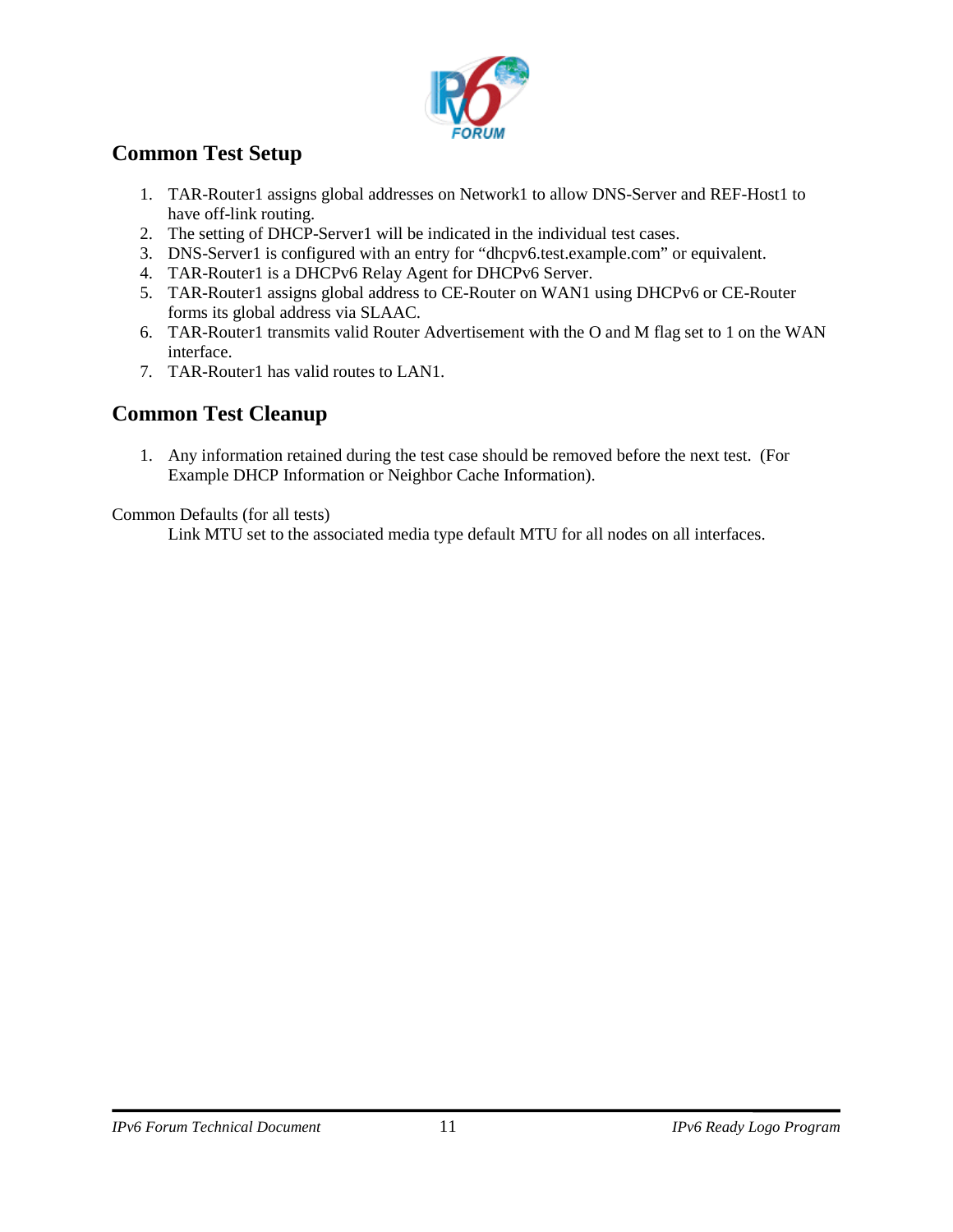

## <span id="page-12-0"></span>**General Node Requirements**

- **Host** 
	- o Ability to configure a global address and default router by receipt of Router Advertisement.
	- o A DHCPv6 Client must be available.
	- o Ability to use traceroute6.
	- o Ability to configure a link-local IPv6 address.
- **Router**
	- o Ability to transmit Router Advertisements with a positive AdvValidLifetime.
	- o Ability to transmit Router Advertisements with a positive AdvDefaultLifetime.
	- o Ability to configure the L-flag in the Prefix Information Options included in Router Advertisements.
	- o Ability to be a DHCPv6 Relay Agent.
- <span id="page-12-1"></span>• **Host and Router**
	- o Ability to use a ping6 application and print out results indicating the receipt of an ICMPv6 Echo Reply.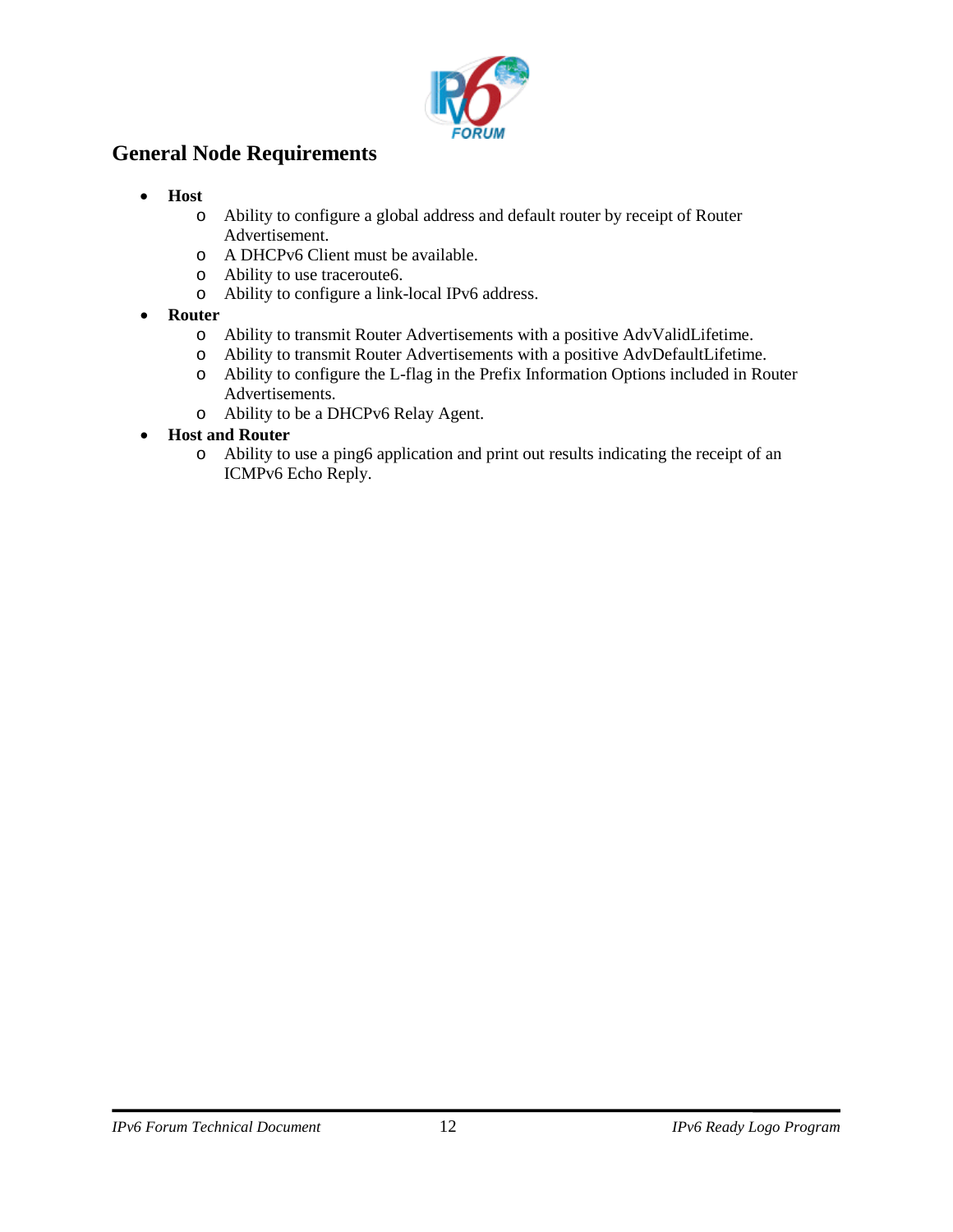

# **Section 1: WAN Side Configuration**

## **Scope**

The following tests cover IPv6 CE Router WAN Configuration.

## **Overview**

The tests in this group verify that a node properly supports protocols necessary to access multiple network access architectures. This group is not specific to any particular architecture or Service Provider, and should support all commonly used architectures.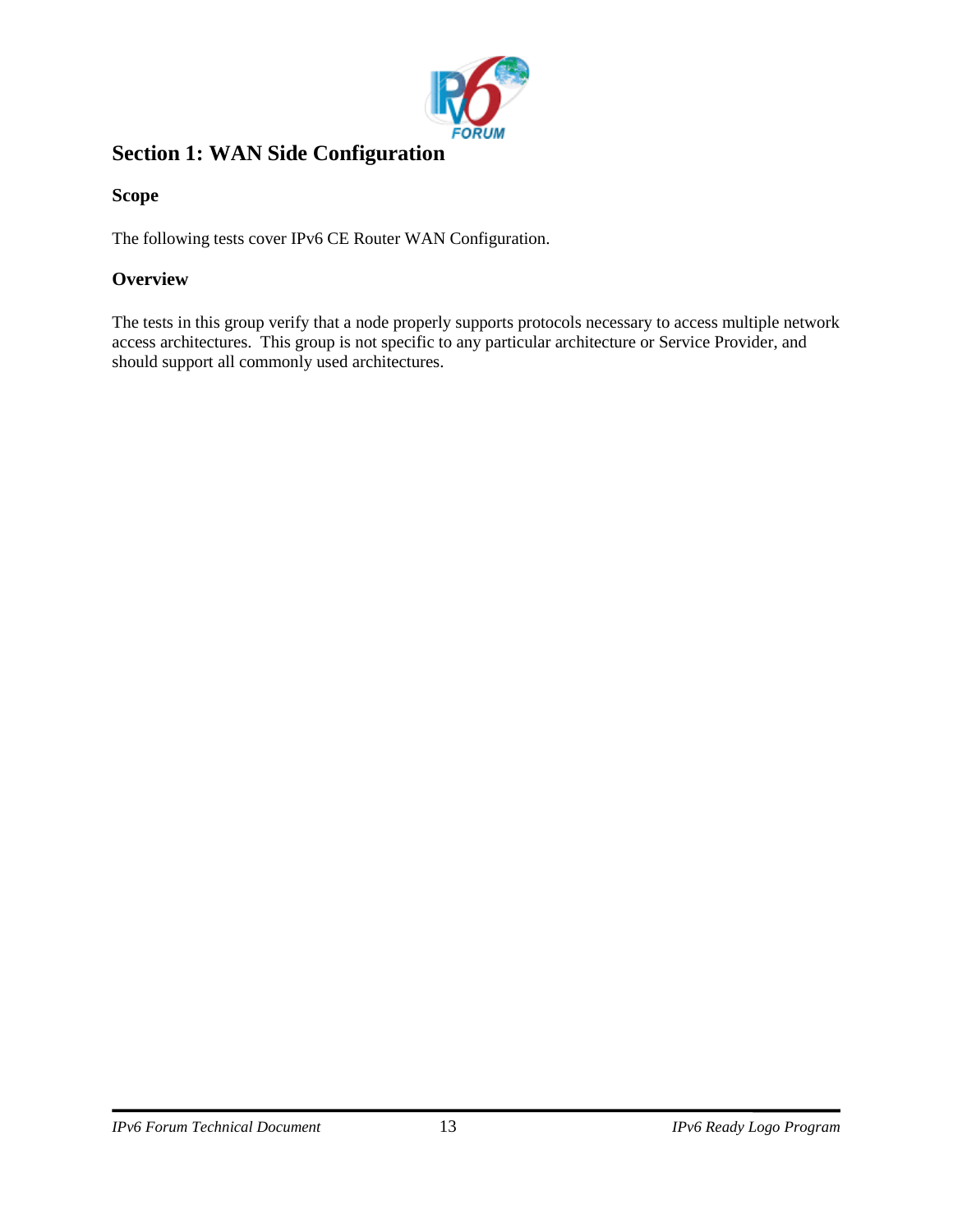

## <span id="page-14-0"></span>**Test CERouterInterop.1.1: Duplicate Address Detection**

**Purpose:** Verify an IPv6 CE Router properly assigns addresses to the WAN interface using either stateless or stateful address assignment.

#### **References:**

- $[RFC 7084] W-1$
- $[RFC 7084] W-2$
- [RFC 7084] WAA-1

**Test Setup:** The network is setup according to [Common Topology.](#page-9-0) The [Common Test Cleanup](#page-11-1) procedure is performed after each part.

## **Procedure:**

*Part A: Duplicate Address Detection – Tentative Address Unique (Link-Local)*

- 1. Disable all interfaces connected to WAN1.
- 2. Enable all interfaces on WAN1, enabling TAR-Router1 before CE-Router.
- 3. Allow time for all devices on WAN1 for all devices to perform Duplicate Address Detection on its link-local address. Enable REF-Node1 making sure it has cleared its neighbor cache.
- 4. Transmit ICMPv6 Echo Request from REF-Node1 to the link-local address of CE-Router's WAN interface.
- 5. Observe the packets transmitted on WAN1.
- 6. Repeat Steps 1 thru 5, but in Step 2 enable CE-Router before TAR-Router1.
- 7. Observe the packets transmitted on WAN1.
- *Part B: Duplicate Address Detection – Tentative Address Duplicated. (Link-Local)*
	- 8. Disable all interfaces connected to WAN1.
	- 9. Configure TAR-Router1 to have the same link-local address as CE-Router's WAN1 interface.
	- 10. Enable all interfaces on WAN1, enabling TAR-Router1 before CE-Router.
	- 11. Allow time for all devices on WAN1 to perform Duplicate Address Detection on its link-local address. Enable REF-Node1 making sure it has cleared its neighbor cache.
	- 12. Transmit ICMPv6 Echo Request from REF-Node1 to the link-local address of CE-Router WAN1 interface.
	- 13. Observe the packets transmitted on WAN1.
	- 14. Disable all interfaces connected to WAN1.
	- 15. Enable all interfaces on WAN1, enabling CE-Router before TAR-Router1.
	- 16. Allow time for all devices on WAN1 to perform Duplicate Address Detection on its link-local address.
	- 17. Transmit ICMPv6 Echo Request from REF-Node1 to the link-local address of CE-Router's WAN interface.
	- 18. Observe the packets transmitted on WAN1.

## **Observable Results:**

• *Part A*

**Step 5:** CE-Router must respond to all ICMPv6 Echo Requests from REF-Node1 with ICMPv6 Echo Replies.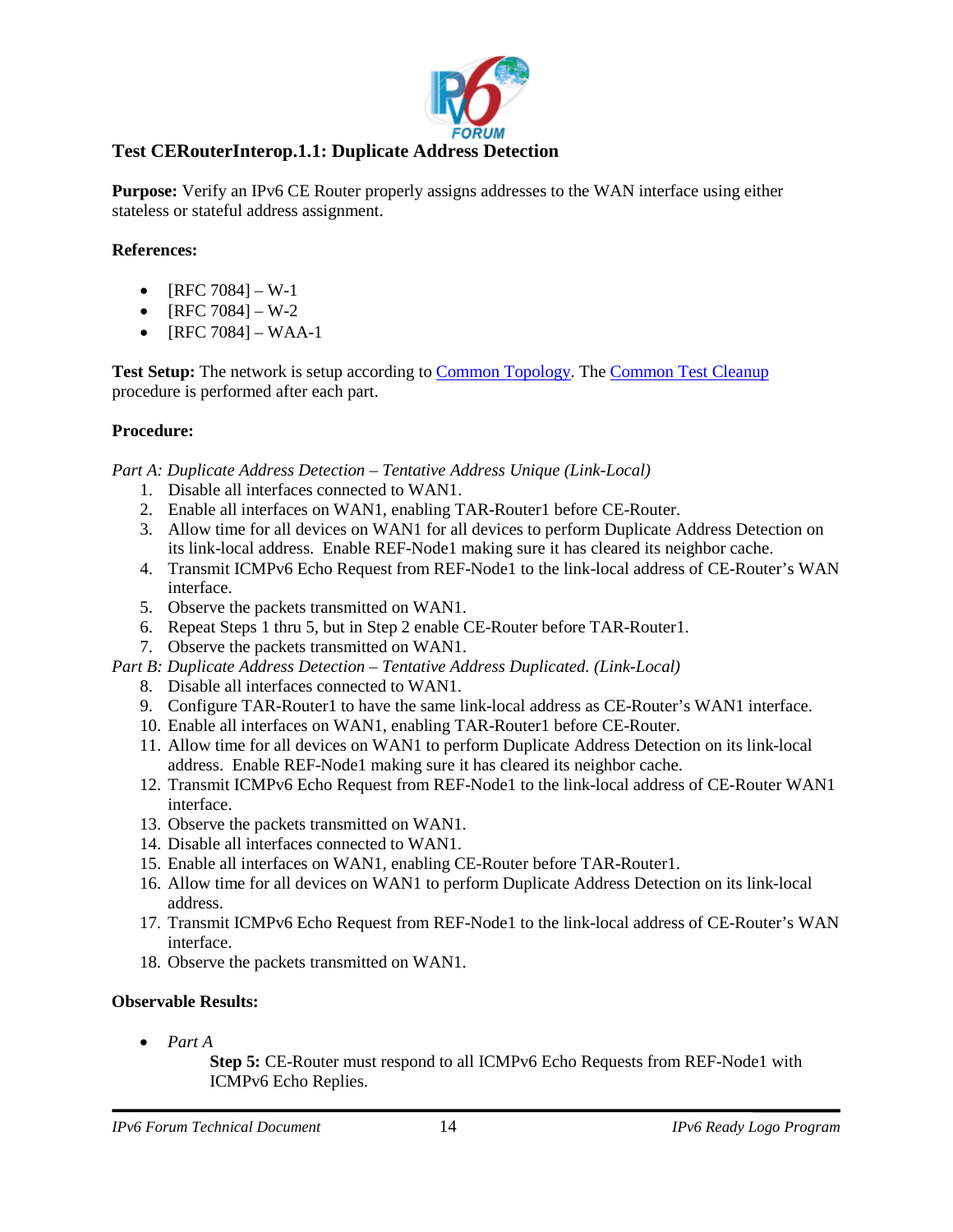

**Step 7:** CE-Router must respond to all ICMPv6 Echo Requests from REF-Node1 with ICMPv6 Echo Replies.

• *Part B*

**Step 13:** TAR-Router1 must respond to all ICMPv6 Echo Requests from REF-Node1 with ICMPv6 Echo Replies. CE-Router must not respond to any neighbor solicitations or ICMPv6 Echo Request for the duplicated address. **Step 18:** CE-Router must respond to all ICMPv6 Echo Requests from REF-Node1 with

ICMPv6 Echo Replies.

#### **Possible Problems:**

- Access Technologies that require TAR-Router1 be initiated before CE-Router may omit steps 6 thru 7 and steps 15 thru 18.
- Access Technologies that deploy Neighbor Discovery Proxy may omit the link-local ping (Step 4, 12 and 17) and replace it with waiting 60 seconds and determining that no link-local IPv6 traffic originates from a device's link-local address that failed duplicate address detection.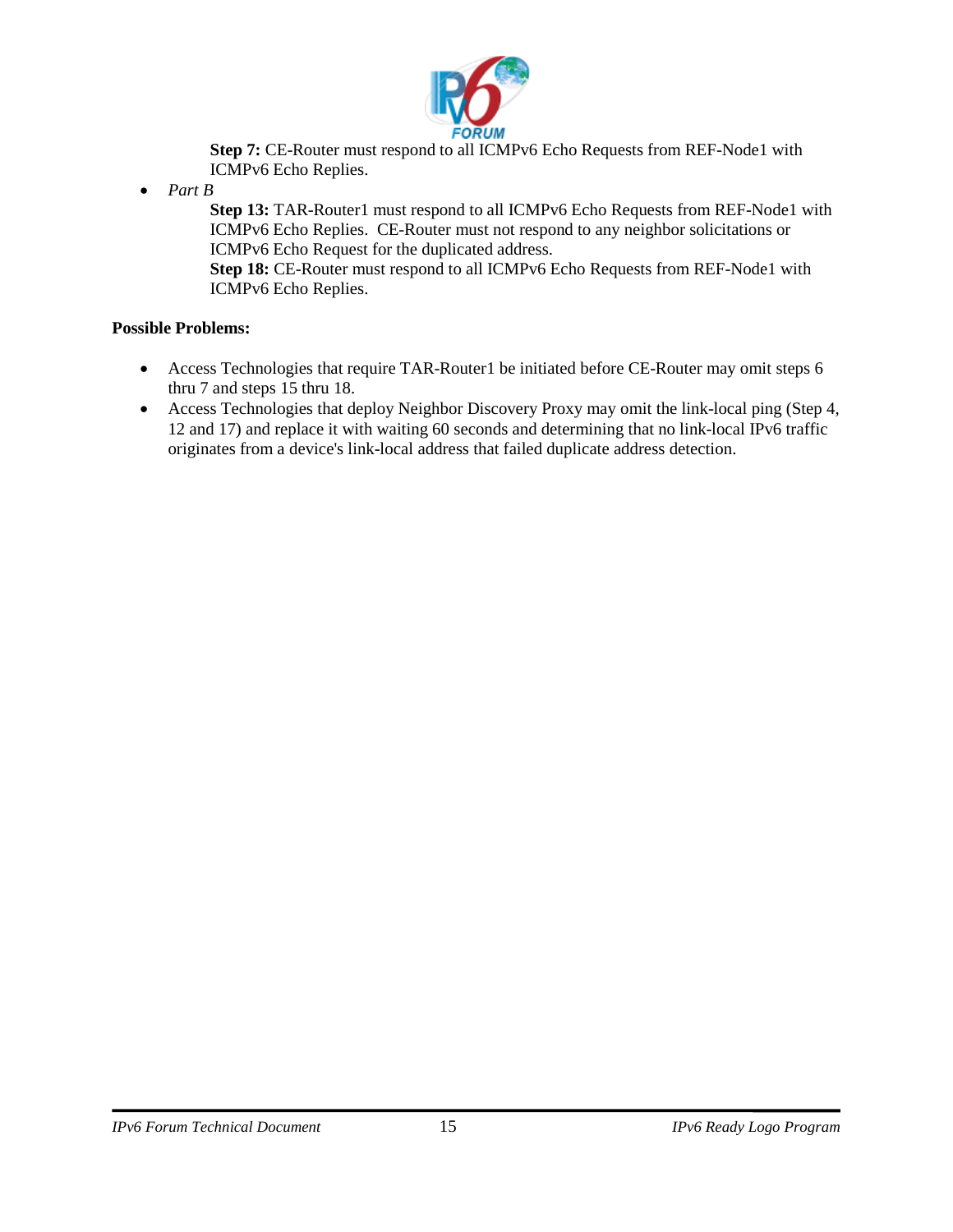

## <span id="page-16-0"></span>**Test CERouterInterop.1.2: Router Discovery**

**Purpose:** Verify an IPv6 CE Router properly initializes interfaces and discovers route information.

#### **References:**

- $[RFC 7084] W-2$
- $[RFC 7084] W-3$
- $[RFC 4861] Section 6.1.1$

**Test Setup:** The network is setup according to [Common Topology.](#page-9-0) The [Common Test Cleanup](#page-11-1) procedure is performed after each part. Assign global address to CE-Router on WAN1 using DHCP.

#### **Procedure:**

- 1. Reboot CE-Router.
- 2. Observe the packets transmitted on WAN1.
- 3. Wait for CE-Router to perform duplicate address detection for a global address thru either DHCP.
- 4. REF-Host1 transmits an ICMPv6 Echo Request to CE-Router's DHCPv6 global address on WAN interface.
- 5. Observe the packets transmitted on WAN1.

#### **Observable Results:**

**Step 2:** CE-Router must complete Duplicate Address Detection on link-local addresses before transmitting Router Solicitations. Router Solicitations must be transmitted with a link-local source address and the all-routers multicast address (ff02::2).

**Step 5:** CE-Router must respond to all ICMPv6 Echo Requests from REF-Host1 with ICMPv6 Echo Replies using a global source address.

#### **Possible Problems:**

• None.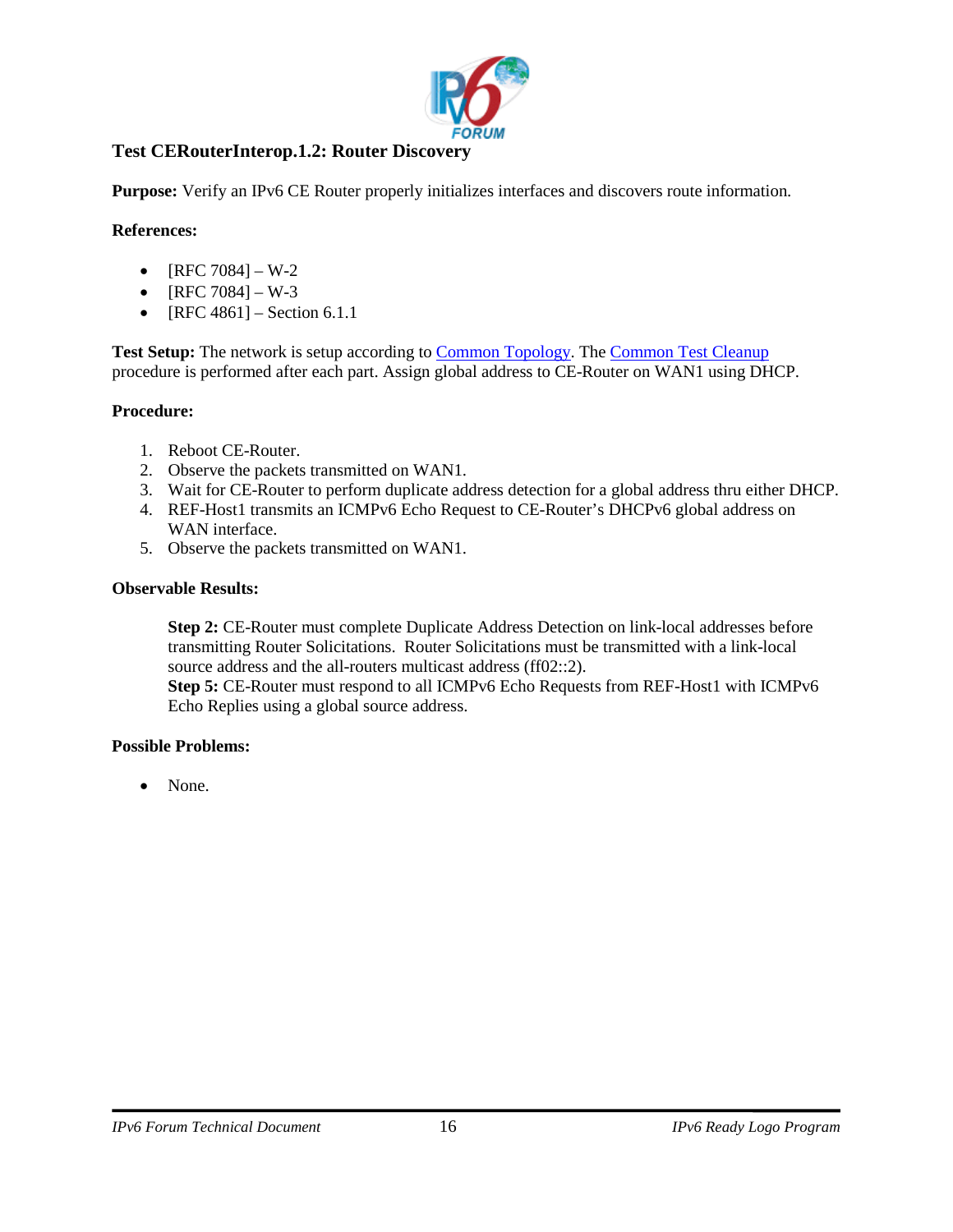

## <span id="page-17-0"></span>**Test CERouterInterop.1.3: Address Lifetime**

**Purpose:** Verify an IPv6 CE Router properly processes Router Advertisements Prefix Information Options lifetimes

#### **References:**

• [RFC 7084] – WAA-1

**Test Setup:** The network is setup according to **Common Topology**. The **Common Test Cleanup** procedure is performed after each part.

#### **Procedure:**

*Part A: Lifetime expires*

- 1. Configure TAR-Router1 to transmit Router Advertisements with one prefix (valid lifetime = 30 sec) on WAN1 assigns an address with a valid lifetime of 30 seconds. Allow time for CE-Router to perform Duplicate Address Detection.
- 2. Transmit an ICMPv6 Echo Request from REF-Host1 to the global address of CE-Router.
- 3. Observe the packets transmitted on WAN1.
- 4. Suppress Router Advertisements on TAR-Router1. Allow 35 seconds to pass.
- 5. Transmit an ICMPv6 Echo Request from REF-Host1 to the global address of the CE-Router acquired thru the Router Advertisement on the WAN interface.
- 6. Observe the packets transmitted on WAN1.

#### *Part B: Multiple Prefix Discovery*

- 7. Configure TAR-Router1 to transmit Router Advertisements with two prefixes: Prefix X, Prefix Y (valid lifetimes > 0) on WAN1. Allow time for CE-Router to performs Duplicate Address Detection.
- 8. Transmit an ICMPv6 Echo Request from REF-Host1 to the global address of CE-Router associated with Prefix X on the WAN interface.
- 9. Observe the packets transmitted on WAN1.
- 10. Transmit an ICMPv6 Echo Request from REF-Host1 to the global address of CE-Router associated with Prefix Y on the WAN interface.
- 11. Observe the packets transmitted on WAN1.

#### **Observable Results:**

• *Part A*

**Step 3:** CE-Router must respond to all ICMPv6 Echo Requests from REF-Host1 with ICMPv6 Echo Replies.

**Step 6**: CE-Router must timeout Prefix1. CE-Router must not respond to ICMPv6 Echo Requests or Neighbor Solicitations from REF-Host1 with the address associated with Prefix1.

• *Part B*

**Step 9:** CE-Router must respond to all ICMPv6 Echo Requests from REF-Host1 with ICMPv6 Echo Replies associated with Prefix X.

**Step 11:** CE-Router must respond to all ICMPv6 Echo Requests from REF-Host1 with ICMPv6 Echo Replies associated with Prefix Y.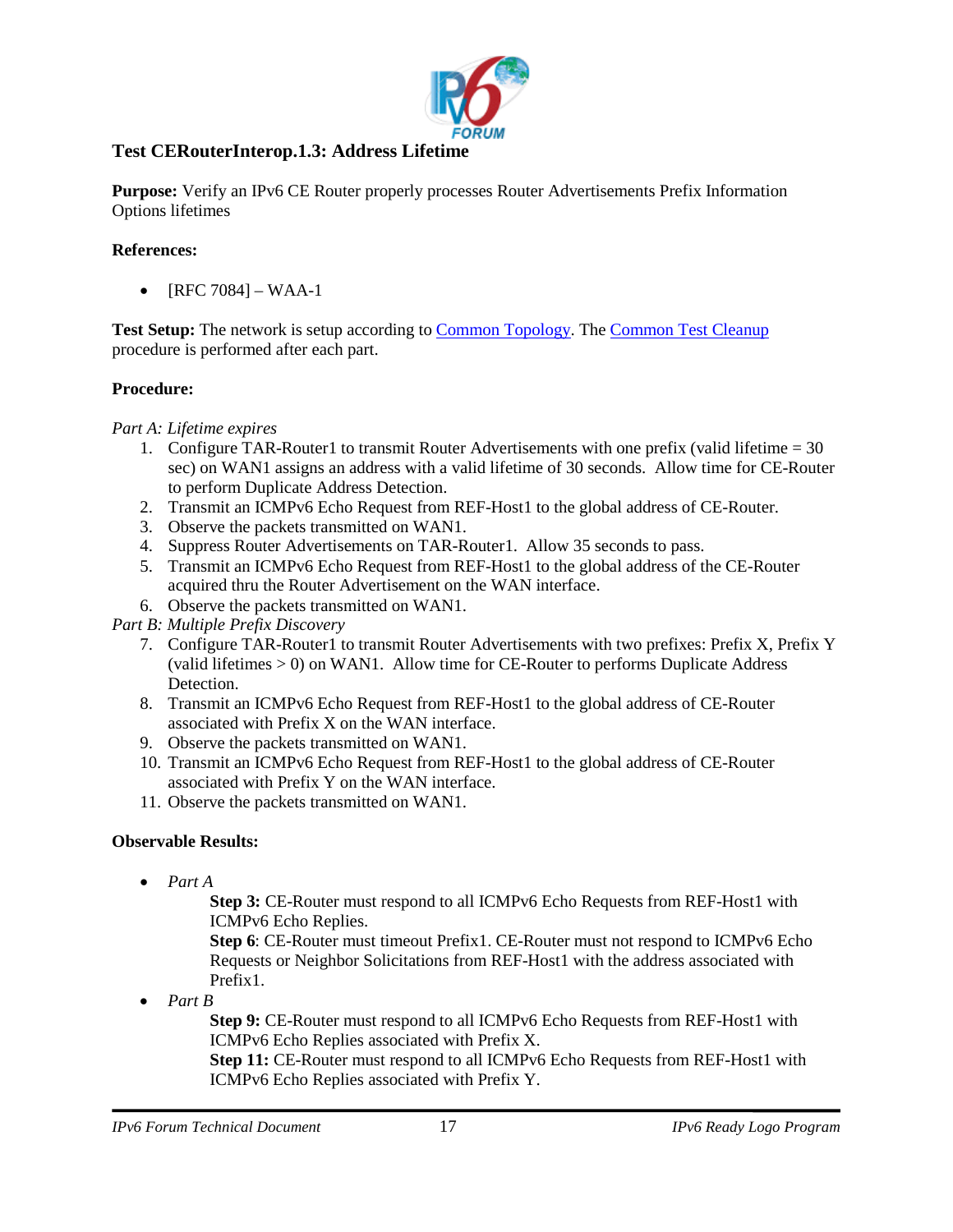

#### **Possible Problems:**

- Part A and B may be omitted if a CE Router explicitly configured to only obtain its WAN IPv6 address via DHCPv6.
- Some access technologies will prevent the routing of deprecated addresses therefore parts A and B may be omitted.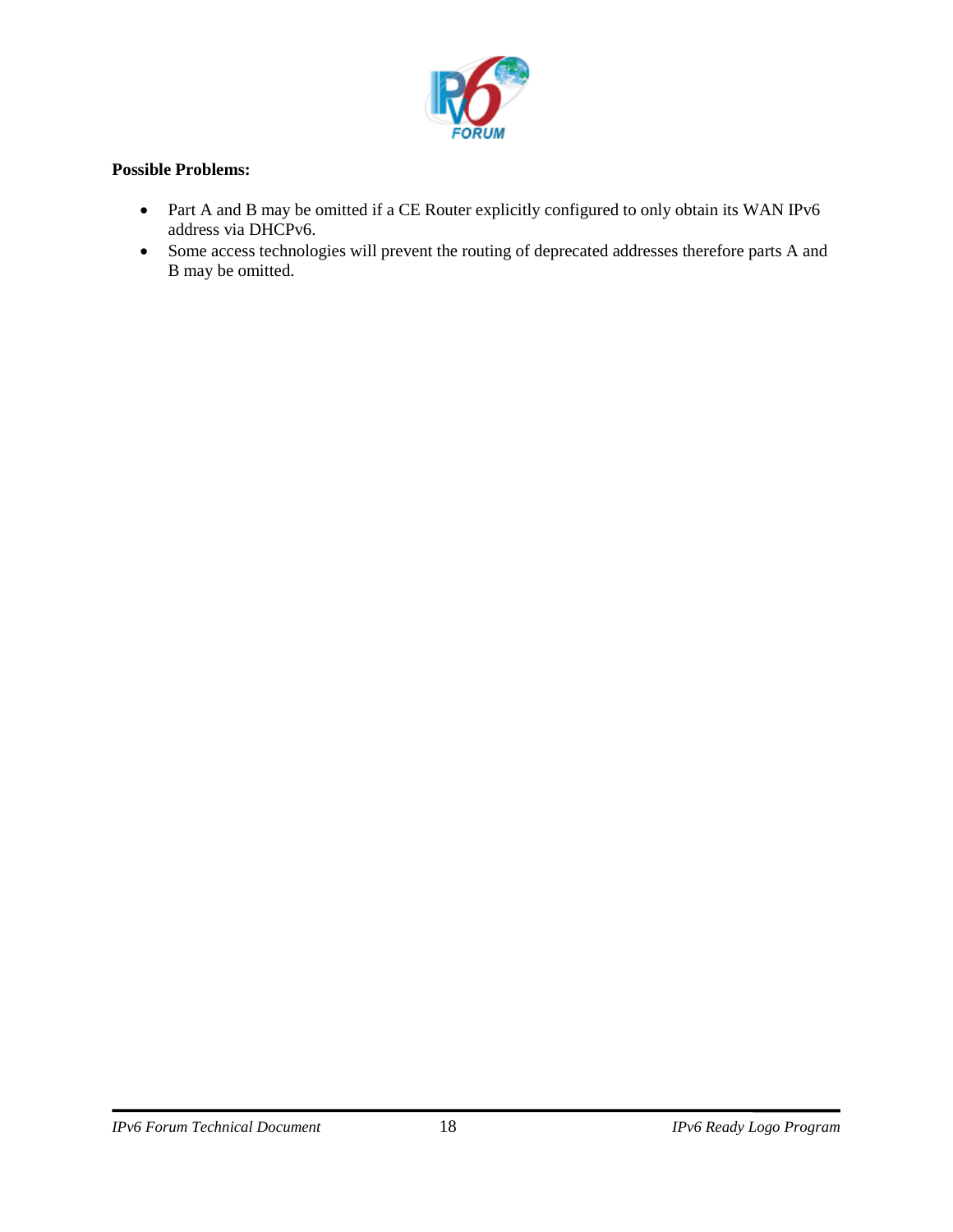

## <span id="page-19-0"></span>**Test CERouterInterop.1.4: DHCPv6**

**Purpose:** Verify an IPv6 CE Router properly supports DHCPv6 Client on the WAN interface.

**References:** 

- $[RFC 7084] W-5$
- $[RFC 7084] WAA-3$
- $[RFC 7084] WAA-4$
- [RFC 7084] WAA-6
- [RFC 3315]
- [RFC 3646]

**Test Setup:** The network is setup according to [Common Topology.](#page-9-0) [Common Test Setup](#page-11-0) is performed at the beginning of this test part. The [Common Test Cleanup](#page-11-1) procedure is performed after each part.

In all parts perform the following steps before every test case.

- o Disable CE Router on WAN1.
- o Configure TAR-Router1 to transmit Router Advertisements with the M-flag and O-flag set to 1 before each part.
- o Perform Common Test Cleanup after each part.

#### **Procedure:**

*Part A: Initialization*

- 1. Enable CE-Router on WAN1.
- 2. Observe the packets transmitted on WAN1.
- 3. REF-Host1 transmits ICMPv6 Echo Request to CE-Router DHCPv6 global address.
- 4. Observe the packets transmitted on WAN1.
- *Part B: Renew message*
	- 5. Enable CE-Router on WAN1.
	- 6. CE-Router should have received IPv6 address information from DHCP-Server1. DHCP-Server1 assigns the T1 and T2 parameters to the CE-Router IA (DHCP-Server1 set T1 to 50s and T2 80s).
	- 7. After time T1 observe the messages transmitted on WAN1.
	- 8. REF-Host1 transmits an ICMPv6 Echo Request to CE-Router DHCPv6 global address.
	- 9. Observe the packets transmitted on WAN1.
- *Part C: Rebind message*
	- 10. Enable CE-Router on WAN1.
	- 11. Allow enough time for the CE-Router to receive IPv6 address information from DHCP-Server1. The DHCP-Server1 assigns the T1 and T2 parameters to CE-Router IA\_NA (the TAR-Router1) set T1 to 50s and T2 to 80s).
	- 12. Disable DHCP-Server1.
	- 13. After time T2 (80s after the Reply message), observe the messages transmitted on WAN1.
	- 14. Enable DHCP-Server1 and confirm that CE-Router address is renewed on the next rebind.
	- 15. REF-Host1 transmits an ICMPv6 Echo Request to the CE-Router DHCPv6 global address.
	- 16. Observe the packets transmitted on WAN1.
- *Part D: Release Message*

*IPv6 Forum Technical Document* 19 *IPv6 Ready Logo Program*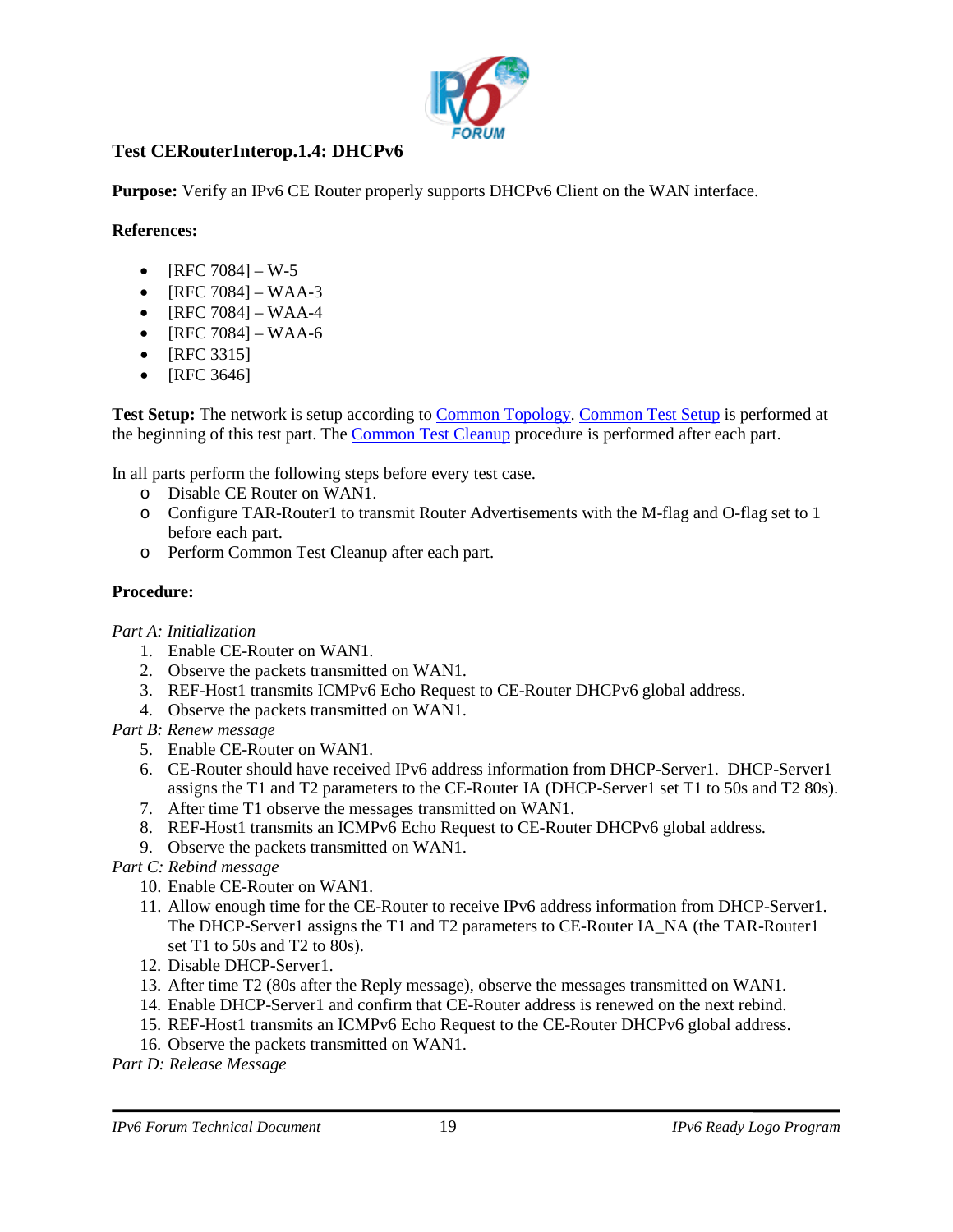

- 17. Enable CE-Router on WAN1. Allow enough time for CE-Router to receive IPv6 address information from DHCP-Server1.
- 18. TAR-Router1 transmits an ICMPv6 Echo Request to the CE-Router DHCPv6 global address.
- 19. Observe the packets transmitted on WAN1.
- 20. Configure CE-Router to release the IPv6 global address.
- 21. Observe the packets transmitted on WAN1.
- 22. TAR-Router1 transmits an ICMPv6 Echo Request to the CE-Router DHCPv6 global address.
- 23. Observe the packets transmitted on WAN1.
- *Part E: Confirm messages*
	- 24. Enable CE-Router on WAN1.
	- 25. Observe the packets transmitted on WAN1.
	- 26. REF-Host1 transmits ICMPv6 Echo Request to CE-Router DHCPv6 global address.
	- 27. Observe the packets transmitted on WAN1.
	- 28. Physically disconnect and reconnect the WAN interface.
	- 29. Observe the packets transmitted on WAN1.
	- 30. REF-Host1 transmits ICMPv6 Echo Request to CE-Router DHCPv6 global address.
	- 31. Observe the packets transmitted on WAN1.
- *Part F: Decline Message*
	- 32. Configure REF-Node1 to have the same address that the DHCP-Server1 assigns to the CE Router.
	- 33. Enable CE-Router on WAN1. Allow enough time for CE-Router to receive IPv6 address information from REF-Node1.
	- 34. Observe the packets transmitted on WAN1.
- *Part G: DNS Recursive Name Server Option*
	- 35. Configure DHCP-Server1 to include a DNS Recursive Name Server option that includes DNS-Server global IPv6 address.
	- 36. Enable CE-Router on WAN1. Allow enough time for CE-Router to receive IPv6 address information from DHCP-Server1.
	- 37. CE-Router transmits an ICMPv6 Echo Request to "dhcpv6.test.example.com".
	- 38. Observe the packets transmitted on WAN1.
- *Part H: Domain Search List Option*
	- 39. Configure DHCP-Server1 to include a DNS Recursive Name Server option that includes DNS-Server global IPv6 address as the name server and a Domain Search List option that includes "test.example.com".
	- 40. Enable CE-Router on WAN1. Allow enough time for CE-Router to receive IPv6 address information from DHCP-Server1.
	- 41. CE-Router transmits an ICMPv6 Echo Request to "dhcpv6".
	- 42. Observe the packets transmitted on WAN1.
- *Part I: Timeout*
	- 43. Enable CE-Router on WAN1.
	- 44. Allow enough time for the CE-Router to receive IPv6 address information thru DHCP.
	- 45. Disable DHCP-Server1.
	- 46. TAR-Router1 transmits an ICMPv6 Echo Request to the CE-Router DHCPv6 global address.
	- 47. Observe the packets transmitted on WAN1.
	- 48. Wait valid lifetime, provided by the DHCP IA\_NA in Step 44.
	- 49. TAR-Router1 transmits an ICMPv6 Echo Request to the CE-Router global address.
	- 50. Observe the packets transmitted on WAN1.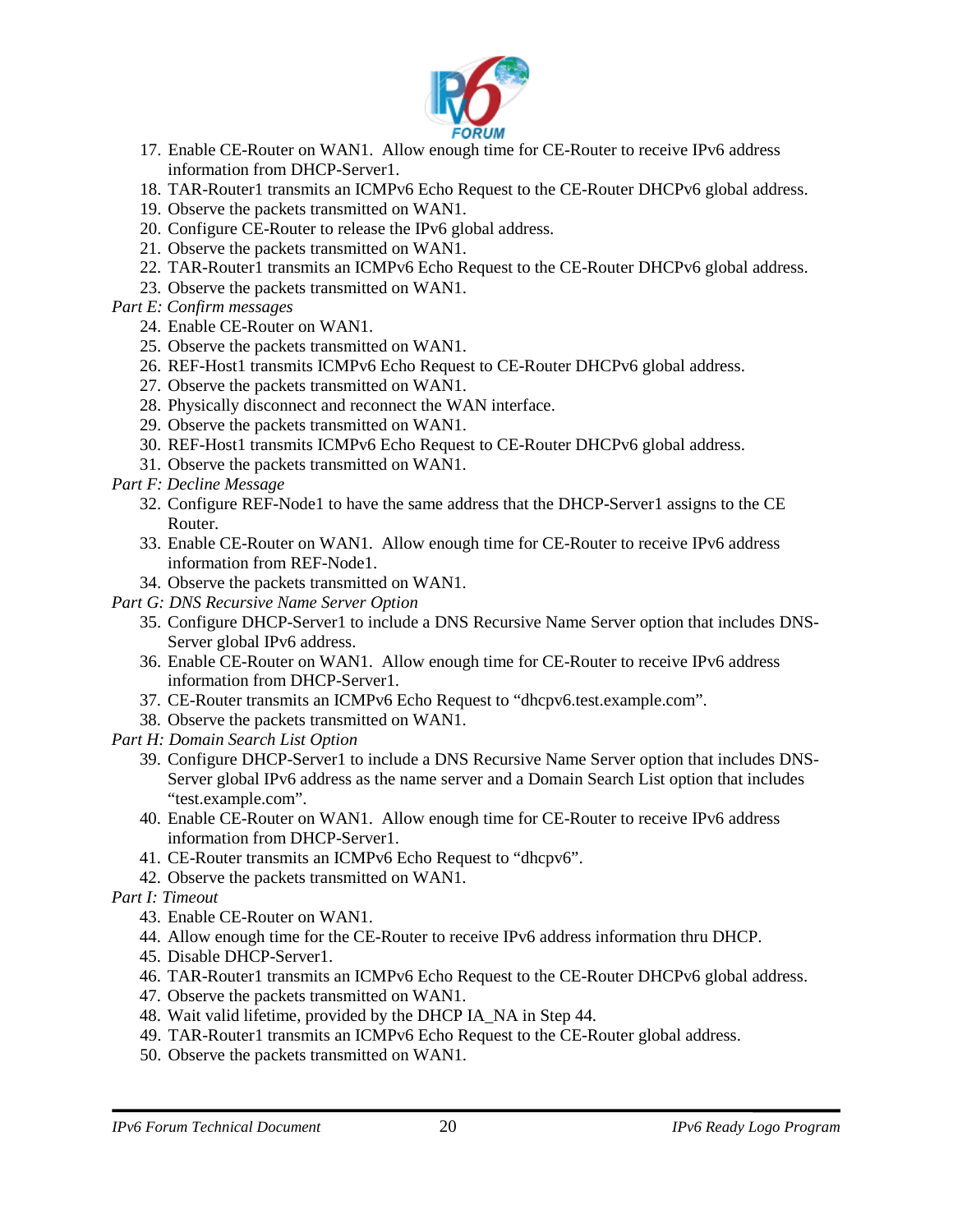

## **Observable Results:**

• *Part A*

**Step 2:** CE-Router must transmit a DHCPv6 Solicit message including a Reconfigure Accept Option, IA\_NA Option, and Option Request Option. The option request option must include Requested Option code containing DNS\_SERVERS Option. DHCP-Server1 sends a DHCPv6 Advertisement message with the IPv6 address information included. CE-Router sends a DHCPv6 Request messages to confirm the IPv6 address and ask for additional information. DHCP-Server1 responds with a DHCPv6 Reply message that contains the confirmed address.

**Step 4:** CE-Router must respond to all ICMPv6 Echo Requests from REF-Host1 with ICMPv6 Echo Replies.

• *Part B*

**Step 7:** CE-Router transmits its first DHCPv6 Renew message T1 (50) seconds after the reception of the DHCPv6 Reply message from DHCP-Server1. DHCP-Server1 transmits a properly formatted Reply message in response to the DHCP Renew message. **Step 9:** CE-Router must respond to all ICMPv6 Echo Requests from REF-Host1 with ICMPv6 Echo Replies.

• *Part C*

**Step 13:** CE-Router transmits a DHCPv6 Rebind Message.

**Step 16:** CE-Router must respond to all ICMPv6 Echo Requests from REF-Host1 with ICMPv6 Echo Replies.

• *Part D*

**Step 19:** CE-Router must respond to all ICMPv6 Echo Requests from TAR-Router1 with ICMPv6 Echo Replies.

**Step 21:** CE-Router transmits a DHCPv6 Release Message.

**Step 23:** CE-Router must timeout Prefix1. CE-Router must not respond to ICMPv6 Echo Requests or Neighbor Solicitations from TAR-Router1 with the address associated with Prefix1.

• *Part E*

**Step 25:** CE-Router performs duplicate address detection on each of the addresses in the IAs it receives in the DHCPv6 Reply message from TAR-Router1.

**Step 27:** CE-Router must respond to all ICMPv6 Echo Requests from REF-Host1 with ICMPv6 Echo Replies.

**Step 29:** CE-Router transmits a DHCPv6 Confirm message to TAR-Router1. TAR-Router1 responds with a DHCPv6 Reply message without a status code option or with a status code option including a status code of 0 (Success) stating that the addresses are appropriate for the link. The DHCPv6 Reply message does not contain an IA\_NA Option or IA\_PD Option.

**Step 31:** CE-Router must respond to all ICMPv6 Echo Requests from REF-Host1 with ICMPv6 Echo Replies.

• *Part F*

**Step 34:** CE-Router transmits a DAD NS for its global address. REF-Node1 transmits a solicited NA in response to the DAD NS with non-unique tentative address. CE-Router transmits a DHCPv6 Decline message. DHCP-Server transmits a DHCPv6 Reply message.

• *Part G*

**Step 38:** CE-Router must transmit a valid DNS request to DNS-Server1. DNS-Server1 must transmit a valid DNS response.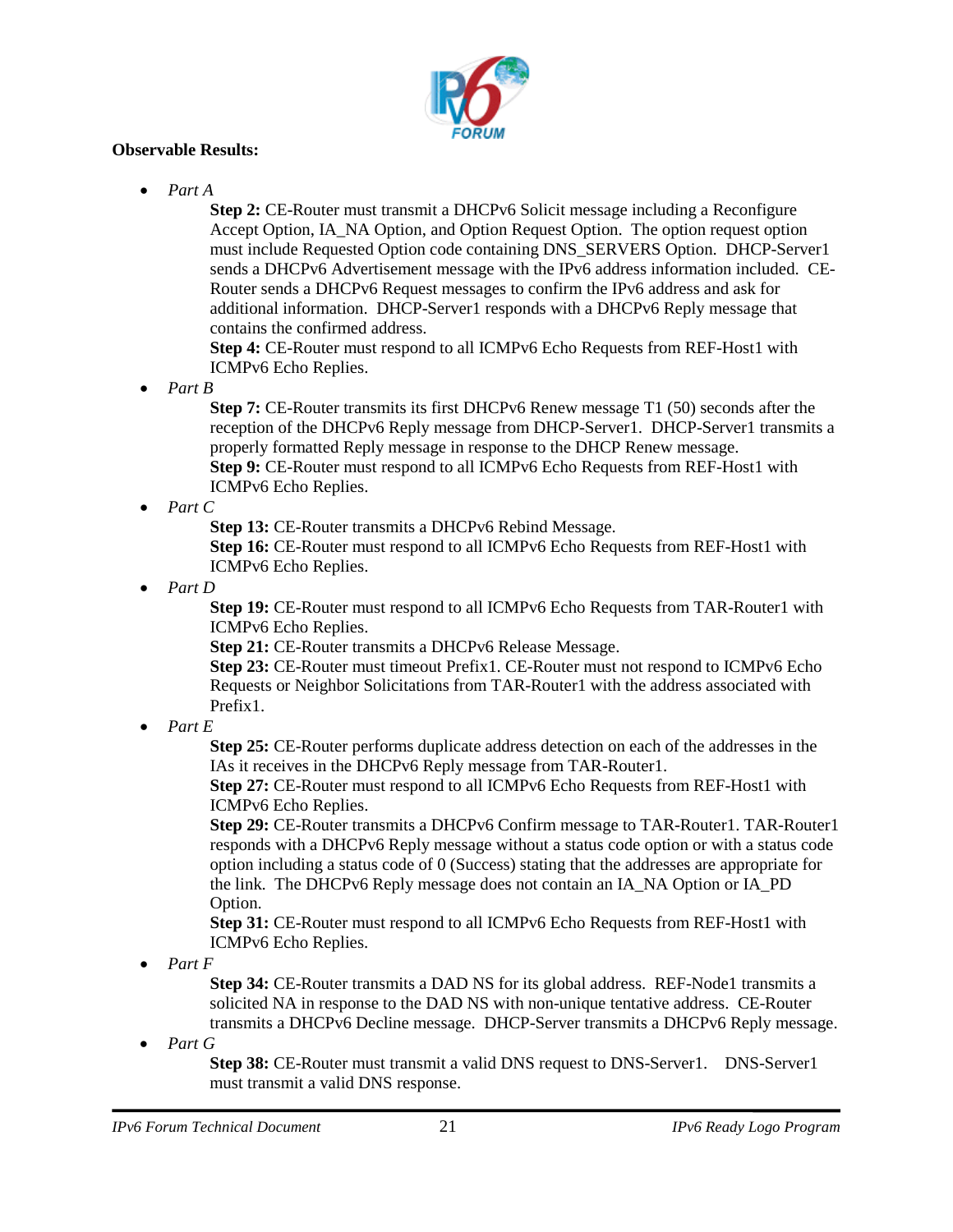

• *Part H*

**Step 42:** CE-Router must transmit a valid DNS request to DNS-Server1. DNS-Server1 must transmit a valid DNS response.

• *Part I*

**Step 47:** CE-Router must respond to all ICMPv6 Echo Requests from TAR-Router1 with ICMPv6 Echo Replies.

**Step 50:** CE-Router must timeout Prefix1. CE-Router must not respond to ICMPv6 Echo Requests or Neighbor Solicitations from TAR-Router1 with the address associated with Prefix1.

#### **Possible Problems:**

- DHCP Confirm and Release messages may not be triggered by the methods specified in the procedure. Other methods such as unplugging the interfaces can be used or rebooting may be used.
- A passive CE-Router does not implement an application for sending Echo Request therefore Parts G and H may be omitted.
- Part H may be omitted if the CE-Router doesn't support DHCPv6 Domain Search List Option.
- Some access technologies do not allow REF-Node1 to defend its address. In this case, Configure TAR-Router1 to have the same address as DHCP-Server1 assigns CE-Router in Part F.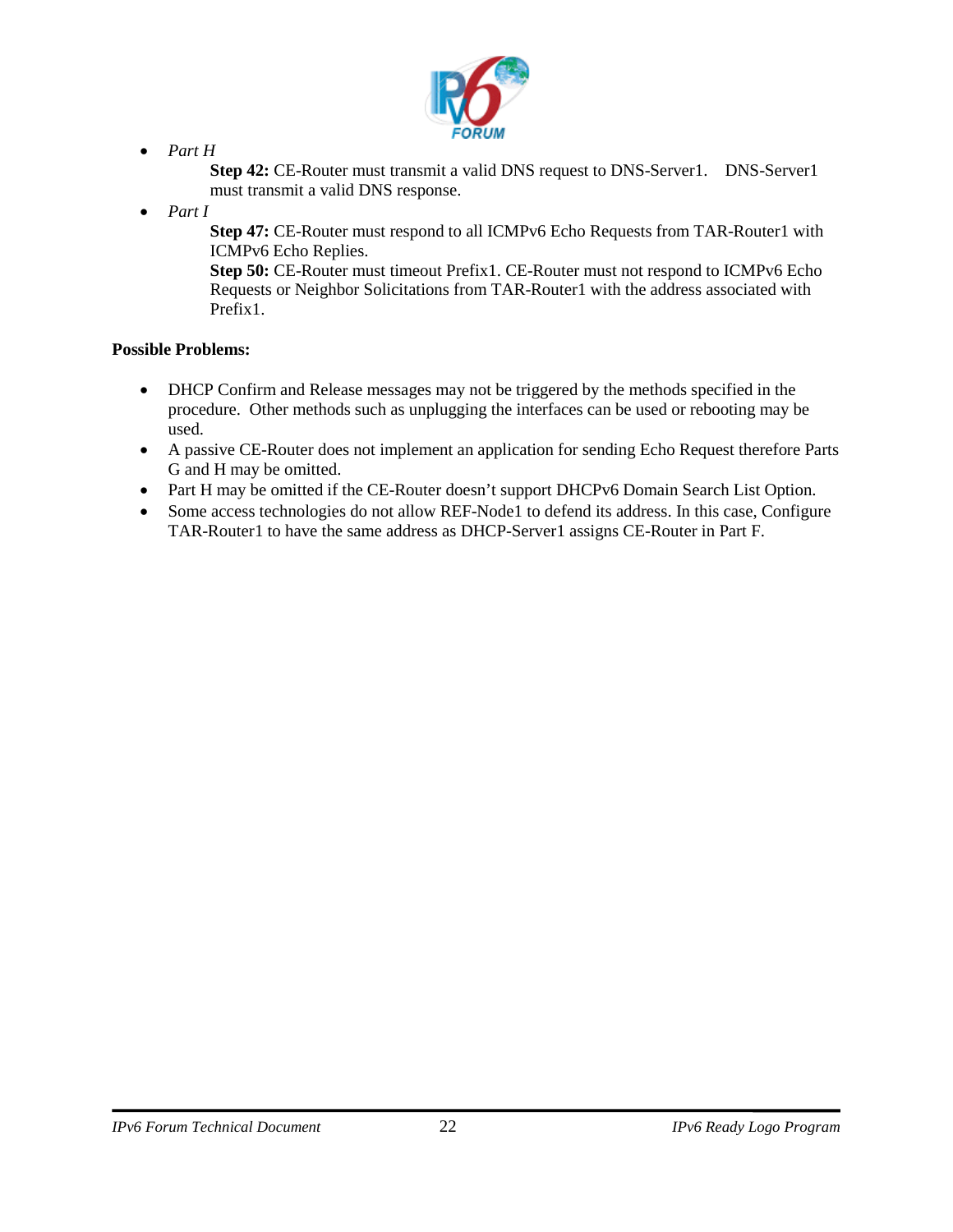

## <span id="page-23-0"></span>**Test CERouterInterop.1.5: DHCPv6 Prefix Delegation**

Purpose: Verify an IPv6 CE Router properly supports prefix delegation.

#### **References:**

- $[RFC 7084] W-4$
- [RFC 7084] WPD-1
- $[RFC 7084] WPD-2$
- [RFC 7084] WPD-3
- [RFC 7084] WPD-4

**Test Setup:** The network is setup according to [Common Topology.](#page-9-0)

In all parts perform the following steps before every test case.

- o Disable CE Router on WAN1.
- o Configure TAR-Router1 to transmit Router Advertisements with the M-flag and O-flag set to 1 before each part.
- o Perform Common Test Cleanup after each part.

#### **Procedure:**

#### *Part A: Prefix Delegation*

- 1. Configure CE-Router to enable DHCPv6-PD.
- 2. Observe the packets transmitted on WAN1.
- 3. Wait for timer T1 (50s) to expire.
- 4. Observe the packets transmitted on WAN1.
- *Part B: Renew Message*
	- 5. Configure CE-Router to enable DHCPv6-PD.
	- 6. Observe the packets transmitted on WAN1.
	- 7. CE-Router receives IPv6 prefix information from DHCP-Server1. DHCP-Server1 assigns the T1 and T2 parameters to CE-Router IA\_PD (TAR-Router1 sets T1 to 50s and T2 to 80s).
	- 8. Wait for timer T1 (50s) to expire.
	- 9. Observe the packets transmitted on WAN1.
	- 10. Wait for timer T1 (50s) to expire.
	- 11. Observe the packets transmitted on WAN1.
- *Part C: Rebind Message*
	- 12. Configure CE-Router to enable DHCPv6-PD.
	- 13. Observe the packets transmitted on WAN1.
	- 14. CE-Router receives IPv6 prefix information from DHCP-Server1. DHCP-Server1 assigns the T1 and T2 parameters to CE-Router IA\_PD (TAR-Router1 sets T1 to 50s and T2 to 80s).
	- 15. Disable DHCP-Server1.
	- 16. After time T2 (80s after the Reply message), observe the messages transmitted on WAN1.
	- 17. Enable DHCP-Server1 and confirm that CE-Router address is renewed on the next rebind
	- 18. Wait for timer T1 (50s) to expire.
	- 19. Observe the packets transmitted on WAN1.

*Part D: Release Message*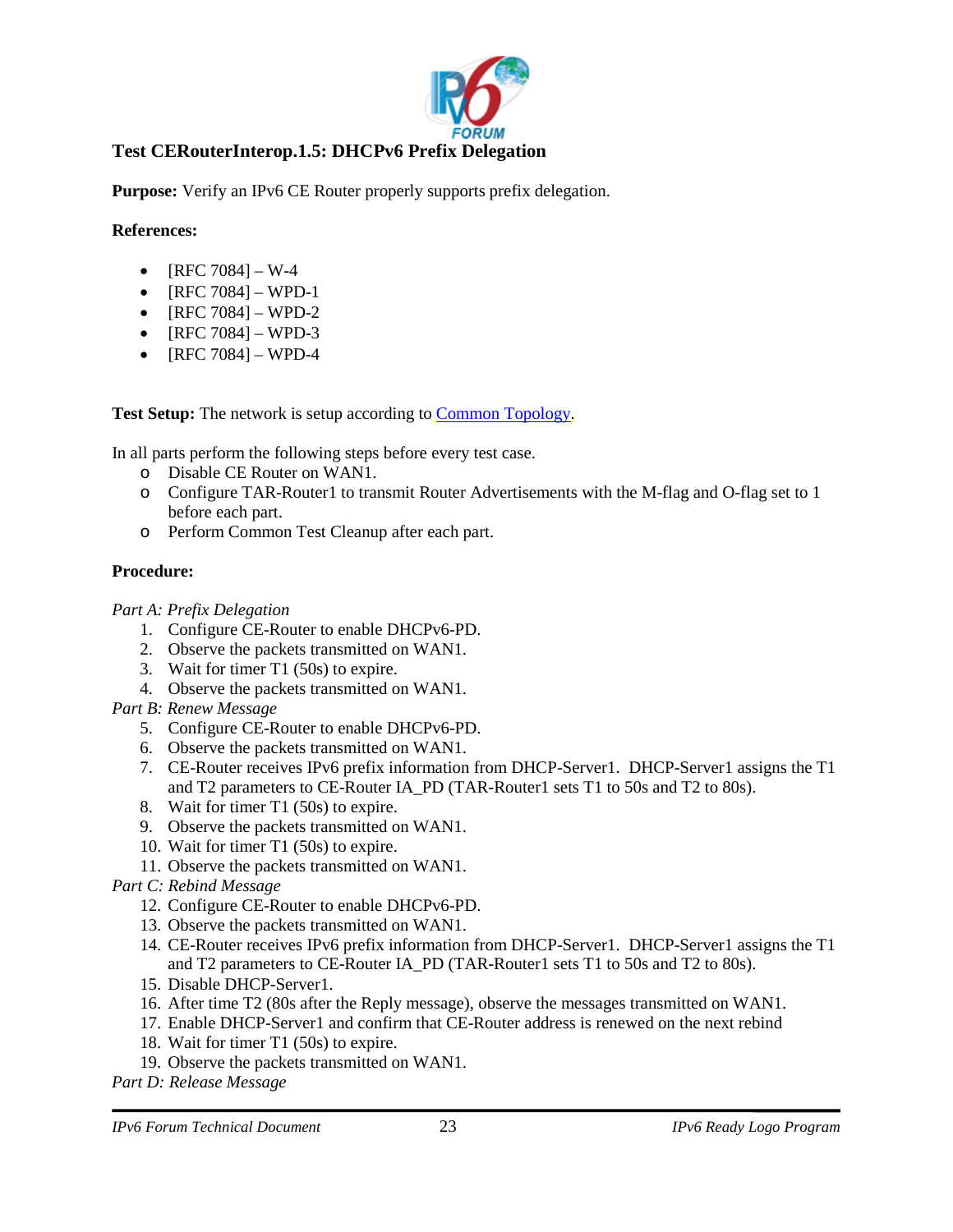

- 20. Configure CE-Router to enable DHCPv6-PD.
- 21. Observe the packets transmitted on WAN1.
- 22. CE-Router receives IPv6 prefix information from DHCP-Server1. DHCP-Server1 assigns the T1 and T2 parameters to CE-Router IA PD (DHCP-Server1 sets T1 to 50s and T2 to 80s).
- 23. Configure CE-Router to release the IPv6 Prefix.
- 24. Observe the packets transmitted on WAN1.
- 25. Wait for time T1 (50s) to expire.
- 26. Observe the packets transmitted on WAN1.

#### *Part E: Hint*

- 27. Configure CE-Router to enable DHCPv6-PD.
- 28. Observe the packets transmitted on WAN1.
- 29. Configure DHCP-Server1 to assign a different prefix length then the prefix hint supplied in the DHCPv6 Solicit message from the CE-Router.
- 30. Wait for timer T1 (50s) to expire.
- 31. Observe the packets transmitted on WAN1.

#### *Part F: M Flag*

- 32. Configure TAR-Router1 to transmit Router Advertisement with the M flag set to one and O flag set to zero.
- 33. Configure CE-Router to enable DHCPv6-PD.
- 34. Observe the packets transmitted on WAN1.

#### *Part G: O Flag*

- 35. Configure TAR-Router1 to transmit Router Advertisement with the M flag set to zero and O flag set to one.
- 36. Configure CE-Router to enable DHCPv6-PD.
- 37. Observe the packets transmitted on WAN1.

#### **Observable Results:**

• *Part A*

**Step 2:** CE-Router transmits a valid DHCPv6 Solicit Message. DHCP-Server1 transmits a valid DHCPv6 Advertise Message to CE-Router. CE-Router transmits a valid DHCPv6 Request Message. DHCP-Server1 transmits a valid DHCPv6 Reply message to CE-Router. **Step 4:** CE-Router transmits a valid DHCPv6 Renew Message including IA\_PD option and IA PD Prefix option and the value within these two options must be the same as given in the DHCPv6 Reply message in step 2.

• *Part B*

**Step 6:** CE-Router transmits a valid DHCPv6 Solicit Message. DHCP-Server1 transmits a valid DHCPv6 Advertise Message to CE-Router. CE-Router transmits a valid DHCPv6 Request Message. DHCP-Server1 transmits a valid DHCPv6 Reply message to CE-Router. **Step 9:** CE-Router transmits a valid DHCPv6 Renew message with the same prefix as given in DHCPv6 Reply Message from Step 6. DHCP-Server1 transmits a valid DHCP Reply message with status of success.

**Step 11:** CE-Router transmits a valid DHCPv6 Renew message including IA\_PD option and IA\_PD Prefix option and the value within these two options must be the same as given in the DHCPv6 Reply message in step from steps 6 and 9.

• *Part C*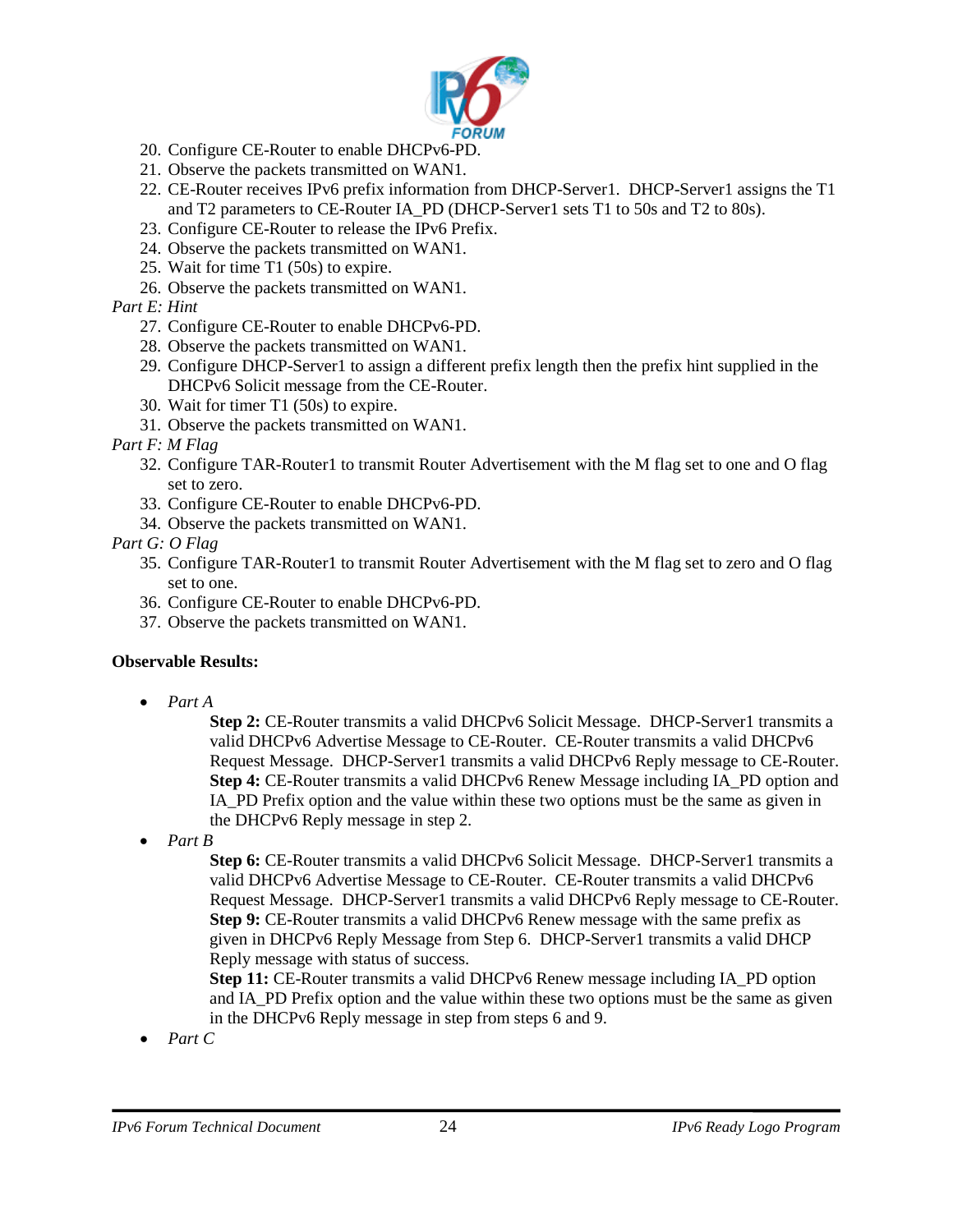

**Step 13:** CE-Router transmits a valid DHCPv6 Solicit Message. DHCP-Server1 transmits a valid DHCPv6 Advertise Message to CE-Router. CE-Router transmits a valid DHCPv6 Request Message. DHCP-Server1 transmits a valid DHCPv6 Reply message to CE-Router. **Step 16:** CE-Router transmits a valid DHCPv6 Rebind message with the same prefix as given in DHCPv6 Reply Message from Step 13.

**Step 19:** CE-Router transmits a valid DHCPv6 Renew message with the same prefix as given in the DHCPv6 Reply message from steps 13 and 17.

• *Part D*

**Step 21:** CE-Router transmits a valid DHCPv6 Solicit Message. DHCP-Server1 transmits a valid DHCPv6 Advertise Message to CE-Router. CE-Router transmits a valid DHCPv6 Request Message. TAR-Router1 transmits a valid DHCPv6 Reply message to CE-Router. **Step 24:** CE-Router transmits a valid DHCPv6 Release message including IA\_PD option and IA\_PD prefix option and the value within these two options must be the same as given in the DHCPv6 Reply message from Step 21.

**Step 26:** CE-Router must not transmit any more Client-Initiated Configuration messages for the IA\_PD that was released.

• *Part E*

**Step 28:** CE-Router transmits a valid DHCPv6 Solicit Message. DHCP-Server1 transmits a valid DHCPv6 Advertise Message to CE-Router. CE-Router transmits a valid DHCPv6 Request Message.

**Step 31:** CE-Router transmits a valid DHCPv6 Renew Message including IA\_PD option and IA\_PD prefix option and the value within these two options must be the same as given in the DHCPv6 Reply message in step 28.

• *Part F*

**Step 34:** CE-Router transmits a valid DHCPv6 Solicit Message. DHCP-Server1 transmits a valid DHCPv6 Advertise Message to CE-Router. CE-Router transmits a valid DHCPv6 Request Message. DHCP-Server1 transmits a valid DHCPv6 Reply message to CE-Router.

• *Part G*

**Step 37:** CE-Router transmits a valid DHCPv6 Solicit Message. DHCP-Server1 transmits a valid DHCPv6 Advertise Message to CE-Router. CE-Router transmits a valid DHCPv6 Request Message. DHCP-Server1 transmits a valid DHCPv6 Reply message to CE-Router.

#### **Possible Problems:**

- Part E may be omitted if the CE-Router doesn't support DHCP-PD hints.
- DHCP Release message may not be triggered by a reboot. Other methods such as unplugging the interfaces can be used.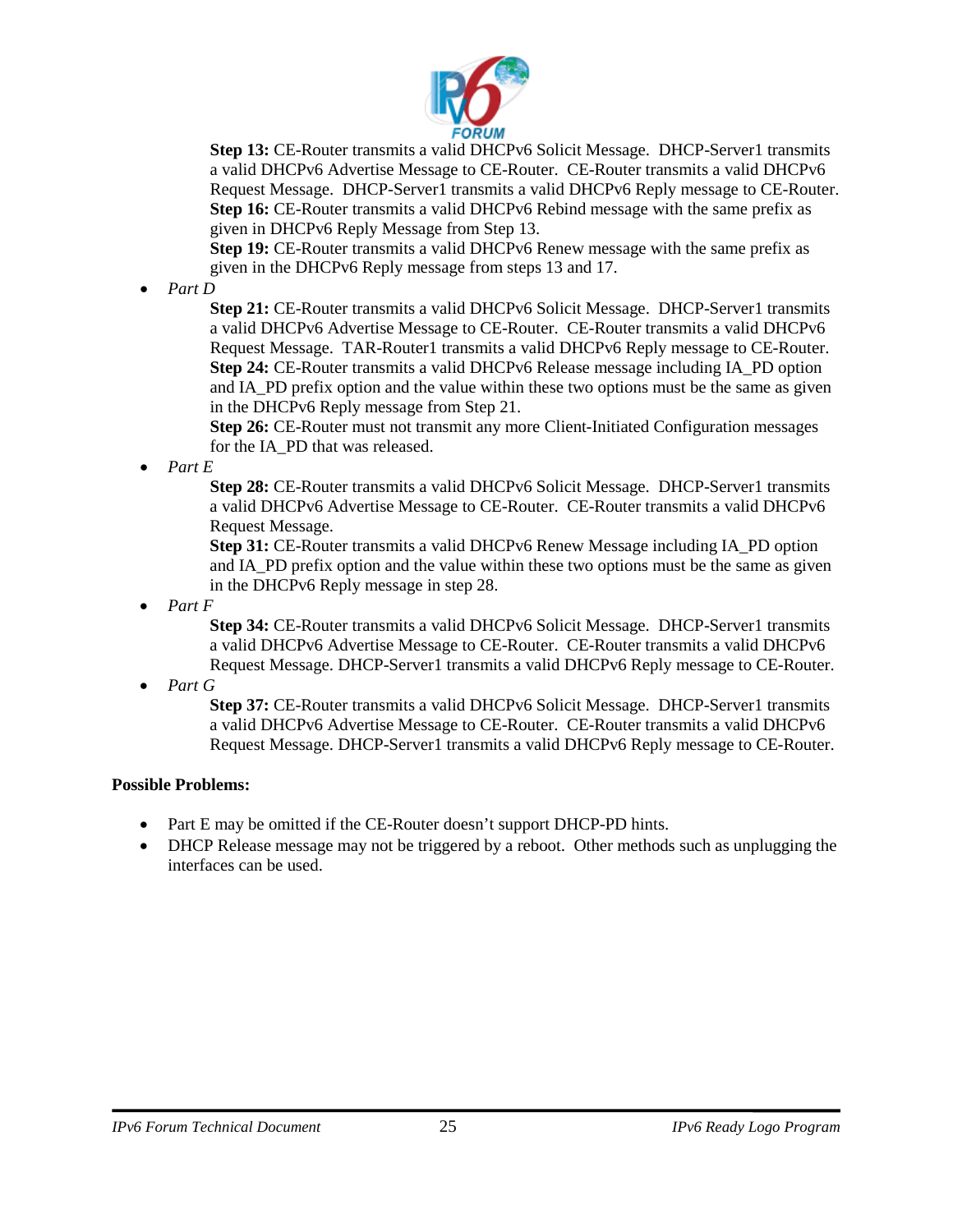

## <span id="page-26-0"></span>**Test CERouterInterop.1.6: Unnumbered WAN**

**Purpose:** Verify an IPv6 CE Router properly follows the weak host model when no suitable scope exist for a source address on the WAN interface.

#### **References:**

• [RFC 7084] – WAA-9

Test Setup: The network is setup according to [Common Topology.](#page-9-0) [Common Test Setup](#page-11-0) is performed at the beginning of this test part with the exception that no global IPv6 address is assigned to the WAN interface of the CE-Router. The [Common Test Cleanup](#page-11-1) procedure is performed after each part.

#### **Procedure:**

- 1. Configure TAR-Router1 to transmit a Router Advertisement with the M flag set to zero and the O flag set to 1.
- 2. Observe the packets transmitted on WAN1.
- 3. Using an application, such as traceroute6, REF-Host1 transmits an IPv6 packet to TAR-Host1 with a hop-limit of 2.
- 4. Observe the packets transmitted on WAN1.

#### **Observable Results:**

**Step 2:** CE-Router transmits a valid DHCPv6 Solicit Message. DHCP-Server1 transmits a valid DHCPv6 Advertise Message to CE-Router. CE-Router transmits a valid DHCPv6 Request Message. DHCP-Server1 transmits a valid Reply message to CE-Router. **Step 4**: CE-Router must transmit an ICMPv6 Time Exceeded message using the global source address acquired on the LAN interface to REF-Host1.

#### **Possible Problems:**

- May be omitted if a CE Router is explicitly configured to only obtain its WAN IPv6 address via DHCPv6.
- If the CE-Router request an IA NA and the DHCPv6 Server doesn't support sending an IA NA option containing Status Code of Address Unavailable this test case may be omitted.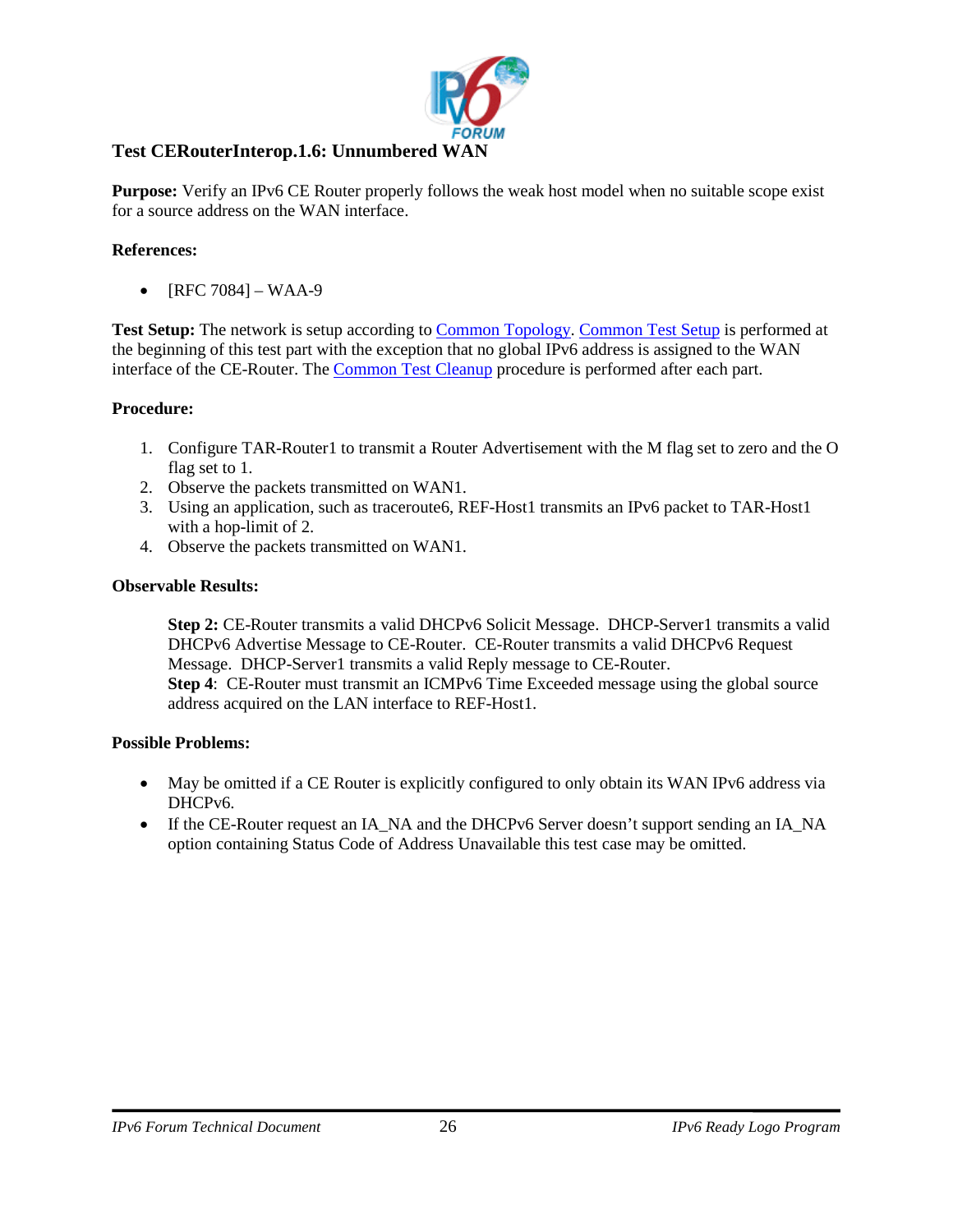

<span id="page-27-0"></span>**Purpose:** Verify an IPv6 CE Router properly processes the SOL\_MAX\_RT option from the DHCP server.

#### **References:**

- [RFC 7084] WAA-8
- [RFC 7083]

Test Setup: The network is setup according to [Common Topology.](#page-9-0) [Common Test Setup](#page-11-0) is performed at the beginning of this test part. The [Common Test Cleanup](#page-11-1) procedure is performed after each part.

#### **Procedure:**

- 1. Configure DHCP-Server1 to include the SOL\_MAX\_RT option in response to DHCPv6 Advertise message. Set the MAX\_SOL\_RT to 180 seconds. Configure the DHCP server to not assign IPv6 addresses or prefixes.
- 2. Enable the CE-Router.
- 3. Observe the packets transmitted on WAN1.
- 4. Wait 600 seconds.
- 5. Observe the packets transmitted on WAN1.

#### **Observable Results:**

**Step 3:** DHCP-Server1 transmits a valid DHCPv6 Advertise Message containing SOL\_MAX\_RT option set to 180 for every Solicit Message from CE-Router. CE Router must not send Request messages to DHCP-Server1.

**Step 5**: The last two DHCPv6 Solicit Messages transmitted by the CE Router must be between 162 and 198 seconds apart.

#### **Possible Problems:**

• If the SOL\_MAX\_RT value of 180 can't be used, it may be substituted with a value not equal to the default SOL\_MAX\_RT. The values in Steps 4 & 5 should be recalculated per RFC 7083 in this case.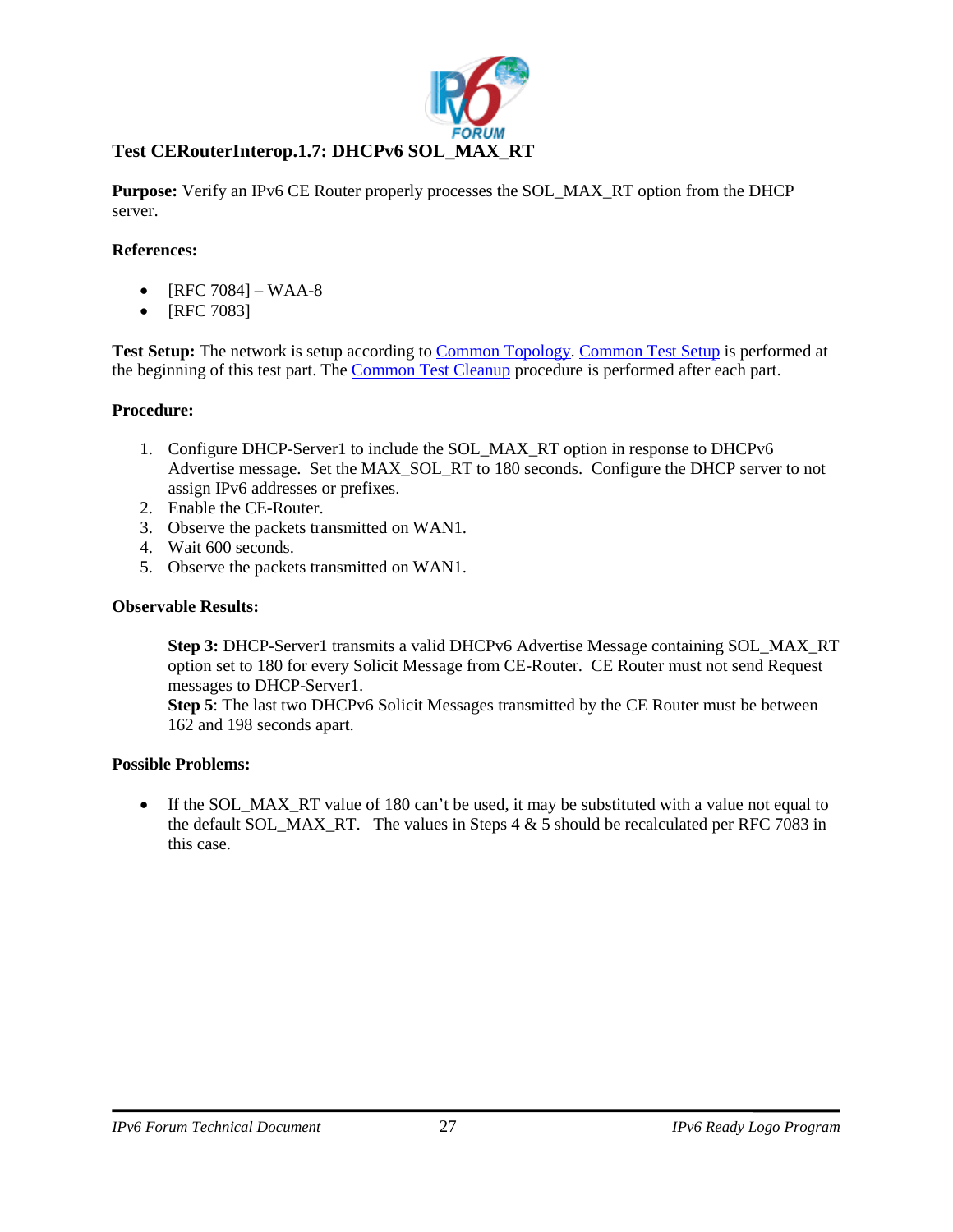

## <span id="page-28-0"></span>**Test CERouterInterop.1.8: L Flag Processing**

**Purpose:** Verify an IPv6 CE Router properly processes the L flag in the Prefix Information Option.

#### **References:**

- [RFC 7084] WAA-2
- [RFC 5942]

**Test Setup:** The network is setup according to [Common Topology.](#page-9-0) [Common Test Setup](#page-11-0) is performed with the exception that no global IPv6 address is assigned to the WAN interface of the CE-Router through SLAAC. The **Common Test Cleanup** procedure is performed after each part.

#### **Procedure:**

- 1. Configure TAR-Router1 to transmit Router Advertisements with one prefix (valid lifetime = 30 sec) on WAN1 and the L-flag clear. The Prefix should match the prefix that the DHCP Server is serving for the WAN interface.
- 2. Allow time for CE-Router to obtain an IPv6 address thru DHCPv6.
- 3. Transmit an ICMPv6 Echo Request from REF-Node1 to the DHCPv6 global address of CE-Router.
- 4. Observe the packets transmitted on WAN1.

#### **Observable Results:**

**Step 4:** CE-Router must respond to all ICMPv6 Echo Requests from REF-Node1 using TAR-Router1 as the next hop.

#### **Possible Problems:**

• A TAR-Router1 may transmit ICMPv6 Redirect messages. It is recommended that this behavior be disabled if possible, but if not all subsequent packets might be sent directly to the REF-Node1.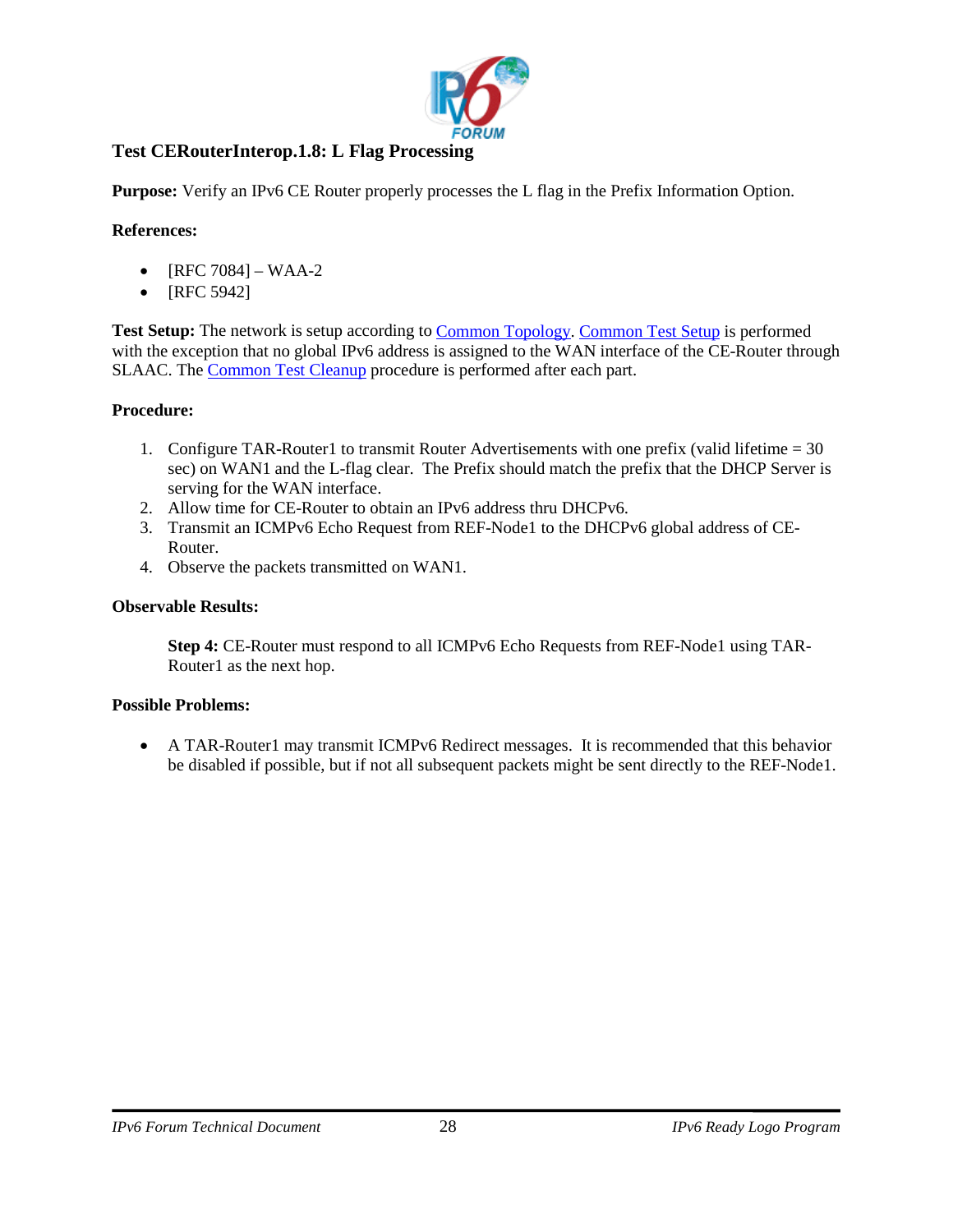

# <span id="page-29-0"></span>**Section 2: LAN Side Configuration**

## **Scope**

The following tests cover IPv6 CE Router LAN side Configuration.

## **Overview**

The tests in this group verify that a node properly distributes configuration information obtained from the WAN interface to IPv6 hosts. It also verifies that support connectivity of IPv6 host in the absence of any working WAN interface.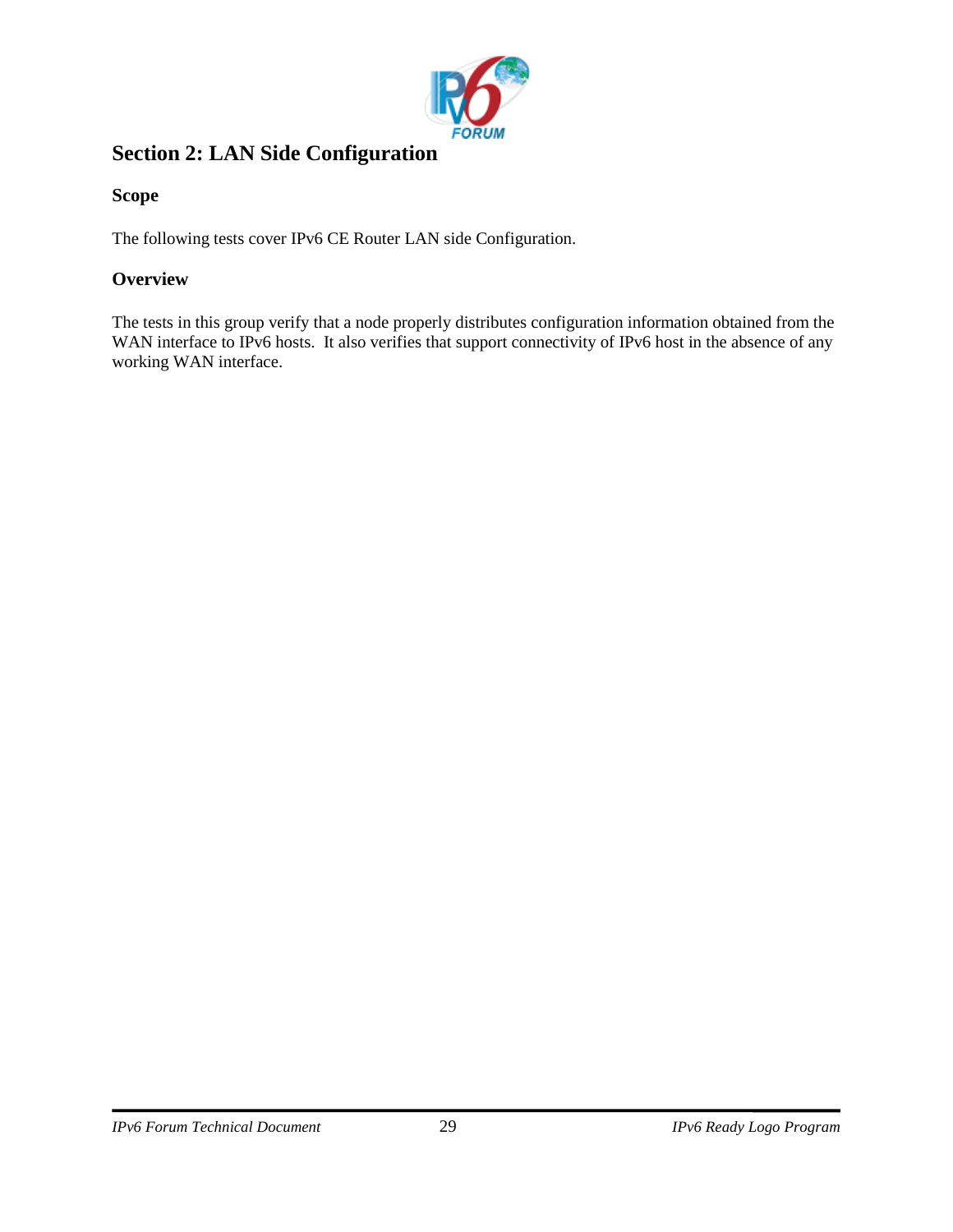

## <span id="page-30-0"></span>**Test CERouterInterop.2.1: Duplicate Address Detection and Neighbor Discovery**

**Purpose:** Verify an IPv6 CE Router properly assigns addresses to the LAN interface using either stateless or stateful address assignment.

#### **References:**

- $[RFC 7084] G-1$
- $[RFC 7084] L-1$

Test Setup: The network is setup according to [Common Topology.](#page-9-0) [Common Test Setup](#page-11-0) is performed at the beginning of this test part. The [Common Test Cleanup](#page-11-1) procedure is performed after each part.

#### **Procedure:**

*Part A: Duplicate Address Detection – Tentative Address Unique (Link-Local)*

- 1. Disable all interfaces connected to LAN1.
- 2. Enable all interfaces on LAN1, enabling CE-Router before TAR-Host1.
- 3. Allow time for all devices on LAN1 for all devices to perform Duplicate Address Detection on its their link-local addresses. Enable REF-Host2 making sure it has cleared its neighbor cache.
- 4. Transmit ICMPv6 Echo Request from REF-Host2 to the link-local address of CE-Router's LAN1 interface.
- 5. Observe the packets transmitted on LAN1.
- 6. Repeat Steps 1 thru 5, but in Step 2 enable TAR-Host1 before CE-Router.
- 7. Observe the packets transmitted on LAN1.
- *Part B: Duplicate Address Detection – Tentative Address Duplicated. (Link-Local)*
	- 8. Disable all interfaces connected to LAN1.
	- 9. Configure TAR-Host1 to have the same link-local address as CE-Router.
	- 10. Enable all interfaces on LAN1, enabling TAR-Host1 before CE-Router.
	- 11. Allow time for all devices on LAN1 to perform Duplicate Address Detection on their link-local address. Enable REF-Host2 making sure it has cleared its neighbor cache
	- 12. Transmit ICMPv6 Echo Request from REF-Host2 to the link-local address of CE-Router's LAN1 interface.
	- 13. Observe the packets transmitted on LAN1.
	- 14. Disable all interfaces connected to LAN1.
	- 15. Enable all interfaces on LAN1, enabling CE-Router before TAR-Host1.
	- 16. Allow time for all devices on LAN1 to perform Duplicate Address Detection on their link-local address.
	- 17. Transmit ICMPv6 Echo Request from REF-Host2 to the link-local address of CE-Router's LAN1 interface.
	- 18. Observe the packets transmitted on LAN1.

#### **Observable Results:**

• *Part A*

**Step 5:** CE-Router must respond to all ICMPv6 Echo Requests from REF-Host2 with ICMPv6 Echo Replies.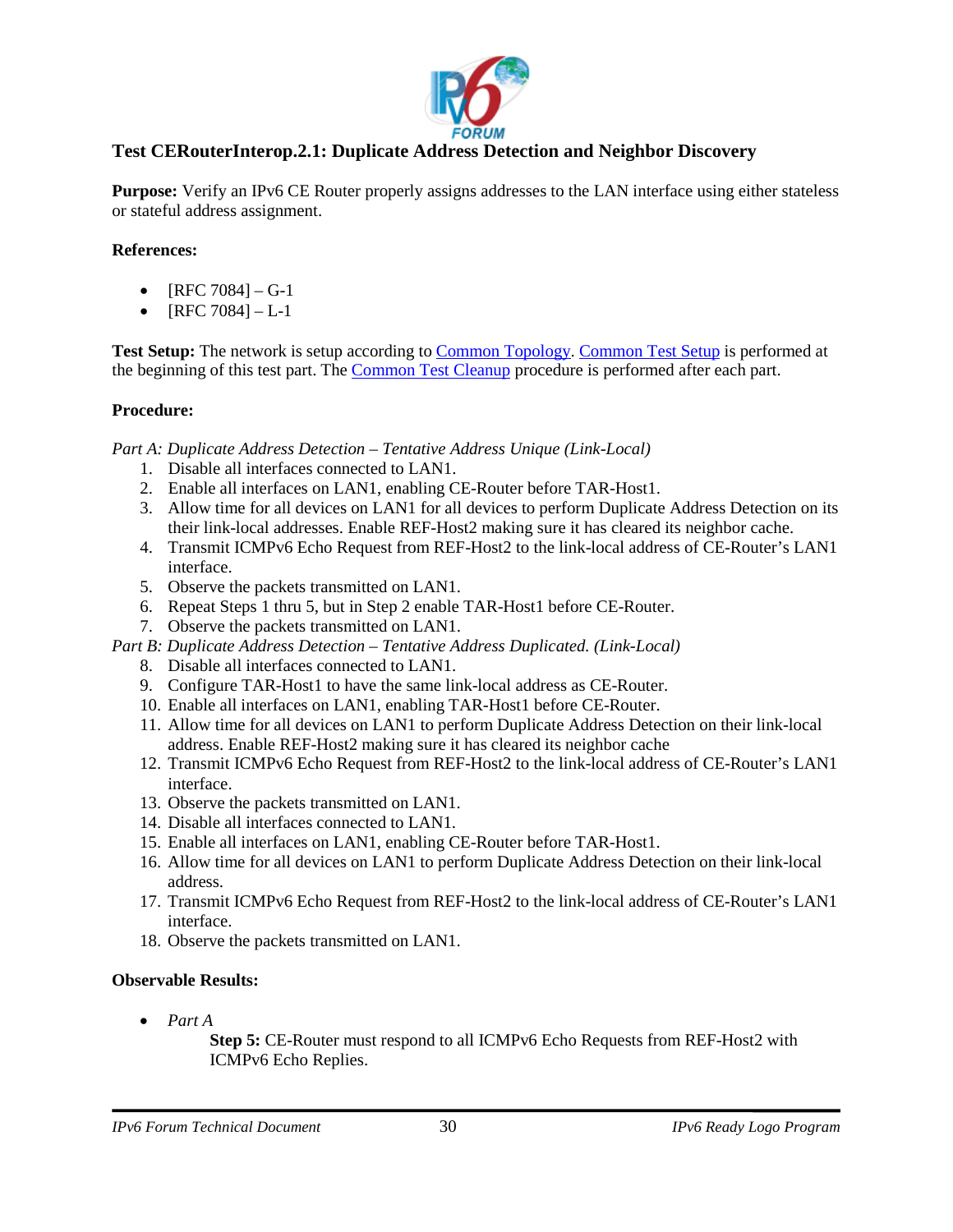

**Step 7:** CE-Router must respond to all ICMPv6 Echo Requests from REF-Host2 with ICMPv6 Echo Replies.

• *Part B*

**Step 13:** TAR-Host1 must respond to all ICMPv6 Echo Requests from REF-Host2 with ICMPv6 Echo Replies. CE-Router must not respond to any neighbor solicitations or ICMPv6 Echo Request for the duplicated address.

**Step 19:** CE-Router must respond to all ICMPv6 Echo Requests from REF-Host2 with ICMPv6 Echo Replies.

#### **Possible Problems:**

• A host may not bind the new link-local address if it has its pre-configured link-local address to fall back on. For this reason, the original link-local address should be removed from the testing interface. If the original cannot be removed then the global addresses may be used.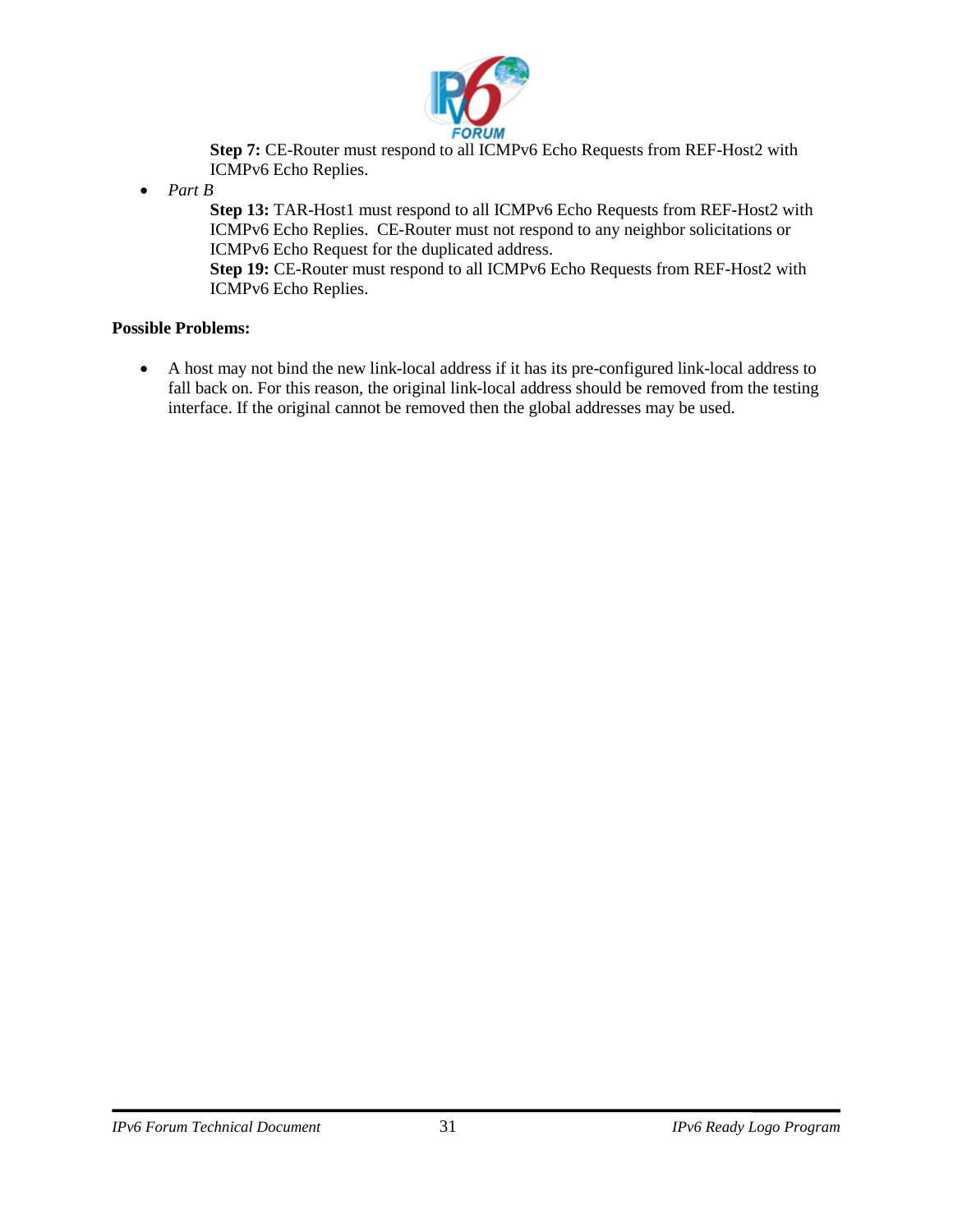

## <span id="page-32-0"></span>**Test CERouterInterop.2.2: Assigning Prefixes to LAN Interfaces**

**Purpose:** Verify an IPv6 CE Router properly assigns address from prefix delegation to LAN interfaces.

#### **References:**

•  $[RFC 7084] - L-2$ 

**Test Setup:** The network is setup according to [Common Topology.](#page-9-0) [Common Test Setup](#page-11-0) is performed at the beginning of this test part. The **Common Test Cleanup** procedure is performed after each part.

#### **Procedure:**

*Part A: Prefix Length of /64*

- 1. Configure DHCP-Server1 to assign a /64 prefix thru Prefix Delegation.
- 2. CE-Router enables DHCPv6-PD.
- 3. Observe the packets transmitted on WAN1.
- 4. Allow time for address configuration and transmission of Router Advertisements on LAN1.
- 5. Observe the packets transmitted on LAN1.
- 6. TAR-Host1 transmits ICMPv6 Echo Request to CE-Router's global address on LAN1.
- 7. Observe the packets transmitted on LAN1.
- 8. TAR-Host1 transmits ICMPv6 Echo Request to REF-Host1.
- 9. Observe the packets transmitted on LAN1 and WAN1.
- *Part B: Prefix Length of /60*
	- 10. Configure DHCP-Server1 to assign a /60 prefix thru Prefix Delegation.
	- 11. CE-Router enables DHCPv6-PD.
	- 12. Observe the packets transmitted on WAN1.
	- 13. Allow time for address configuration and transmission of Router Advertisements on LAN1.
	- 14. Observe the packets transmitted on LAN1.
	- 15. TAR-Host1 transmits ICMPv6 Echo Request to CE-Router's global address on LAN1.
	- 16. Observe the packets transmitted on LAN1.
	- 17. TAR-Host1 transmits ICMPv6 Echo Request to REF-Host1.
	- 18. Observe the packets transmitted on LAN1 and WAN1.

#### *Part C: Prefix Length of /56*

- 19. Configure DHCP-Server1 to assign a /56 prefix thru Prefix Delegation.
- 20. CE-Router enables DHCPv6-PD.
- 21. Observe the packets transmitted on WAN1.
- 22. Allow time for address configuration and transmission of Router Advertisements on LAN1.
- 23. Observe the packets transmitted on LAN1.
- 24. TAR-Host1 transmits ICMPv6 Echo Request to CE-Router's global address on LAN1.
- 25. Observe the packets transmitted on LAN1.
- 26. TAR-Host1 transmits ICMPv6 Echo Request to REF-Host1.
- 27. Observe the packets transmitted on LAN1 and WAN1.

#### **Observable Results:**

• *Part A*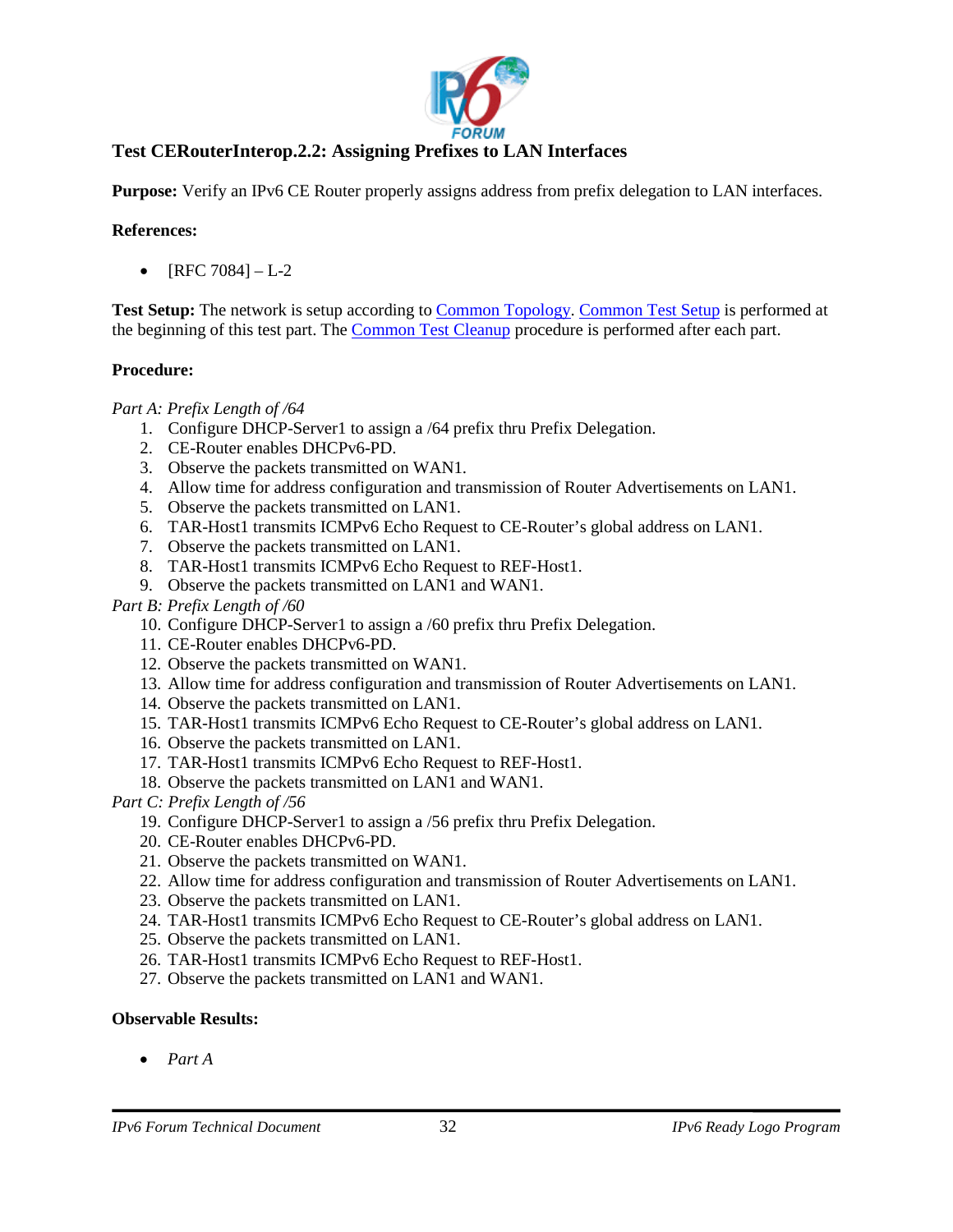

**Step 3:** CE-Router transmits a valid DHCPv6 Solicit Message. DHCP-Server1 transmits a valid DHCPv6 Advertise Message to CE-Router. CE-Router transmits a valid DHCPv6 Request Message. DHCP-Server1 transmits a valid DHCP Reply message to CE-Router. **Step 5:** CE-Router must perform Duplicate Address Detection for addresses assigned to its interfaces. CE-Router must transmit Router Advertisements with a Prefix Information Option with a /64 prefix assigned in Step 1. The preferred and valid lifetimes in the Prefix Information Option must not be more then the preferred and valid lifetimes from the IA\_PD.

**Step 7**: CE-Router must respond to all ICMPv6 Echo Requests from TAR-Host1 with ICMPv6 Echo Replies.

**Step 9:** REF-Host1 must respond to all ICMPv6 Echo Requests from TAR-Host1 with ICMPv6 Echo Replies.

• *Part B*

**Step 12:** CE-Router transmits a valid DHCPv6 Solicit Message. DHCP-Server1 transmits a valid DHCPv6 Advertise Message to CE-Router. CE-Router transmits a valid DHCPv6 Request Message. DHCP-Server1 transmits a valid DHCP Reply message to CE-Router. **Step 14:** CE-Router must perform Duplicate Address Detection for addresses assigned to interfaces. CE-Router must transmit Router Advertisements with a Prefix Information Option containing a /64 prefix from the /60 prefix assigned in Step 10. The preferred and valid lifetimes in the Prefix Information Option must not be more then the preferred and valid lifetimes from the IA\_PD.

**Step 16**: CE-Router must respond to all ICMPv6 Echo Requests from TAR-Host1 with ICMPv6 Echo Replies.

**Step 18:** REF-Host1 must respond to all ICMPv6 Echo Requests from TAR-Host1 with ICMPv6 Echo Replies.

• *Part C*

**Step 21:** CE-Router transmits a valid DHCPv6 Solicit Message. DHCP-Server1 transmits a valid DHCPv6 Advertise Message to CE-Router. CE-Router transmits a valid DHCPv6 Request Message. DHCP-Server1 transmits a valid DHCP Reply message to CE-Router. **Step 23:** CE-Router must perform Duplicate Address Detection for addresses assigned to its interfaces. CE-Router must transmit Router Advertisements with a Prefix Information Option containing a /64 prefix from the /56 prefix assigned in Step 19. The preferred and valid lifetimes in the Prefix Information Option must not be more then the preferred and valid lifetimes from the IA\_PD.

**Step 25**: CE-Router must respond to all ICMPv6 Echo Requests from TAR-Host1 with ICMPv6 Echo Replies.

**Step 27:** REF-Host1 must respond to all ICMPv6 Echo Requests from TAR-Host1 with ICMPv6 Echo Replies.

#### **Possible Problems:**

None.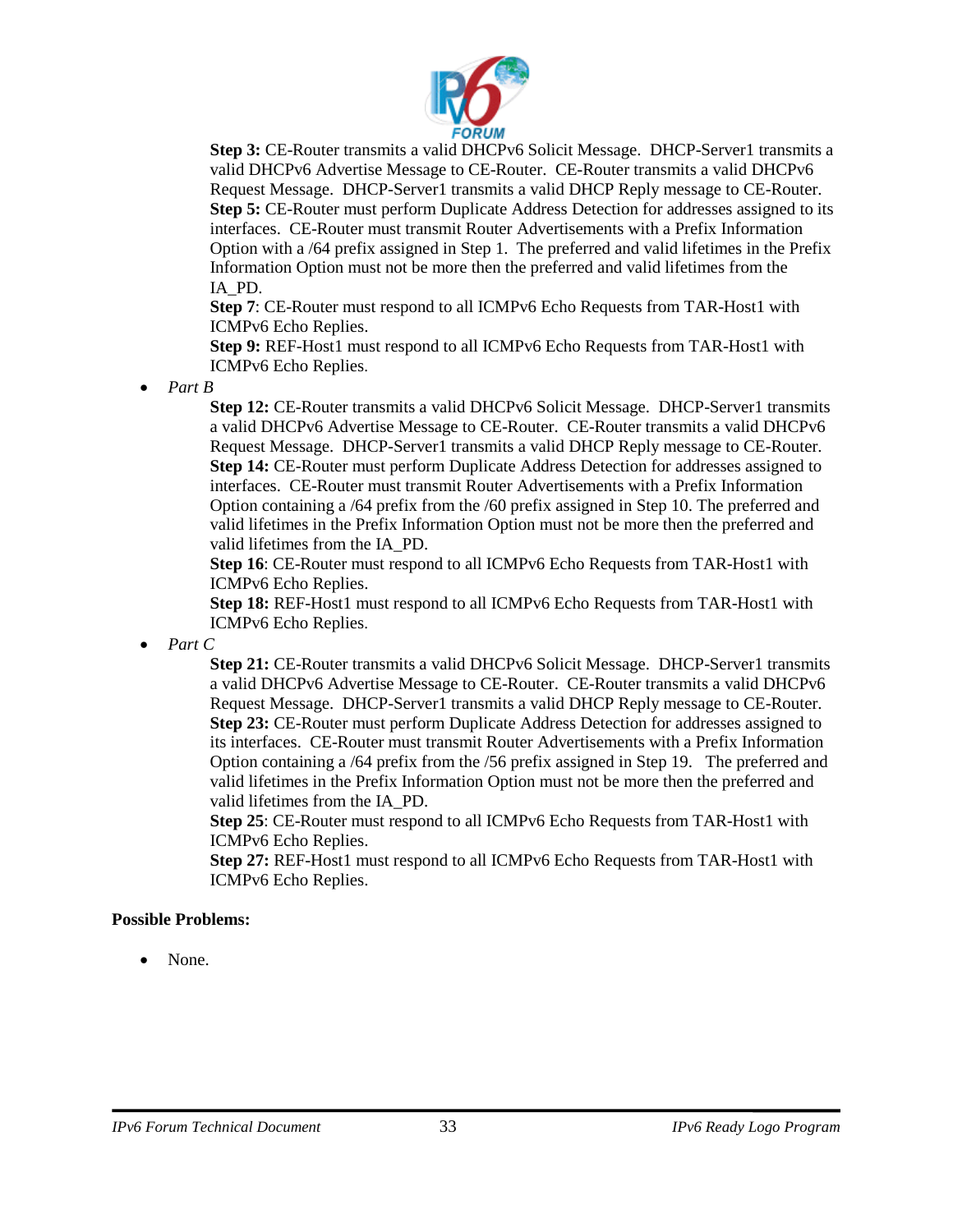

## <span id="page-34-0"></span>**Test CERouterInterop.2.3: Router Advertisement**

**Purpose:** Verify an IPv6 CE Router advertises itself as a router for delegated prefixes.

**References:** 

- $[RFC 7084] L-3$
- $[RFC 7084] L-4$
- $[RFC 7084] L-5$
- $[RFC 7084] L-6$
- [RFC 4191]

**Test Setup:** The network is setup according to [Common Topology.](#page-9-0) [Common Test Setup](#page-11-0) is performed at the beginning of this test part with the exception in Part B that no global IPv6 address is assigned to the WAN interface of the CE-Router. The Common Test Cleanup procedure is performed after each part.

## **Procedure:**

*Part A: Route Information Option*

- 1. Configure DHCP-Server1 to assign a /60 prefix thru Prefix Delegation.
- 2. CE-Router enables DHCPv6-PD.
- 3. Observe the packets transmitted on WAN1.
- 4. Observe the packets transmitted on LAN1.
- 5. REF-Host1 transmits an ICMPv6 Echo Request to TAR-Host1's global address.
- 6. Observe the packets transmitted on LAN1 and WAN1.
- *Part B: No Prefixes*
	- 7. Disable CE-Router on WAN1.
	- 8. Configure DHCP-Server1 to not assign IA\_PD.
	- 9. Enable CE-Router on WAN1.
	- 10. Observe the packets transmitted on LAN1 and WAN1.
- *Part C: Advertising Interface*
	- 11. Disable TAR-Host1 on LAN1.
	- 12. Enable TAR-Host1 on LAN1.
	- 13. Observe the packets transmitted on LAN1 and WAN1.

## **Observable Results:**

• *Part A*

**Step 3:** CE-Router transmits a valid DHCP Solicit Message. DHCP-Server1 transmits a valid DHCP Advertise Message to CE-Router. CE-Router transmits a valid DHCP Request Message. DHCP-Server1 transmits a valid DHCP Reply message to CE-Router. **Step 4**: CE-Router transmits a Router Advertisement containing the Route Information Option containing a delegated prefix. The Prefix Length and Route Lifetime must match the information supplied from DHCPv6 Prefix Delegation.

**Step 6**: TAR-Host1 must respond to all ICMPv6 Echo Requests from REF-Host1 with ICMPv6 Echo Replies.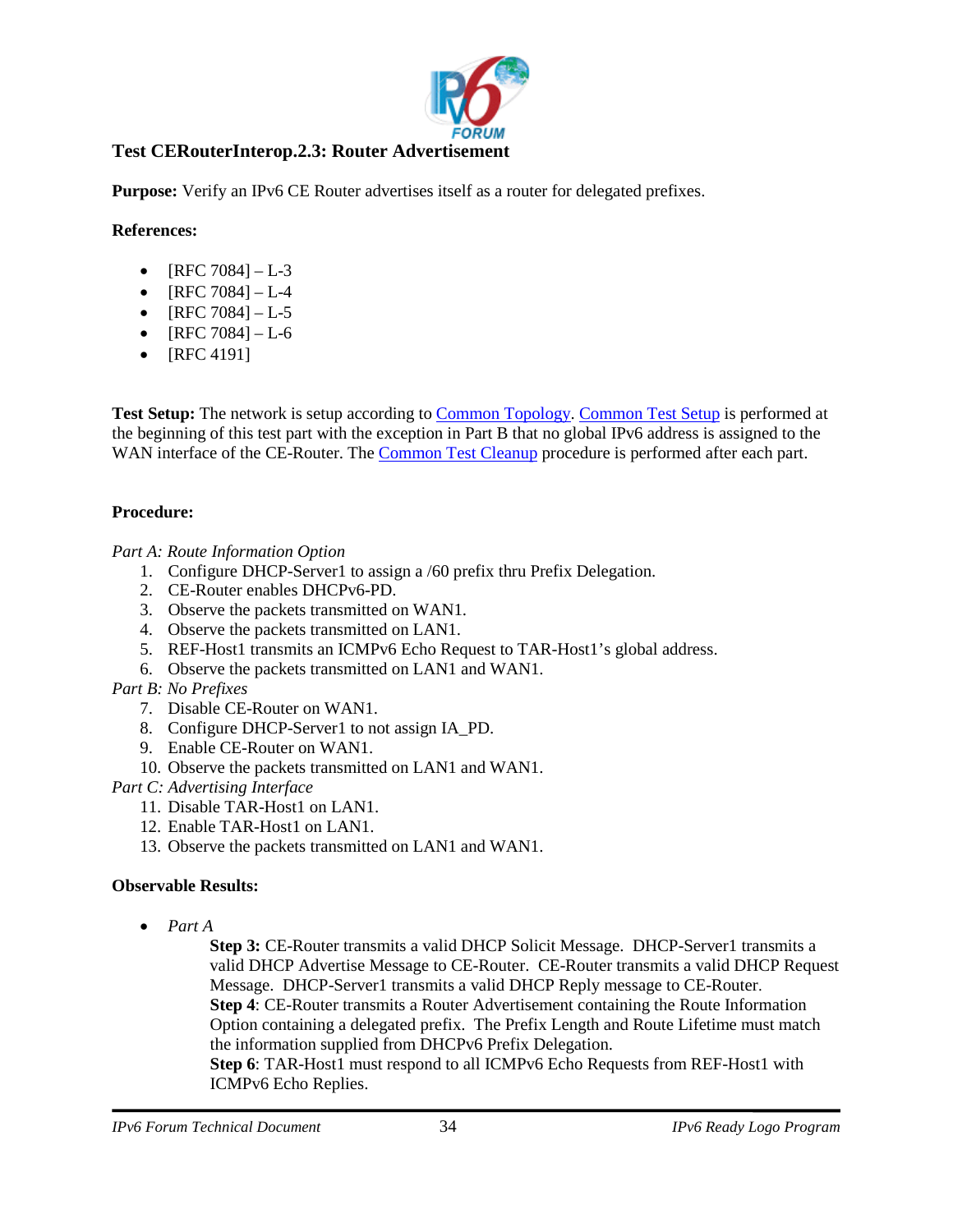

• *Part B*

**Step 10:** CE-Router must not transmit Router Advertisements with a router lifetime greater zero on LAN1.

• *Part C*

**Step 13:** TAR-Host1 transmits a Router Solicitation. CE-Router must transmit Router Advertisements. The Prefix Information Option A and L flags must be set to one.

#### **Possible Problems:**

• None.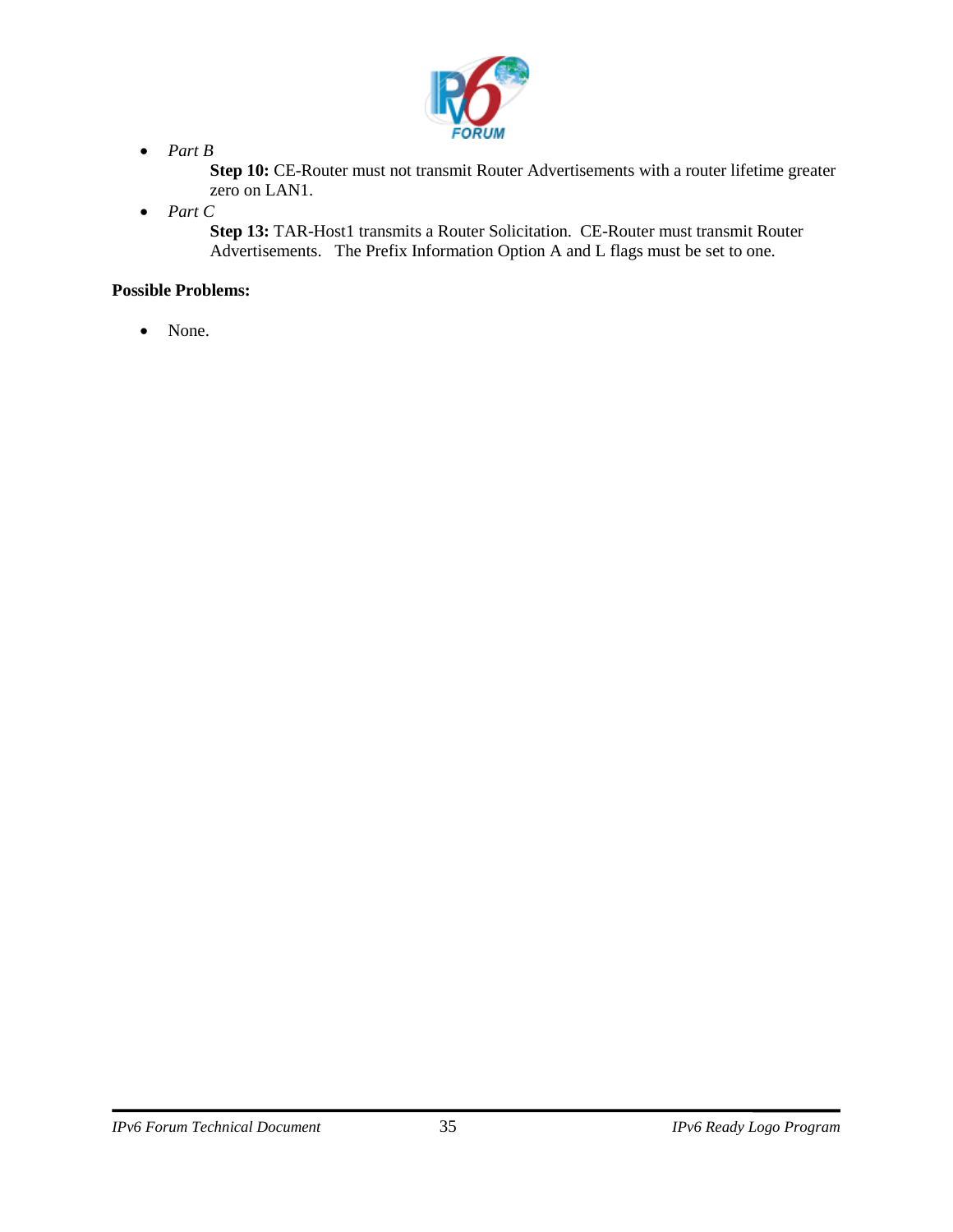

## <span id="page-36-0"></span>**Test CERouterInterop.2.4: Stateless DHCP Server**

**Purpose:** Verify an IPv6 CE Router implements a stateless DHCPv6 Server on the LAN interfaces.

#### **References:**

- $[RFC 7084] L-8$
- [RFC 3736]

**Test Setup:** The network is setup according to [Common Topology.](#page-9-0) [Common Test Setup](#page-11-0) is performed at the beginning of this test part. The **Common Test Cleanup** procedure is performed after each part.

#### **Procedure:**

*Part A: DNS Recursive Name Server Option*

- 1. Configure DHCP-Server1 to include a DNS Recursive Name Server option that includes DNS-Server global IPv6 address as the name server.
- 2. CE-Router obtains addressing and DNS information from DHCP-Server1.
- 3. Configure CE-Router and TAR-Host1 to enable stateless DHCPv6.
- 4. Observe the packets transmitted on LAN1.
- 5. Configure TAR-Host1 to transmit an ICMPv6 Echo Request to "dhcpv6.test.example.com".
- 6. Observe the packets transmitted on LAN1.
- *Part B: Domain Search List Option*
	- 7. Configure DHCP-Server1 to include a DNS Recursive Name Server option that includes DNS-Server global IPv6 address as the name server and a Domain Search List option that includes "test.example.com".
	- 8. CE-Router obtains addressing and DNS information from DHCP-Server1.
	- 9. Configure TAR-Host1 to enable DHCPv6 stateless DHCPv6.
	- 10. Observe the packets transmitted on LAN1.
	- 11. Configure TAR-Host1 to transmit an ICMPv6 Echo Request to "dhcpv6".
	- 12. Observe the packets transmitted on LAN1.

#### **Observable Results:**

• *Part A*

**Step 4:** TAR-Host1 must transmit a DHCPv6 Information Request message. CE-Router transmits a DHCPv6 Reply message with DNS Recursive Name Server Option from Step 1.

**Step 6:** TAR-Host1 must transmit a valid DNS request to DNS-Server1. DNS-Server1 must transmit a valid DNS response.

• *Part B*

**Step 10:** TAR-Host1 must transmit a DHCPv6 Information Request message. CE-Router transmits a DHCPv6 Reply message with a DNS Recursive Name Server Option and Domain Search List Option from Step 7.

**Step 12:** TAR-Host1 must transmit a valid DNS request to DNS-Server1. DNS-Server1 must transmit a valid DNS response.

#### **Possible Problems:**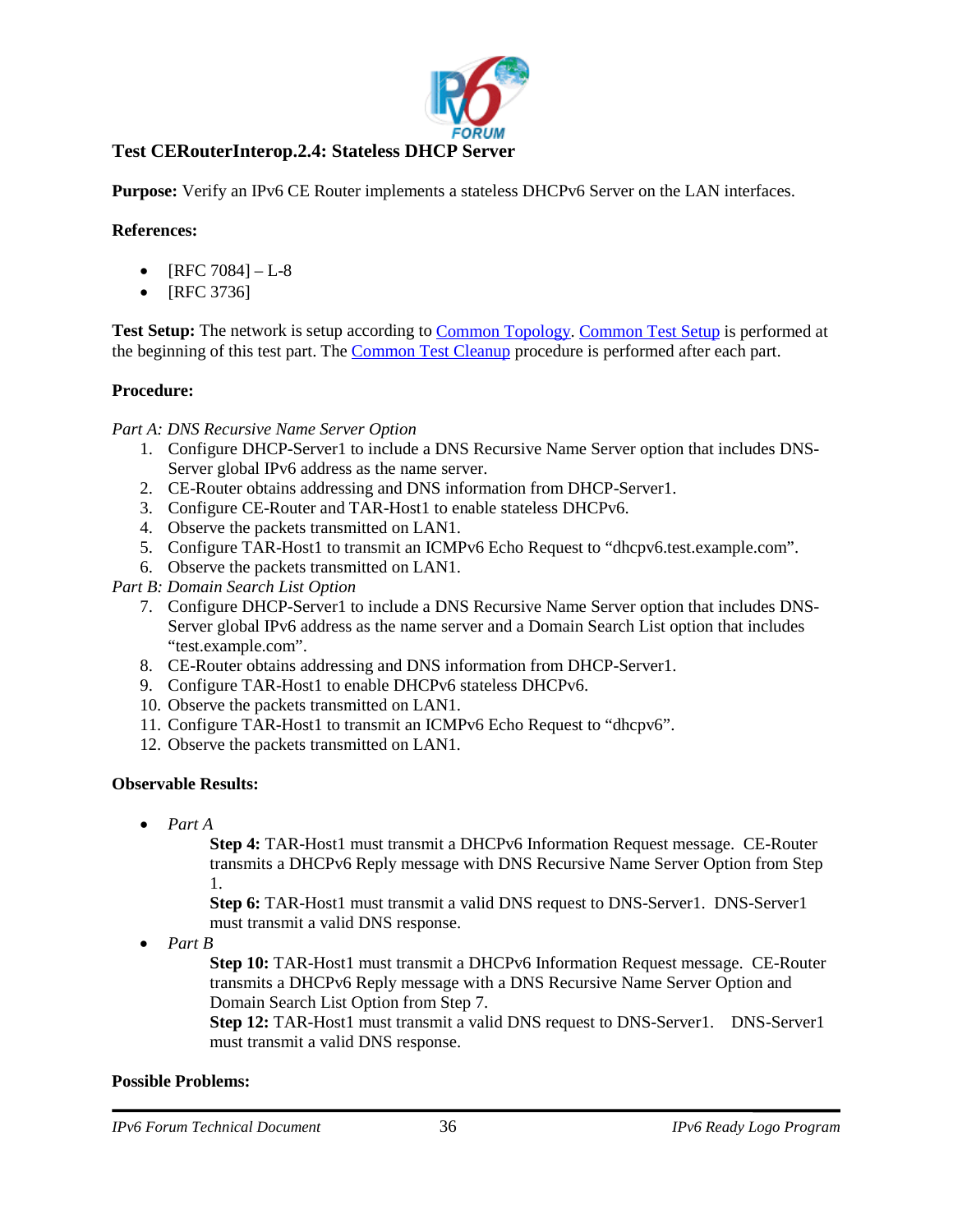

• The NUT may not support a stateless DHCP server. The NUT must support a DHCP Server capable of IPv6 address assignment if this is the case.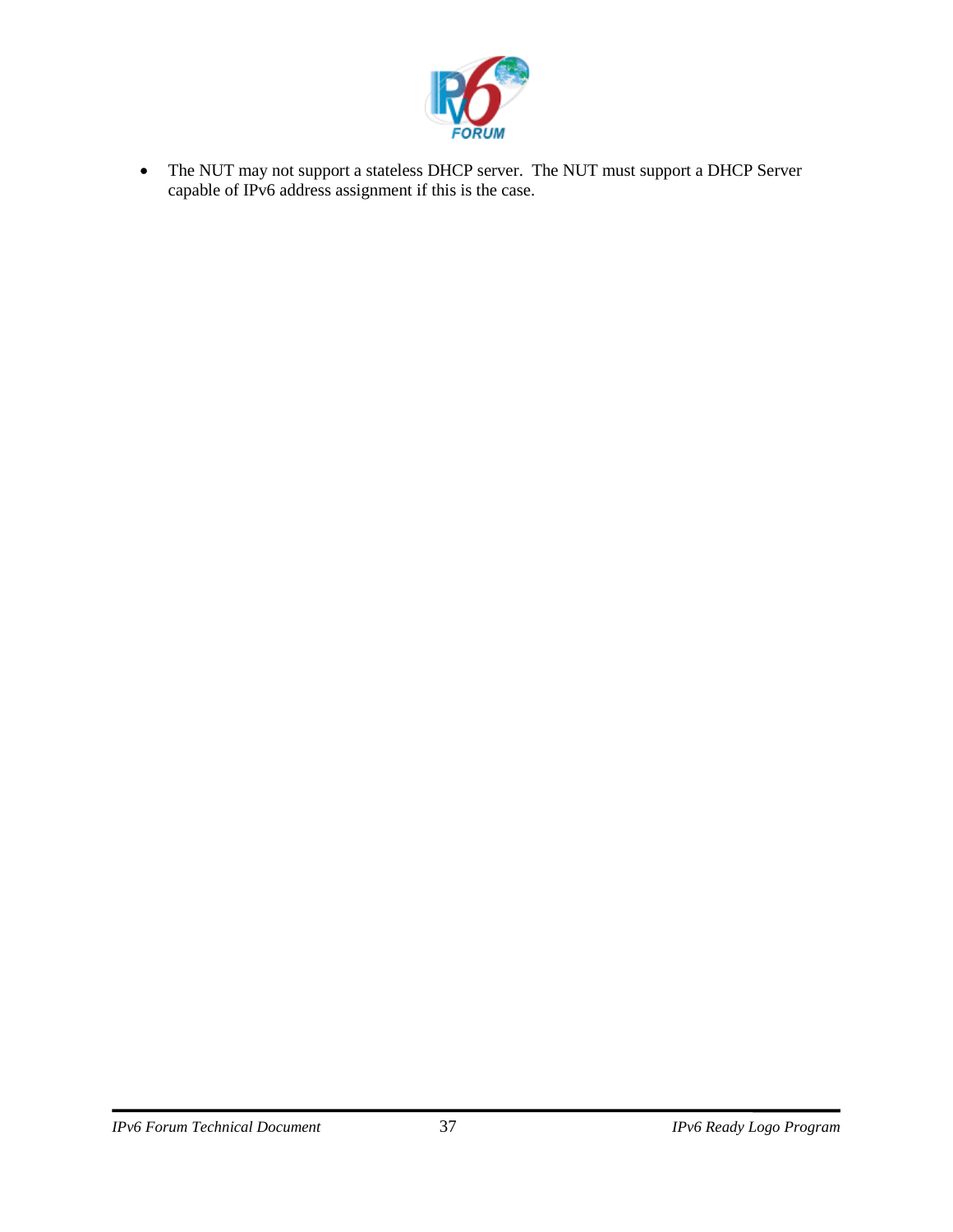

## <span id="page-38-0"></span>**Test CERouterInterop.2.5: DHCP Server**

**Purpose:** Verify an IPv6 CE Router implements a DHCPv6 Server capable of assigning addresses on the LAN interfaces.

#### **References:**

- $[RFC 7084] L-8$
- $[RFC 7084] L-10$
- [RFC 3315]

**Test Setup:** The network is setup according to [Common Topology.](#page-9-0) [Common Test Setup](#page-11-0) is performed at the beginning of this test part. The [Common Test Cleanup](#page-11-1) procedure is performed after each part. Disable TAR-Host1 on LAN1 before each part. Enable DHCP on TAR-Host1 for each test case.

#### **Procedure:**

- *Part A: Initialization*
	- 1. Enable TAR-Host1 on LAN1.
	- 2. Observe the packets transmitted on LAN1.
	- 3. REF-Host1 transmits ICMPv6 Echo Request to TAR-Host1's DHCPv6 address.
	- 4. Observe the packets transmitted on LAN1.
- *Part B: Renew message*
	- 5. Enable TAR-Host1 on LAN1.
	- 6. TAR-Host1 should have received IPv6 address information from CE-Router.
	- 7. After time T1 observe the messages transmitted on LAN1.
	- 8. REF-Host1 transmits an ICMPv6 Echo Request to TAR-Host1 DHCPv6 address.
	- 9. Observe the packets transmitted on LAN1.
- *Part C: Rebind message*
	- 10. Enable TAR-Host1 on LAN1.
	- 11. Allow enough time for the TAR-Host1 to receive IPv6 address information from CE-Router. CE-Router assigns the T1 and T2 parameters to TAR-Host1.
	- 12. Disable the LAN1 interface on CE-Router.
	- 13. After time T2 observe the messages transmitted on LAN1.
	- 14. Enable the LAN Interface on CE-Router and confirm that TAR-Host1 address is renewed on the next rebind.
	- 15. REF-Host1 transmits an Echo Request to the TAR-Host1 DHCPv6 address.
	- 16. Observe the packets transmitted on LAN1.
- *Part D: Decline Message*
	- 17. Configure REF-Host2 to have the same global address that the CE-Router will assign to TAR-Host1.
	- 18. Enable TAR-Host1 on LAN1. Allow enough time for TAR-Host1 to receive IPv6 address information from CE-Router.
	- 19. Observe the packets transmitted on LAN1.
- *Part E: DNS Recursive Name Server Option*
	- 20. Configure CE-Router to include a DNS Recursive Name Server option that includes DNS-Server global IPv6 address.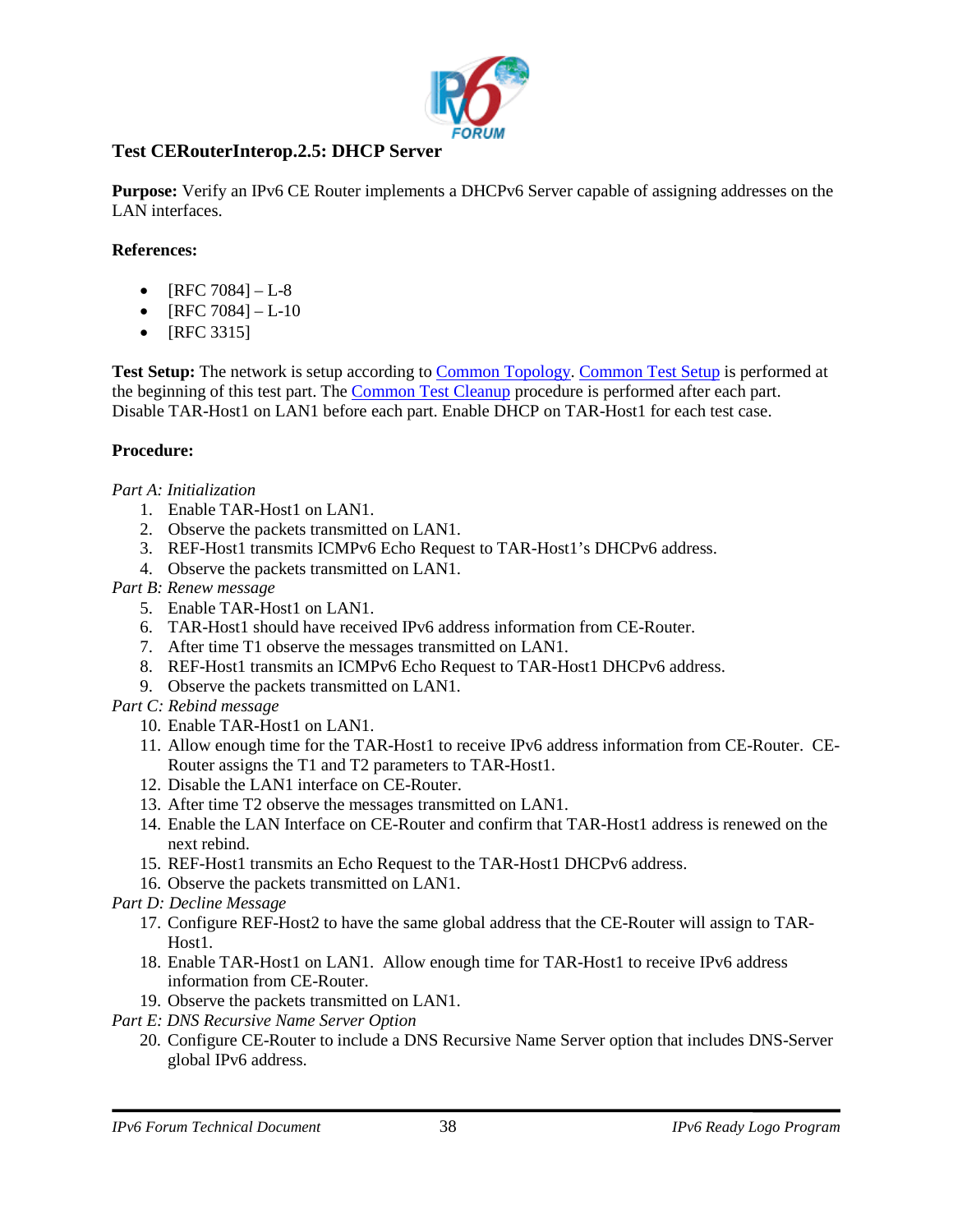

- 21. Enable TAR-Host1 on LAN1. Allow enough time for TAR-Host1 to receive IPv6 address information from CE-Router.
- 22. TAR-Host1 transmits an ICMPv6 Echo Request to "dhcpv6.test.example.com".
- 23. Observe the packets transmitted on LAN1.

*Part F: Domain Search List Option*

- 24. Configure CE-Router to include a DNS Recursive Name Server option that includes DNS-Server global IPv6 address as the name server and a Domain Search List option that includes "test.example.com".
- 25. Enable TAR-Host1 on LAN1. Allow enough time for CE-Router to receive IPv6 address information from CE-Router.
- 26. TAR-Host1 transmits an Echo Request to "dhcpv6".
- 27. Observe the packets transmitted on LAN1.

## **Observable Results:**

• *Part A*

**Step 2:** TAR-Host1 must transmit a DHCPv6 Solicit message. CE-Router sends a DHCPv6 Advertisement message with the IPv6 address information included. TAR-Host1 sends a DHCPv6 Request messages to confirm the IPv6 address and ask for additional information. CE-Router responds with a DHCPv6 Reply message that contains the confirmed address.

**Step 4:** TAR-Host1 must respond to all ICMPv6 Echo Requests from REF-Host1 with ICMPv6 Echo Replies.

• *Part B*

**Step 7:** TAR-Host1 transmits its first DHCPv6 Renew message T1 seconds after the reception of the DHCPv6 Reply message from CE-Router. CE-Router transmits a properly formatted DHCP Reply message in response to the DHCPv6 Renew message. **Step 9:** TAR-Host1 must respond to all ICMPv6 Echo Requests from REF-Host1 with ICMPv6 Echo Replies.

• *Part C*

**Step 13:** TAR-Host1 transmits a DHCPv6 Rebind Message.

**Step 16:** TAR-Host1 must respond to all ICMPv6 Echo Requests from REF-Host1 with ICMPv6 Echo Replies.

• *Part D*

**Step 19:** TAR-Host1 transmits a DAD NS for its global address. REF-Host2 transmits a solicited NA in response to the DAD NS with non-unique tentative address. TAR-Host1 transmits a DHCP Decline message. CE-Router transmits a DHCP Reply message.

• *Part E*

**Step 23:** TAR-Host1 must transmit a valid DNS request to DNS-Server1. DNS-Server1 must transmit a valid DNS response.

• *Part F*

**Step 27:** TAR-Host1 must transmit a valid DNS request to DNS-Server1. DNS-Server1 must transmit a valid DNS response.

## **Possible Problems:**

• The NUT may not support a DHCP server capable of assigning addresses. The NUT must support a DHCP Server supports Information Request if this is the case.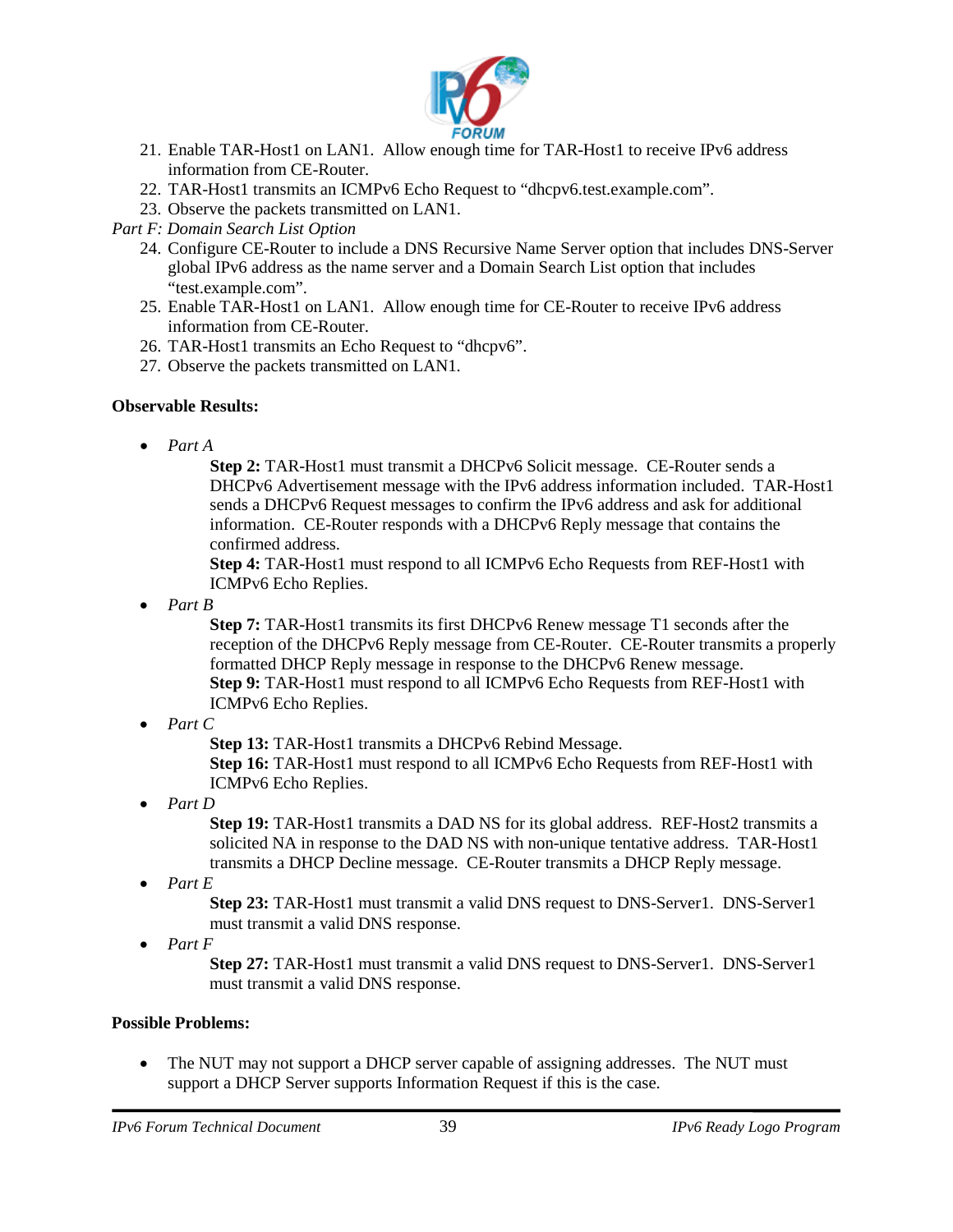

## <span id="page-40-0"></span>**Test CERouterInterop.2.6: Prefix Change**

**Purpose:** Verify an IPv6 CE Router properly advertises a prefix change.

## **References:**

- $[RFC 7084] L-3$
- $[RFC 7084] L-13$
- $[RFC 7084] L-14$

**Test Setup:** The network is setup according to [Common Topology.](#page-9-0) [Common Test Setup](#page-11-0) is performed at the beginning of this test part. The [Common Test Cleanup](#page-11-1) procedure is performed after each part.

## **Procedure:**

*Part A: Prefix Timeout* 

- 1. Configure DHCP-Server1 to have assigned Prefix X with a preferred and valid lifetime of 1 minute.
- 2. CE-Router enables DHCPv6-PD. Allow time for CE-Router to distribute the Prefix X on LAN interfaces.
- 3. REF-Host1 transmits ICMPv6 Echo Request to TAR-Host1's Prefix X global address.
- 4. Observe the packets transmitted on LAN1 and WAN1.
- 5. Configure DHCP-Server1 to remove Prefix X from the available Prefixes. Configure Prefix Y to be available for CE-Router.
- 6. Wait for CE-Router to transmit a DHCPv6 Renew for Prefix X.
- 7. Observe the packets transmitted on LAN1 and WAN1.
- 8. Wait for the valid lifetime of Prefix X to timeout.
- 9. Assign REF-Host2 a global address using Prefix X from Step 2.
- 10. REF-Host1 transmits ICMPv6 Echo Request to Prefix Y global address of TAR-Host1.
- 11. Observe the packets transmitted on LAN1 and WAN1.
- 12. REF-Host2 transmits ICMPv6 Echo Request from Prefix X global address to TAR-Host1 Prefix X global address.
- 13. Observe the packets transmitted on LAN1 and WAN1.
- 14. REF-Host2 transmits ICMPv6 Echo Request from Prefix X global address from Step 9 to REF-Host1.
- 15. Observe the packets transmitted on LAN1 and WAN1.

*Part B: Reconfigure*

- 16. CE-Router enables DHCPv6-PD. Allow time for CE-Router to distribute Prefix X, with a preferred and valid lifetime of 1 minute, on LAN interfaces.
- 17. REF-Host1 transmits ICMPv6 Echo Request to TAR-Host1's Prefix X global address.
- 18. Observe the packets transmitted on LAN1 and WAN1.
- 19. Configure DHCP-Server1 to delegate new Prefix Y to CE-Router using DHCPv6 Reconfigure. Allow time for CE-Router to timeout the valid lifetime of Prefix X and distribute the prefix on LAN interfaces.
- 20. Observe the packets transmitted on WAN1 and LAN1.
- 21. Assign REF-Host2 a global address using Prefix X from Step 16.
- 22. REF-Host1 transmits ICMPv6 Echo Request to Prefix Y global address of TAR-Host1.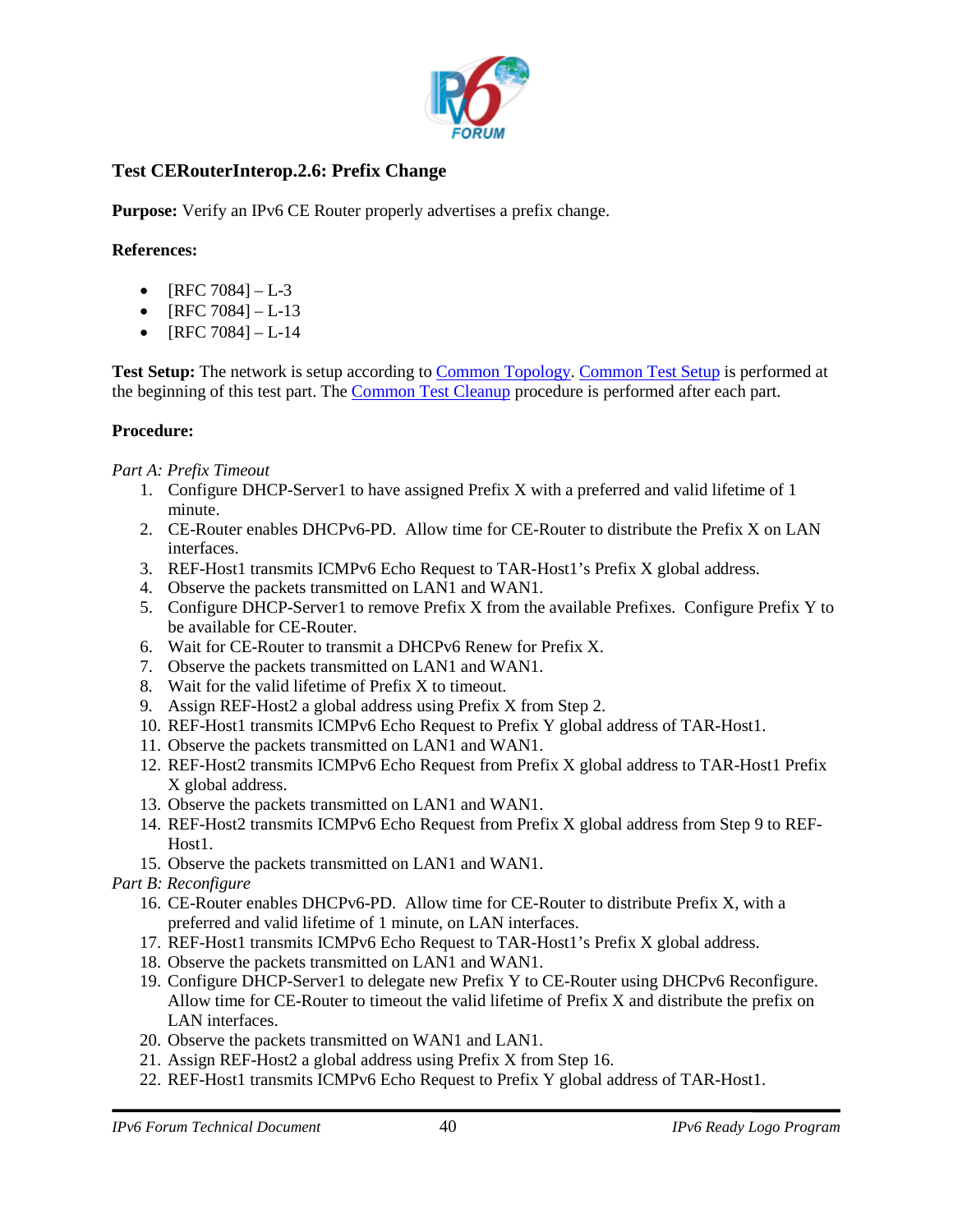

- 23. Observe the packets transmitted on LAN1 and WAN1.
- 24. REF-Host2 transmits ICMPv6 Echo Request from Prefix X global address to TAR-Host1 Prefix X global address.
- 25. Observe the packets transmitted on LAN1 and WAN1.
- 26. REF-Host2 transmits ICMPv6 Echo Request from Prefix X global address from Step 21 to REF-Host1.
- 27. Observe the packets transmitted on LAN1 and WAN1.

#### **Observable Results:**

• *Part A*

**Step 4:** TAR-Host1 must respond to all ICMPv6 Echo Requests from REF-Host1 with ICMPv6 Echo Replies.

**Step 7:** CE-Router transmits a valid DHCPv6 Renew message. DHCP-Server1 transmits a valid DHCP Reply message with a new IPv6 prefix from Step 5 on WAN1. CE-Router must transmit Router Advertisements with a Prefix Information Option containing a preferred lifetime of zero for all prefixes previous delegated on LAN1. The valid lifetime of the Prefix Option must not be greater then the value advertised in the IA\_PD. Future DHCPv6 Renew messages from the CE-Router must NOT include the old IPv6 prefix. **Step 11:** TAR-Host1 must respond to all ICMPv6 Echo Requests from REF-Host1 with ICMPv6 Echo Replies.

**Step 13:** TAR-Host1 must timeout Prefix1. TAR-Host1 must not respond to ICMPv6 Echo Requests or Neighbor Solicitations from REF-Host2 with the address associated with Prefix X.

**Step 15:** CE-Router must not forward ICMPv6 Echo Request from REF-Host2. CE-Router must transmit an ICMPv6 Destination Unreachable message with a code 5 to REF-Host2.

• *Part B* 

**Step 18:** TAR-Host1 must respond to all ICMPv6 Echo Requests from REF-Host1 with ICMPv6 Echo Replies.

**Step 20:** DHCP-Server1 transmits a DHCPv6 Reconfigure to CE-Router on WAN1. CE-Router transmits DHCPv6 Renew message to DHCP-Server1. DHCP-Server1 transmits a DHCPv6 Reply with Prefix X having a preferred lifetime of 0 and Prefix Y with a valid preferred lifetime. CE-Router must transmit Router Advertisements with a Prefix Information Option containing a preferred lifetime of zero for all prefixes previous delegated on LAN1. The valid lifetime of the Prefix Option must not be greater then the value advertised in the IA\_PD. Future DHCPv6 Renew messages from the CE-Router must NOT include the old IPv6 prefix.

**Step 23:** TAR-Host1 must respond to all ICMPv6 Echo Requests from REF-Host1 with ICMPv6 Echo Replies.

**Step 25:** TAR-Host1 must timeout Prefix1. TAR-Host1 must not respond to ICMPv6 Echo Requests or Neighbor Solicitations from REF-Host2 with the address associated with Prefix X.

**Step 27:** CE-Router must not forward ICMPv6 Echo Request from REF-Host2. CE-Router must transmit an ICMPv6 Destination Unreachable message with a code 5 to REF-Host2.

#### **Possible Problems:**

None.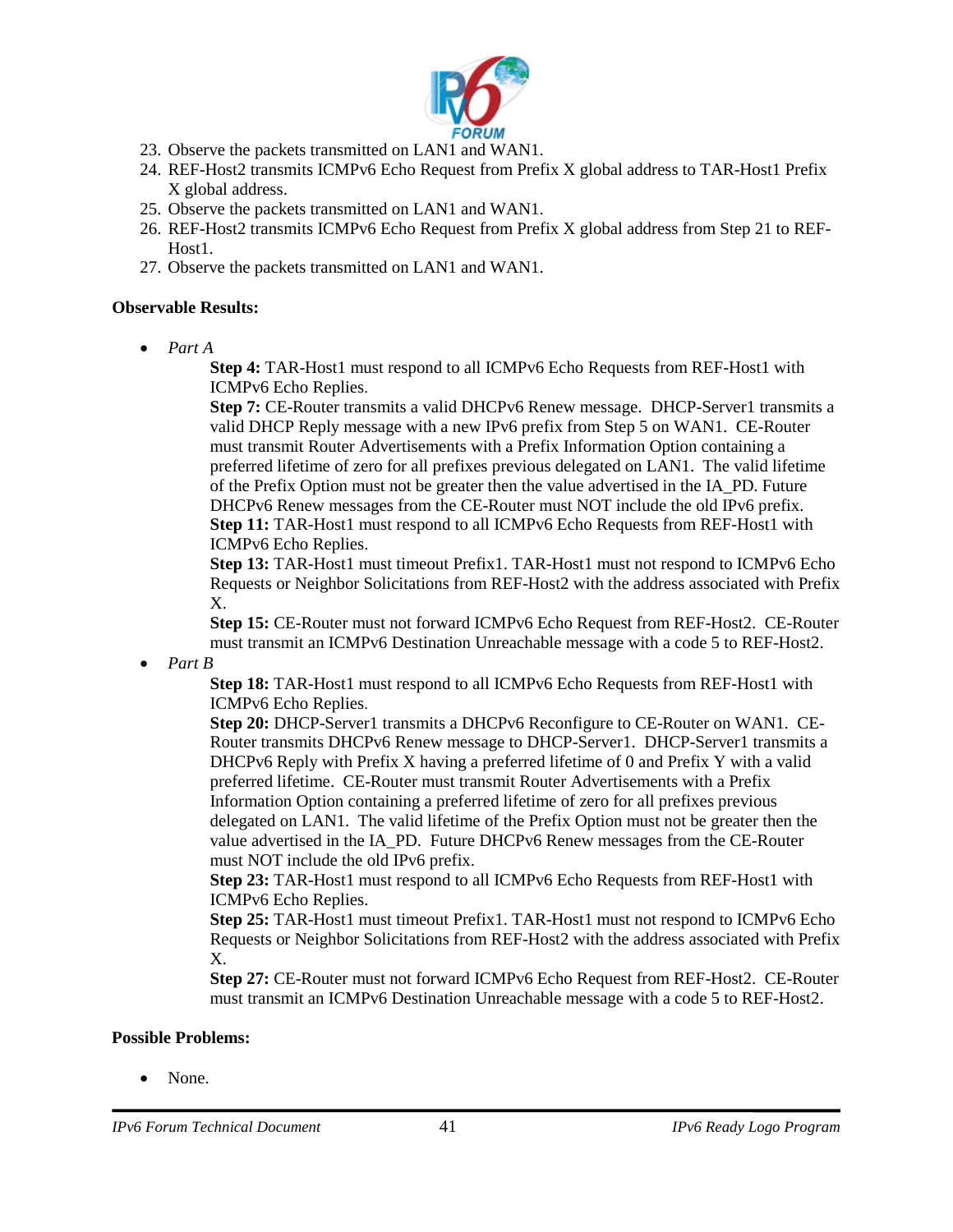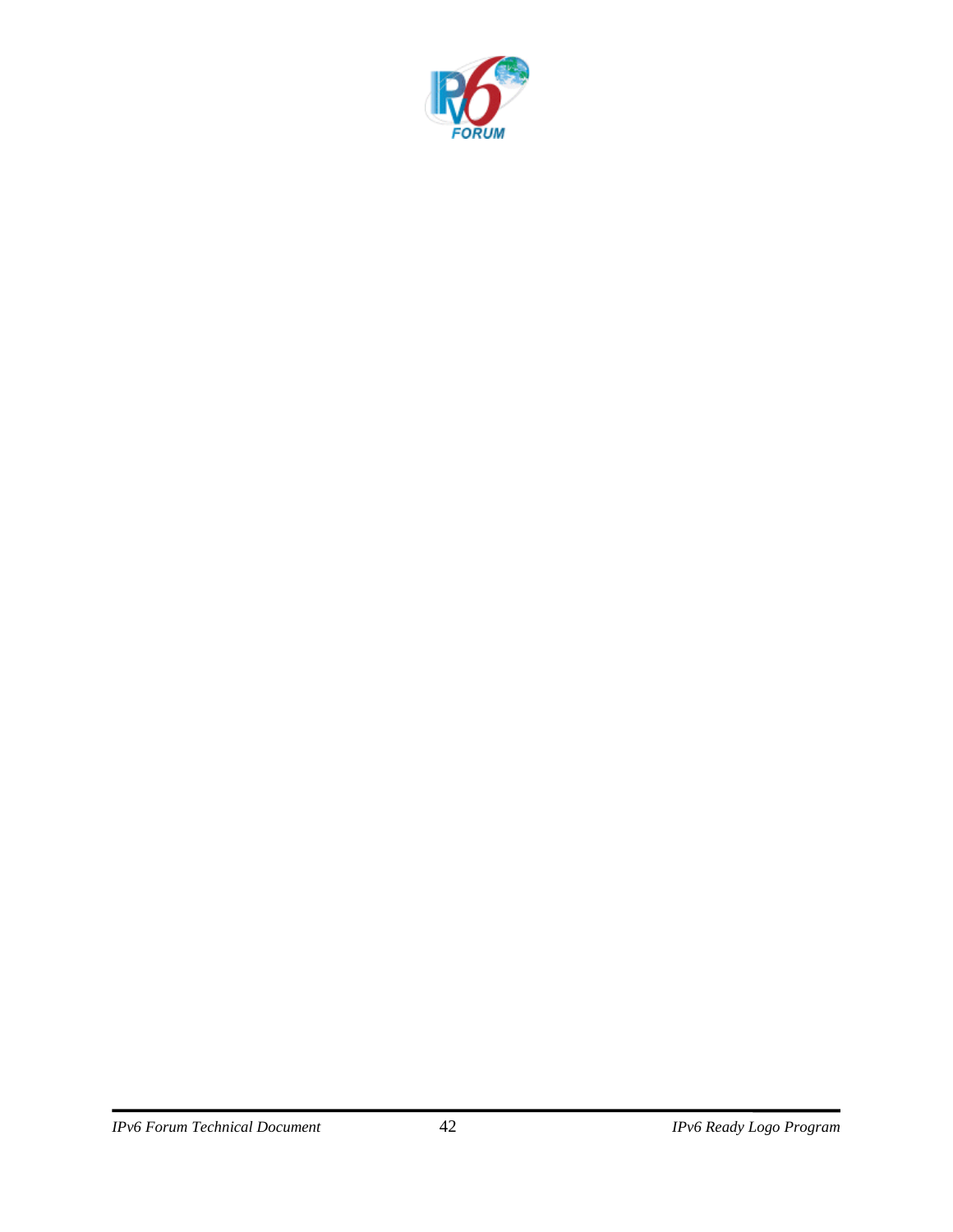

## <span id="page-43-0"></span>**Test CERouterInterop.2.7: Link MTU**

**Purpose:** Verify an IPv6 CE Router properly handles transmitting Packet Too Big messages and fragmented packet

#### **References:**

•  $[RFC 7084] - G-2$ 

Test Setup: The network is setup according to **Common Topology**. [Common Test Setup](#page-11-0) is performed at the beginning of this test part. The [Common Test Cleanup](#page-11-1) procedure is performed after each part.

#### **Procedure:**

*Part A: Sending Packet Too Big* 

- 1. Configure CE-Router's WAN1 to have an MTU of 1280.
- 2. TAR-Host1 transmits ICMPv6 Echo Request that is 1500 to REF-Host1.
- 3. Observe the packets transmitted on LAN1 and WAN1.

*Part B: Forwarding Fragmented Packets*

- 4. Configure Network 1 to have an MTU of 1280.
- 5. REF-Host1 transmits ICMPv6 Echo Request of size 1500 to TAR-Host1.
- 6. Observe the packets transmitted on LAN1 and WAN1.

#### **Observable Results:**

• *Part A*

**Step 4:** CE-Router must transmit a valid ICMPv6 Packet Too Big Message to TAR-Host1. TAR-Host1 should fragment the ICMPv6 Echo Request to REF-Host1 after receiving the Packet Too Big message.

• *Part B*

**Step 6:** CE-Router should forward fragmented ICMPv6 Echo Request packets from the WAN1 network to the LAN1 network.

#### **Possible Problems:**

- Part A may be omitted if the CE-Router doesn't allow the MTU size to be configured on WAN1.
- Part A may be omitted if the CE-Router uses the same MTU learned on WAN1 as the MTU on the LAN interface.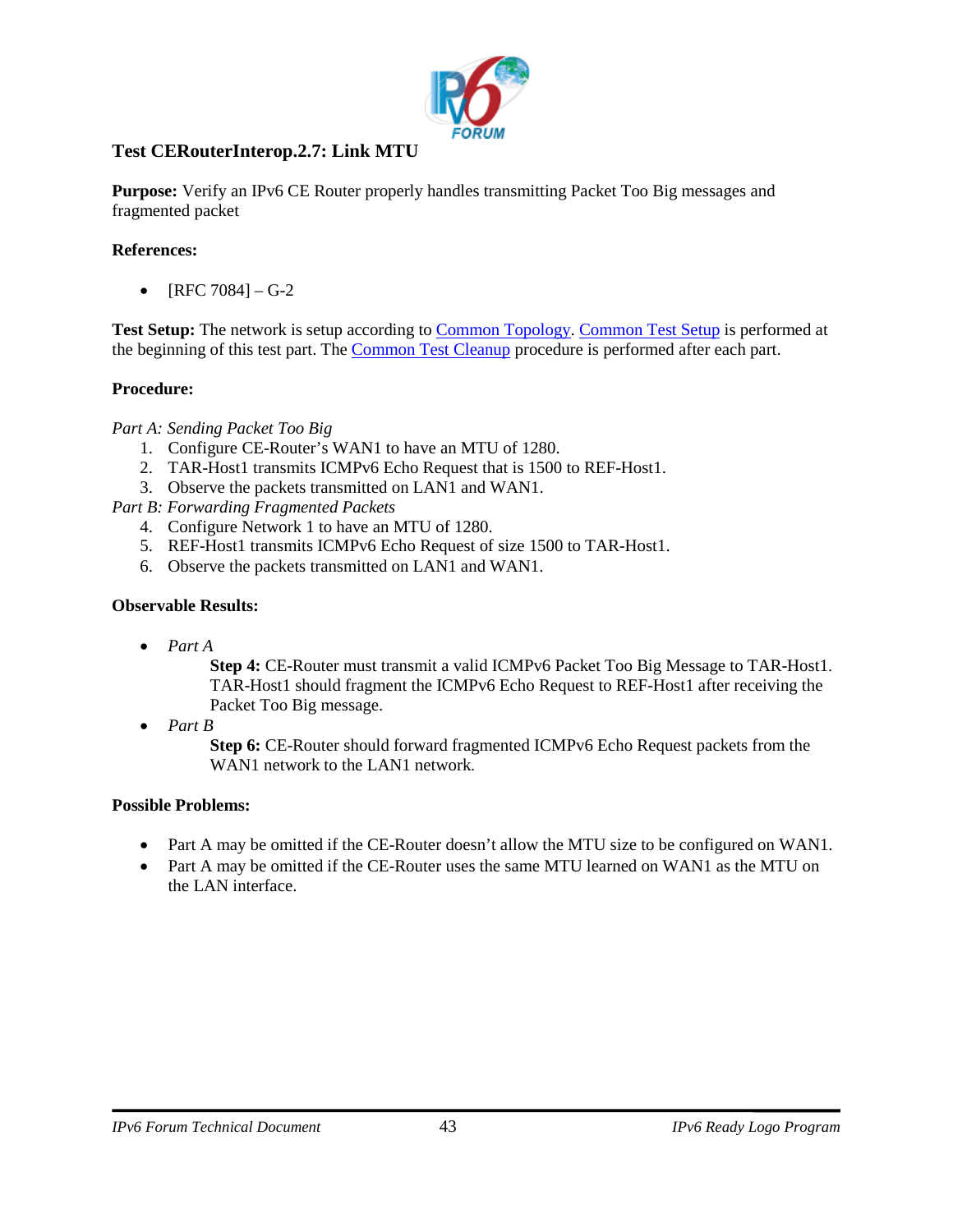

## <span id="page-44-0"></span>**Test CERouterInterop.2.8: DNS Information in Router Advertisement**

**Purpose:** Verify an IPv6 CE Router properly transmits Router Advertisements containing DNS Server and DNS Search List.

#### **References:**

- $[RFC 7084] L-11$
- [RFC 6106]

**Test Setup:** The network is setup according to [Common Topology.](#page-9-0) [Common Test Setup](#page-11-0) is performed at the beginning of this test part. The [Common Test Cleanup](#page-11-1) procedure is performed after each part.

#### **Procedure:**

*Part A: Recursive DNS Server*

- 1. Disable the DHCPv6 Client on TAR-Host1.
- 2. Configure CE-Router to include a DNS Recursive Name Server option that includes DNS-Server global IPv6 address as the name server.
- 3. Enable TAR-Host1 on LAN1.
- 4. Observe the packets transmitted on LAN1.
- 5. Configure TAR-Host1 to transmit an ICMPv6 Echo Request to "dhcpv6.test.example.com".
- 6. Observe the packets transmitted on LAN1.
- *Part B: DNS Search List*
	- 7. Disable the DHCPv6 Client on TAR-Host1.
	- 8. Configure CE-Router to include a DNS Recursive Name Server option that includes DNS-Server global IPv6 address as the name server and a Domain Search List option that includes "dhcpv6".
	- 9. Enable TAR-Host1 on LAN1.
	- 10. Observe the packets transmitted on LAN1.
	- 11. Configure TAR-Host1 to transmit an ICMPv6 Echo Request to "dhcpv6".
	- 12. Observe the packets transmitted on LAN1.

#### **Observable Results:**

• *Part A*

**Step 4:** The CE-Router must transmit a Router Advertisement containing Recursive DNS Server Option.

**Step 6:** TAR-Host1 must transmit a valid DNS request to DNS-Server1. DNS-Server1 must transmit a valid DNS response.

• *Part B*

**Step 10:** The CE-Router must transmit a Router Advertisement containing a Recursive DNS Server Option and DNS Search List Option.

**Step 12:** TAR-Host1 must transmit a valid DNS request to DNS-Server1. DNS-Server1 must transmit a valid DNS response.

#### **Possible Problems:**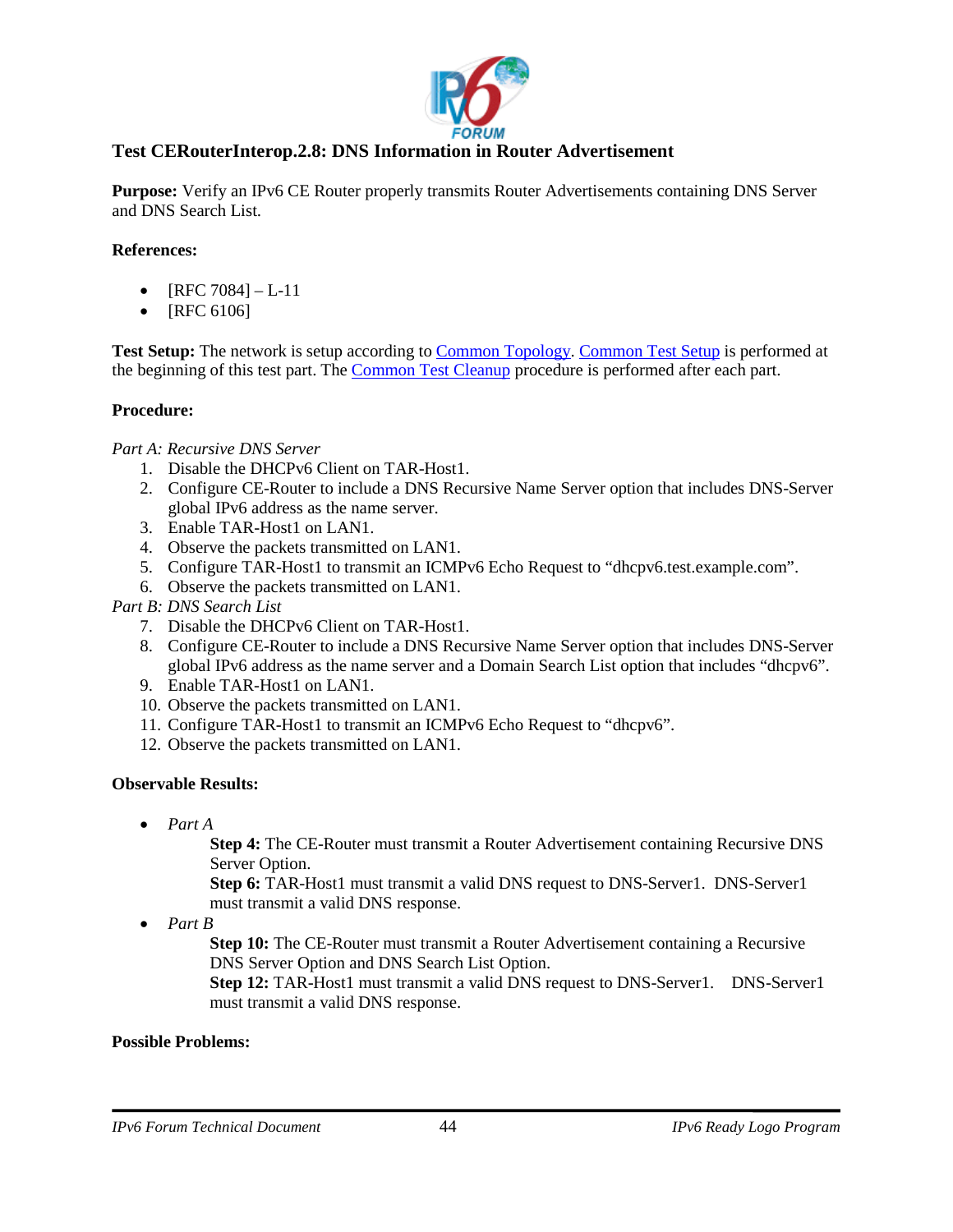

• The TAR-Host1 may not process DNS information in Router Advertisement or support the ability to disable the DHCPv6 Client. Omit steps 5, 6, 11, 12 when this happens.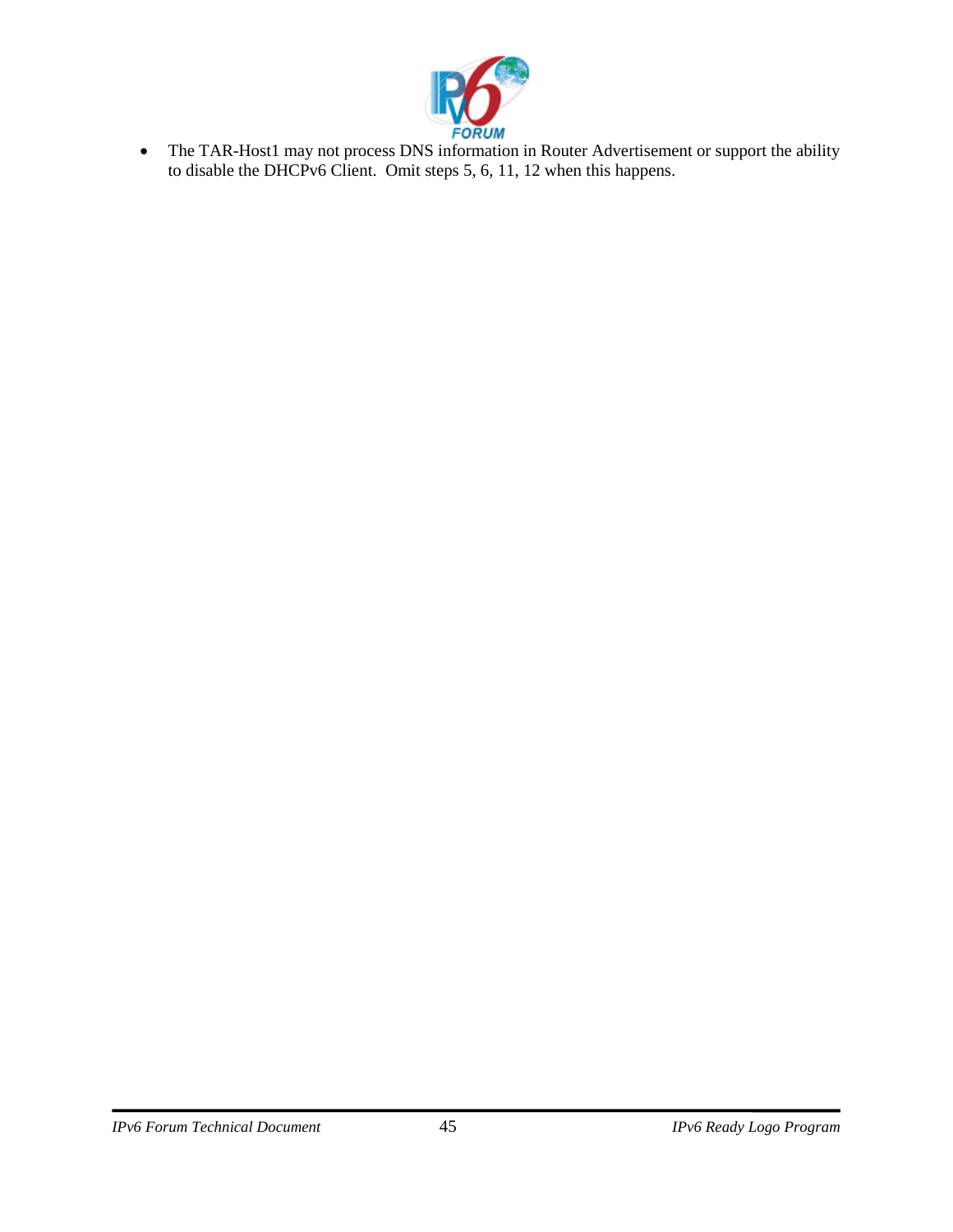

## <span id="page-46-0"></span>**Test CERouterInterop.2.9: Ingress Filtering**

**Purpose:** Verify an IPv6 CE Router properly supports ingress filtering in accordance with BCP 38.

#### **References:**

- $[RFC 7084] L-14$
- $[RFC 7084] S-2$
- [RFC 2827]

**Test Setup:** The network is setup according to [Common Topology.](#page-9-0) [Common Test Setup](#page-11-0) is performed at the beginning of this test part. The [Common Test Cleanup](#page-11-1) procedure is performed after each part.

#### **Procedure:**

*Part A: Manually configured address*

- 1. Configure TAR-Host1 with a global IPv6 address using a prefix not delegated to the CE-Router.
- 2. TAR-Host1 to transmits an ICMPv6 Echo Requests to REF-Host1 using the configured address in Step 1.
- 3. Observe the packets transmitted on LAN1 and WAN1.

## *Part B: Previous Address*

- 4. Configure DHCP-Server1 to use address lifetime for Prefix X to last the entire test.
- 5. TAR-Host1 to transmits an ICMPv6 Echo Requests to REF-Host1.
- 6. Observe the packets transmitted on LAN1 and WAN1.
- 7. Power off the CE-Router.
- 8. Configure the DHCP-Server1 to delegate a new Prefix Y to the CE Router.
- 9. Power on the CE-Router. Allow time for TAR-Host1 to obtain a Prefix Y.
- 10. Configure TAR-Host1 to transmit an ICMPv6 Echo Request using an address from Prefix X to REF-Host1.
- 11. Observe the packets transmitted on LAN1 and WAN1.

#### **Observable Results:**

• *Part A*

**Step 3:** The CE-Router must not forward the ICMPv6 Echo Request from TAR-Host1 to REF-Host1. The CE-Router must send an ICMPv6 Destination Unreachable message with code 5 to TAR-Host1.

• *Part B*

**Step 6:** REF-Host1 must respond to all ICMPv6 Echo Requests from TAR-Host1 with ICMPv6 Echo Replies.

**Step 11:** The CE-Router must not forward the ICMPv6 Echo Request from TAR-Host1 to REF-Host1. The CE-Router must send an ICMPv6 Destination Unreachable message with code 5 to TAR-Host1.

#### **Possible Problems:**

• None.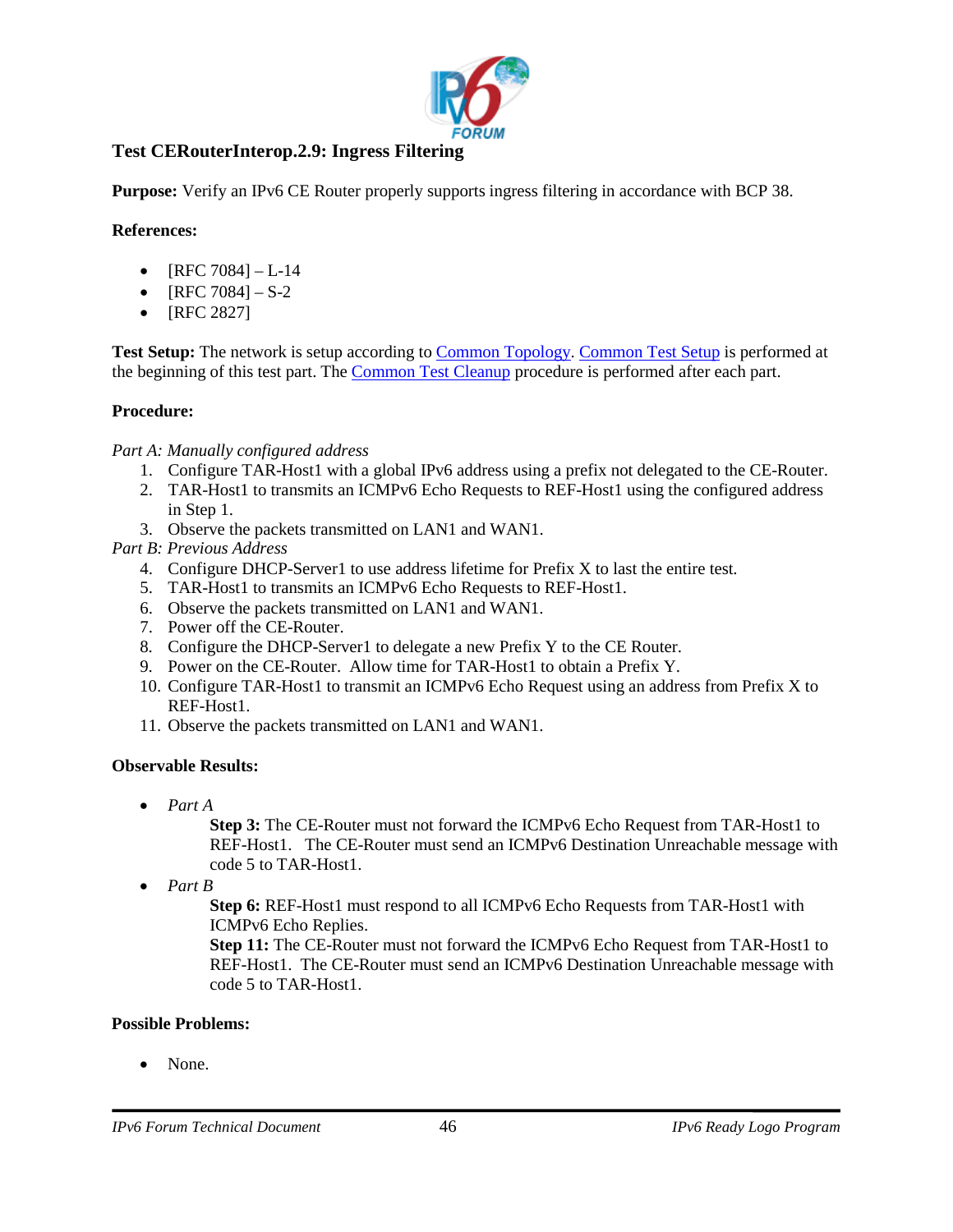

## <span id="page-47-0"></span>**Section 3: General Requirements**

## **Scope**

The following tests cover the general requirements that CE Router must implement.

## **Overview**

The tests in this group verify that a proper IPv6 CE Router implements IPv6 routing; that is, the IPv6 CE router properly looks up IPv6 addresses in the Routing table and sends IPv6 packets to the proper interface. This also verifies that the IPv6 CE Router acts as a proper IPv6 node.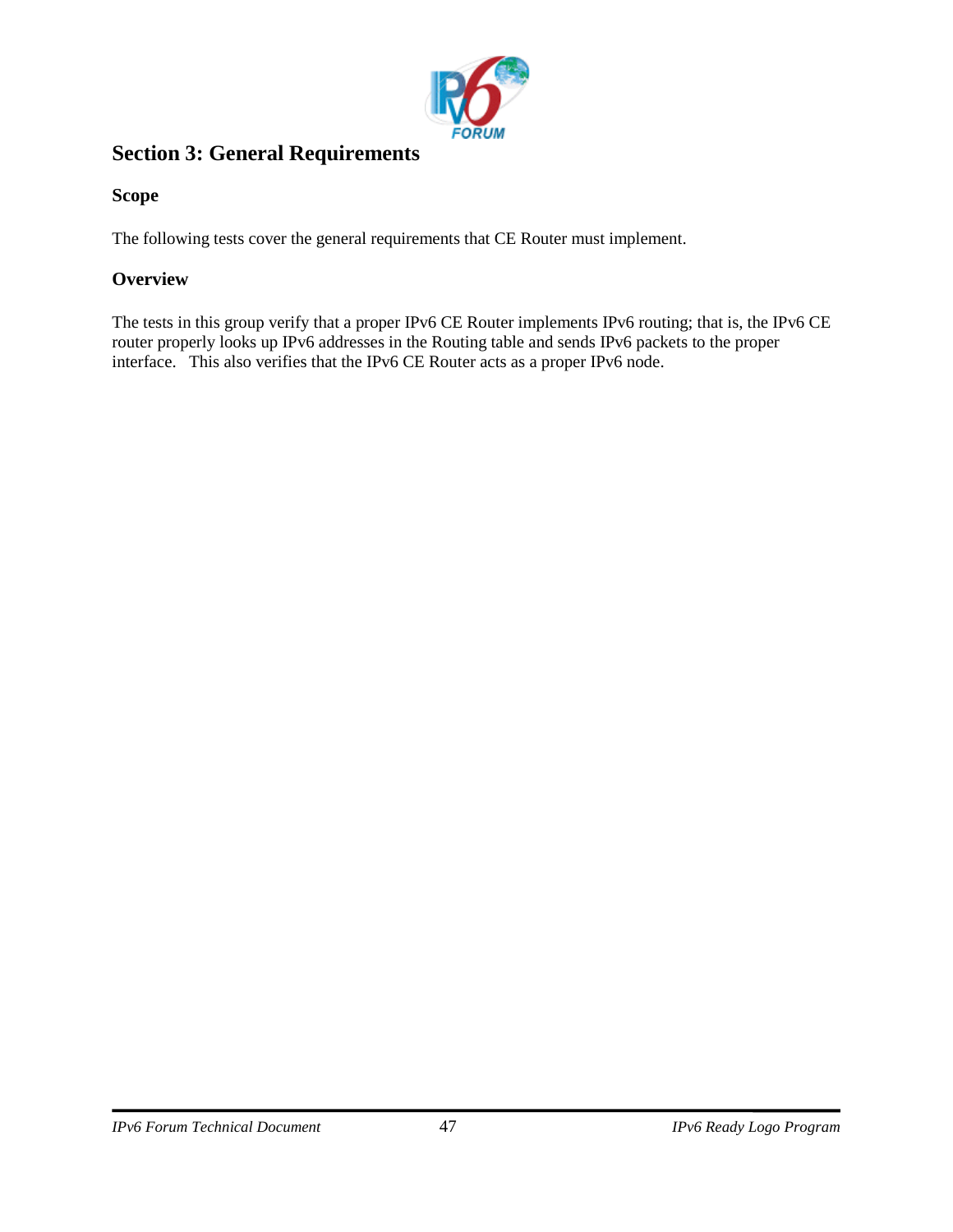

## <span id="page-48-0"></span>**Test CERouterInterop.3.1: ICMPv6**

**Purpose:** Verify that an IPv6 CE Router implements IPv6 Node Requirements.

**References:** 

- [RFC 4294]
- [RFC 4443]
- [RFC 4291]
- $[RFC 7084] 4.1$
- $[RFC 7084] G-1$
- $[RFC 7084] G-2$

**Test Setup:** The network is setup according to [Common Topology.](#page-9-0) [Common Test Setup](#page-11-0) is performed at the beginning of this test part. The [Common Test Cleanup](#page-11-1) procedure is performed after each part.

- o TAR-Router1 assigns global addresses to CE-Router and delegates prefixes for the LAN interfaces.
- o CE-Router assigns global addresses to TAR-Host1 using either DHCP or SLAAC.

## **Procedure:**

*Part A: Link-Local Address (LAN)*

- 1. Transmit ICMPv6 Echo Request from TAR-Host1 to the link-local address of CE-Router.
- 2. Observe the packets transmitted on LAN1.
- 3. Transmit ICMPv6 Echo Request from CE-Router to the link-local address of TAR-Host1.
- 4. Observe the packets transmitted on LAN1.
- *Part B: Global Unicast Address (LAN)*

5. Transmit ICMPv6 Echo Request from TAR-Host1 to the global address of CE-Router LAN interface.

- 6. Observe the packets transmitted on LAN1.
- 7. Transmit ICMPv6 Echo Request from CE-Router to the global address of TAR-Host1.
- 8. Observe packets transmitted on LAN1.
- *Part C: Link-Local Address (WAN)*
	- 9. Transmit ICMPv6 Echo Request from TAR-Router1 to the link-local address of CE-Router.
	- 10. Observe the packets transmitted on WAN1.
	- 11. Transmit ICMPv6 Echo Request from CE-Router to the link-local address of TAR-Router1.
	- 12. Observe the packets transmitted on WAN1.
- *Part D: Global Unicast Address (WAN)*
	- 13. Transmit ICMPv6 Echo Request from TAR-Router1 to the DHCPv6 global address of CE-Router.
	- 14. Observe the packets transmitted on WAN1.
	- 15. Transmit ICMPv6 Echo Request from CE-Router to the global address of TAR-Router1.
	- 16. Observe the packets transmitted on WAN1.
- *Part E: Router Forwarding (Off-link)*
	- 17. Transmit ICMPv6 Echo Request from TAR-Host1 to the global address of REF-Host1.
	- 18. Observe the packets transmitted on LAN1 and WAN1.

*IPv6 Forum Technical Document* 48 *IPv6 Ready Logo Program*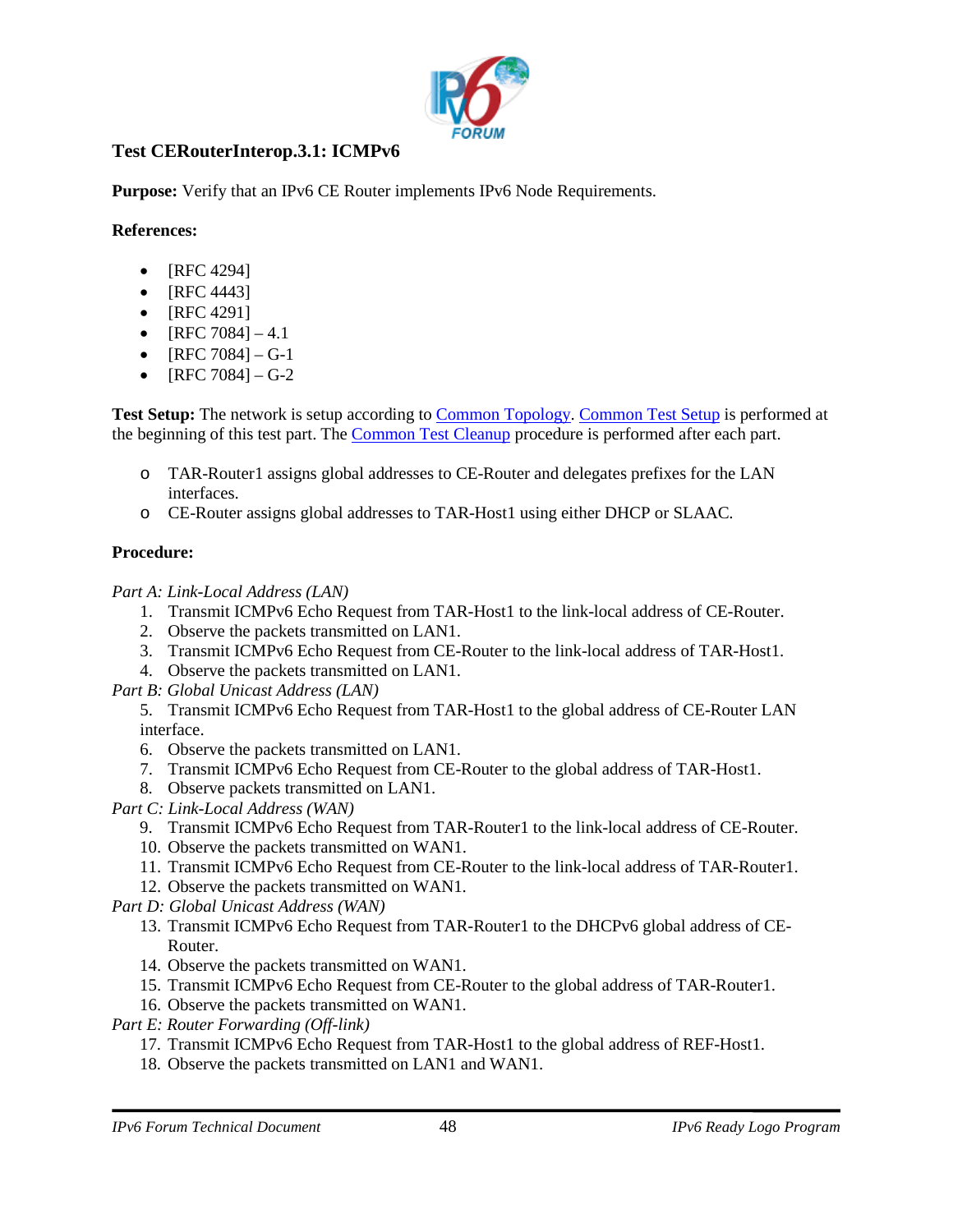

#### **Observable Results:**

• *Part A and B*

**Step 2, 6:** CE-Router must receive all the ICMPv6 Echo Request sent from TAR-Host1 and respond with ICMPv6 Echo Replies. The Source Address of the Echo RequestThe Source Address of the Echo Reply must be equal to the Destination Address that was in the Echo Request, and the Destination Address of the Echo Reply must be equal to the Source Address that was in the Echo Request.

**Step 4, 8:** TAR-Host1 must receive all the ICMPv6 Echo Request sent from CE-Router and respond with ICMPv6 Echo Replies. The Source Address of the Echo Reply must be equal to the Destination Address that was in the Echo Request, and the Destination Address of the Echo Reply must be equal to the Source Address that was in the Echo Request.

• *Part C and D*

**Step 10, 14:** CE-Router must receive all the ICMPv6 Echo Request sent from TAR-Router1 and respond with ICMPv6 Echo Replies. The Source Address of the Echo Reply must be equal to the Destination Address that was in the Echo Request, and the Destination Address of the Echo Reply must be equal to the Source Address that was in the Echo Request. **Step 12, 16:** TAR-Router1 must receive all the ICMPv6 Echo Request sent from CE-Router and respond with ICMPv6 Echo Replies. The Source Address of the Echo Reply must be equal to the Destination Address that was in the Echo Request, and the Destination Address of the Echo Reply must be equal to the Source Address that was in the Echo Request.

• *Part E*

**Step 18:** CE-Router must receive the ICMPv6 Echo Request sent from TAR-Host1 and forward the ICMP Echo Request to TAR-Router1 by sending it out its WAN interface. The Source and Destination Address of the Echo Request must not be changed. TAR-Router1 forwards the Echo Reply from REF-Host1 to CE-Router. CE-Router must forward the ICMPv6 Echo Reply to TAR-Host1. The Source and Destination Address of the Echo Reply must not be changed.

#### **Possible Problems:**

- A passive CE-Router does not implement an application for sending Echo Request.
- The TAR-Router may not support the ability to transmit a link-local Echo Request, if so Step 9 thru 10 may be omitted.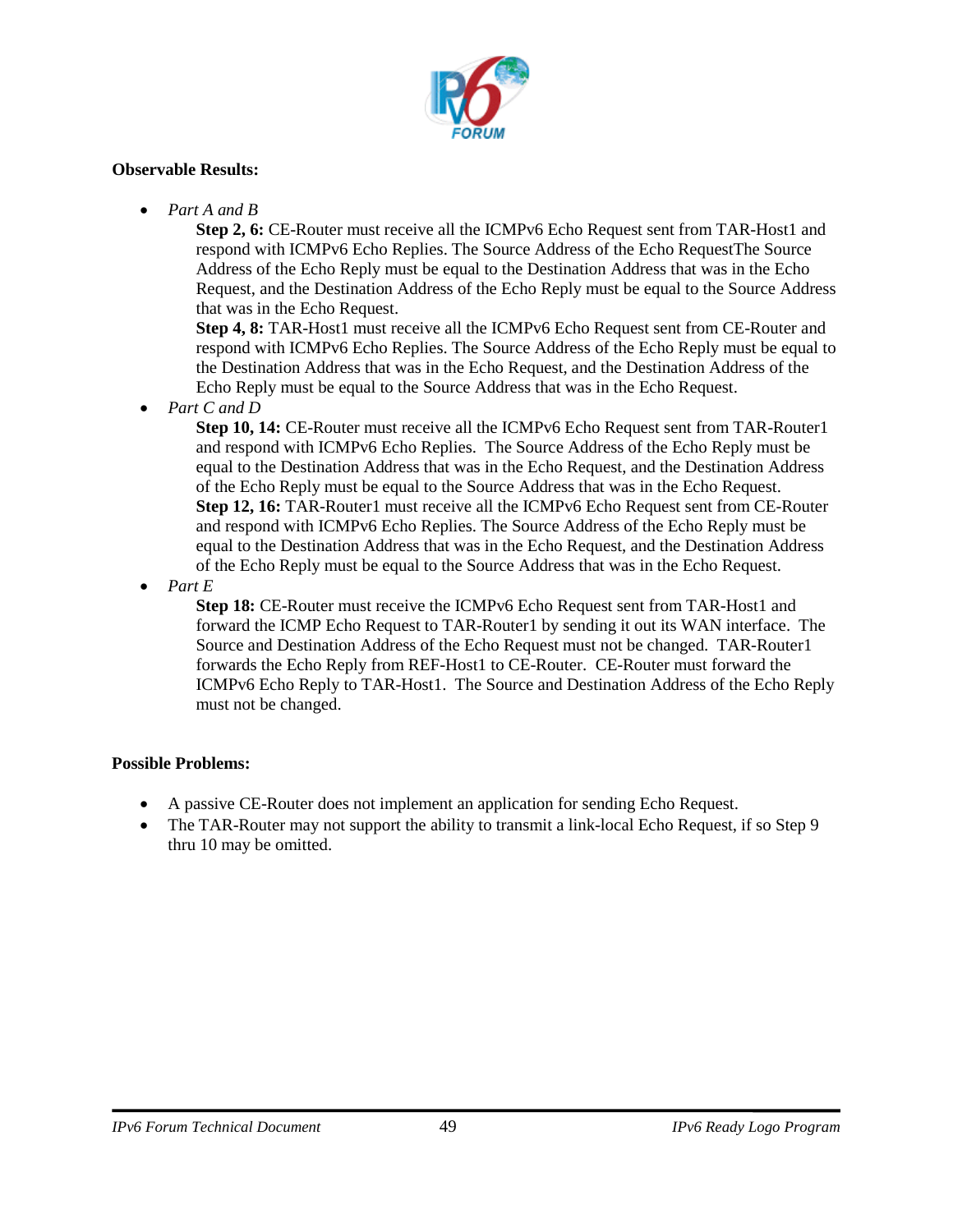

## <span id="page-50-0"></span>**Test CERouterInterop.3.2: IPv6 Forwarding before Address Acquisition.**

**Purpose:** Verify an IPv6 CE Router does not forward any IPv6 Traffic between LAN and WAN interfaces before address acquisition process.

#### **References:**

•  $[RFC 7084] - G-3$ 

**Test Setup:** The network is setup according to [Common Topology.](#page-9-0) [Common Test Setup](#page-11-0) is performed at the beginning of this test part. The [Common Test Cleanup](#page-11-1) procedure is performed after each part.

#### **Procedure:**

*Part A: LAN to WAN*

- 1. Configure a global address on TAR-Host1 thru either SLAAC or DHCP.
- 2. TAR-Host1 transmits an ICMPv6 Echo Request to REF-Host1 continuously.
- 3. Power cycle the CE-Router.
- 4. Observe the packets transmitted by the NUT.

*Part B: WAN to LAN*

- 5. Configure a global address on TAR-Host1 thru either SLAAC or DHCP.
- 6. REF-Host1 transmits an ICMPv6 Echo Request to TAR-Host1 continuously.
- 7. Power cycle the CE Router.
- 8. Observe the packets transmitted by the NUT.

#### **Observable Results:**

• *Part A*

**Step 4:** CE-Router must not forward the ICMPv6 Echo Request to TAR-Router1 until the CE Router has acquired an address and prefixes.

• *Part B*

**Step 8:** CE-Router must not forward the ICMPv6 Echo Request to TAR-Router1 until the CE Router has acquired an address and prefixes.

#### **Possible Problems:**

• None.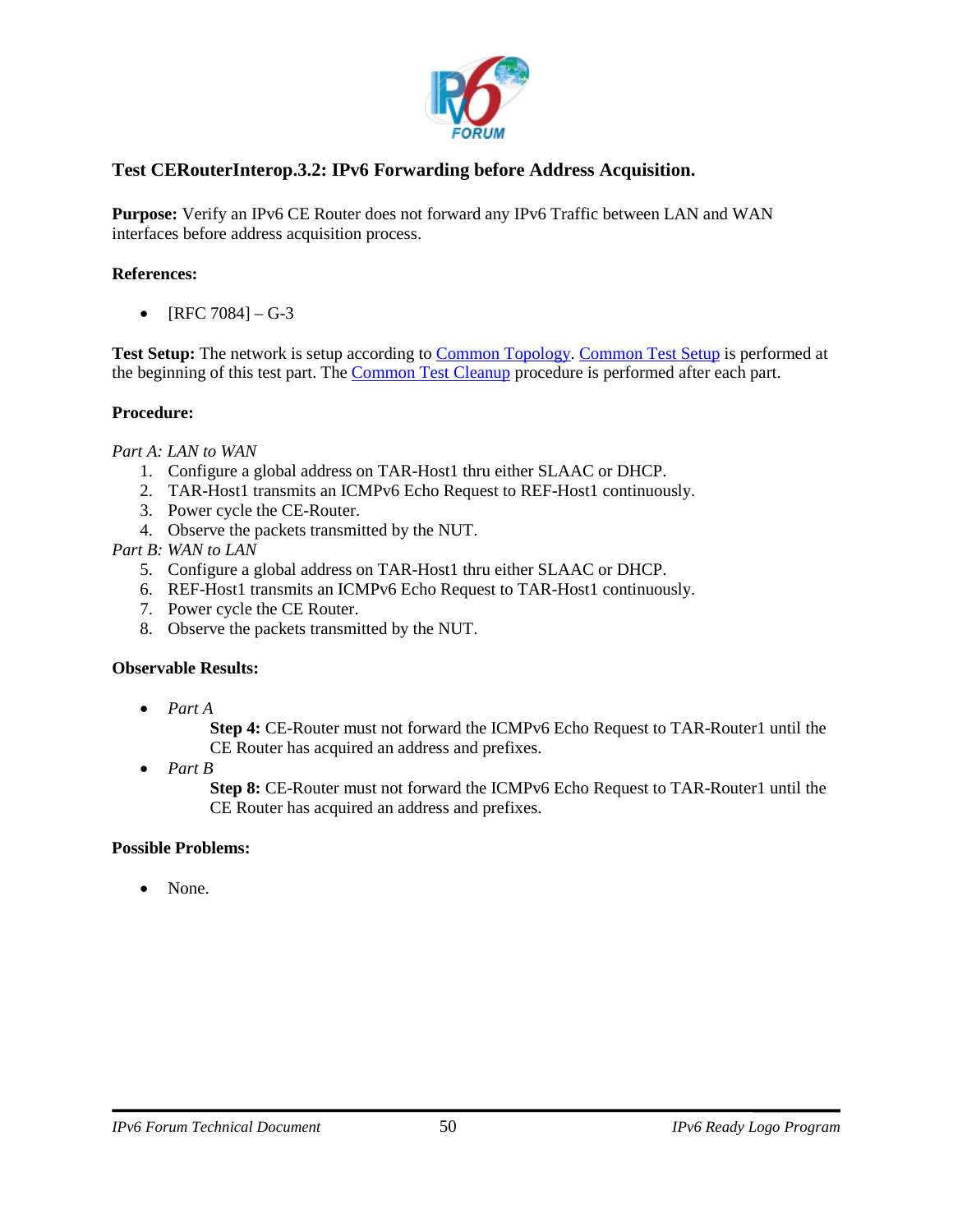

## <span id="page-51-0"></span>**Test CERouterInterop.3.3: No Default Route**

**Purpose:** Verify an IPv6 CE Router does not advertise itself as a default route on LAN interfaces when no default route exists on the WAN interface.

#### **References:**

- $[RFC 7084] G-4$
- $[RFC 7084] G-5$

Test Setup: The network is setup according to **Common Topology**. [Common Test Setup](#page-11-0) is performed at the beginning of this test part. The [Common Test Cleanup](#page-11-1) procedure is performed after each part.

#### **Procedure:**

#### *Part A: No Default Route*

- 1. Configure TAR-Router1 to transmit a Router Advertisement with a Router Lifetime of 0.
- 2. Observe the packets transmitted on LAN1.
- 3. REF-Host1 transmits ICMPv6 Echo Request to CE-Router.
- 4. Observe the packets transmitted on WAN1.
- 5. TAR-Router1 transmits ICMPv6 Echo Request to TAR-Host1.
- 6. Observe the packets transmitted on LAN1.
- *Part B: Loses Default Route*
	- 7. Configure TAR-Router1 to transmit Router Advertisement with a Router Lifetime of 600.
	- 8. Observe the packets transmitted on LAN1.
	- 9. REF-Host1 transmits ICMPv6 Echo Request to TAR-Host1.
	- 10. Observe the packets transmitted on LAN1.
	- 11. Configure TAR-Router1 to transmit Router Advertisement with a Router Lifetime of 0.
	- 12. Observe the packets transmitted on LAN1.
	- 13. REF-Host1 transmits ICMPv6 Echo Request to CE-Router.
	- 14. Observe the packets transmitted on WAN1.
	- 15. TAR-Router1 transmits ICMPv6 Echo Request to TAR-Host1.
	- 16. Observe the packet transmitted on LAN1.

#### **Observable Results:**

• *Part A*

**Step 2:** CE-Router must not transmit Router Advertisements with a Router Lifetime greater then zero.

**Step 4:** CE-Router must not transmit an ICMPv6 Echo Reply to REF-Host1.

**Step 6:** TAR-Host1 must not transmit an ICMPv6 Echo Reply to TAR-Router1.

• *Part B*

**Step 8:** CE-Router must transmit a Router Advertisements with a Router Lifetime greater then zero.

**Step 10:** TAR-Host1 must transmit an ICMPv6 Echo Replies to REF-Host1.

**Step 12:** CE-Router must immediately transmit Router Advertisements with a Router Lifetime with a lifetime of zero.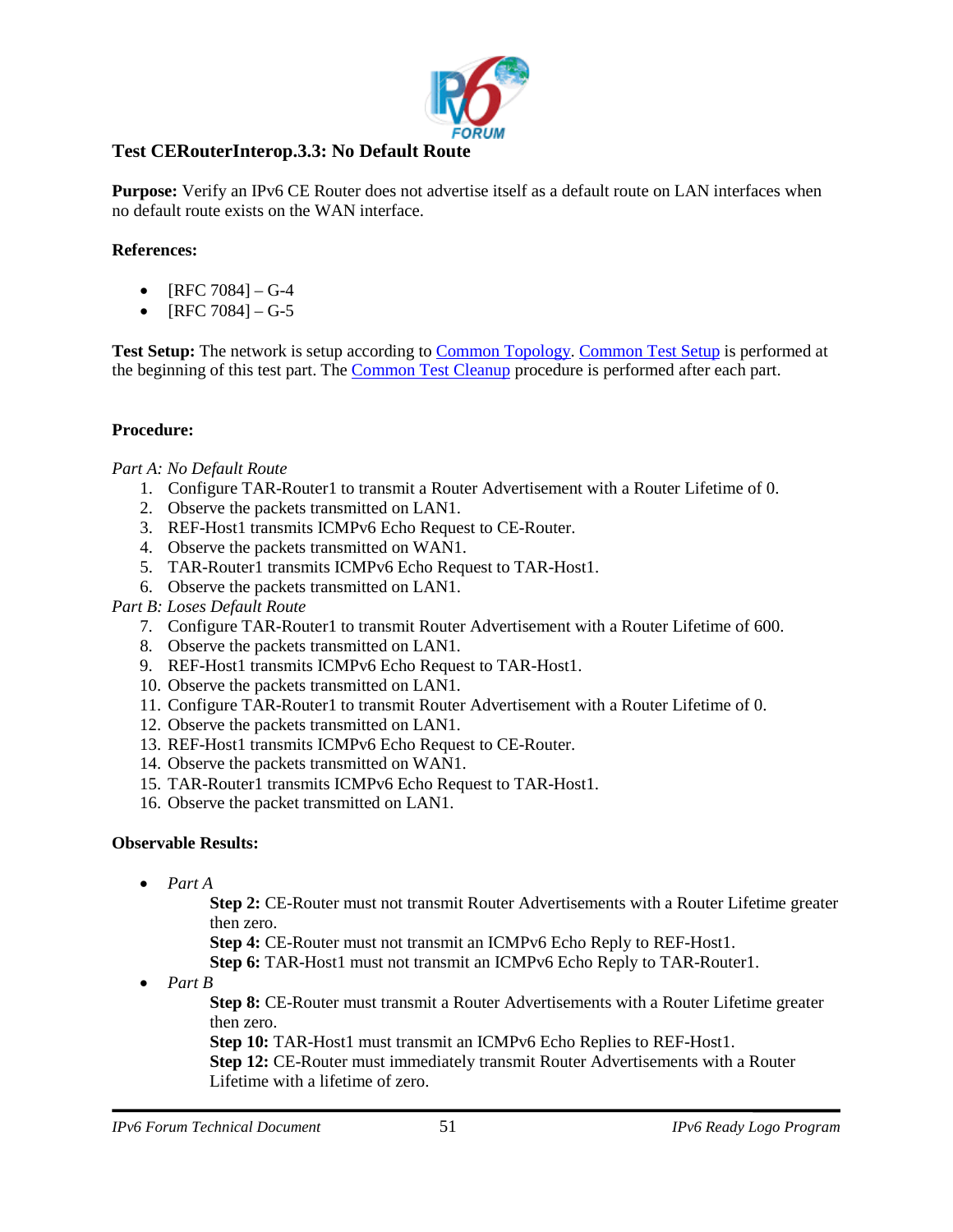

**Step 14:** CE-Router must not transmit an ICMPv6 Echo Reply to REF-Host1. Step 16: TAR-Host1 must not transmit an ICMPv6 Echo Reply to TAR-Router1.

#### **Possible Problems:**

• A CE-Router may not allow for forwarding Echo Requests when no default lifetime is available. These tests may require the reverse communication directions. In this case, transmit the ICMPv6 Echo Request from TAR-Host1.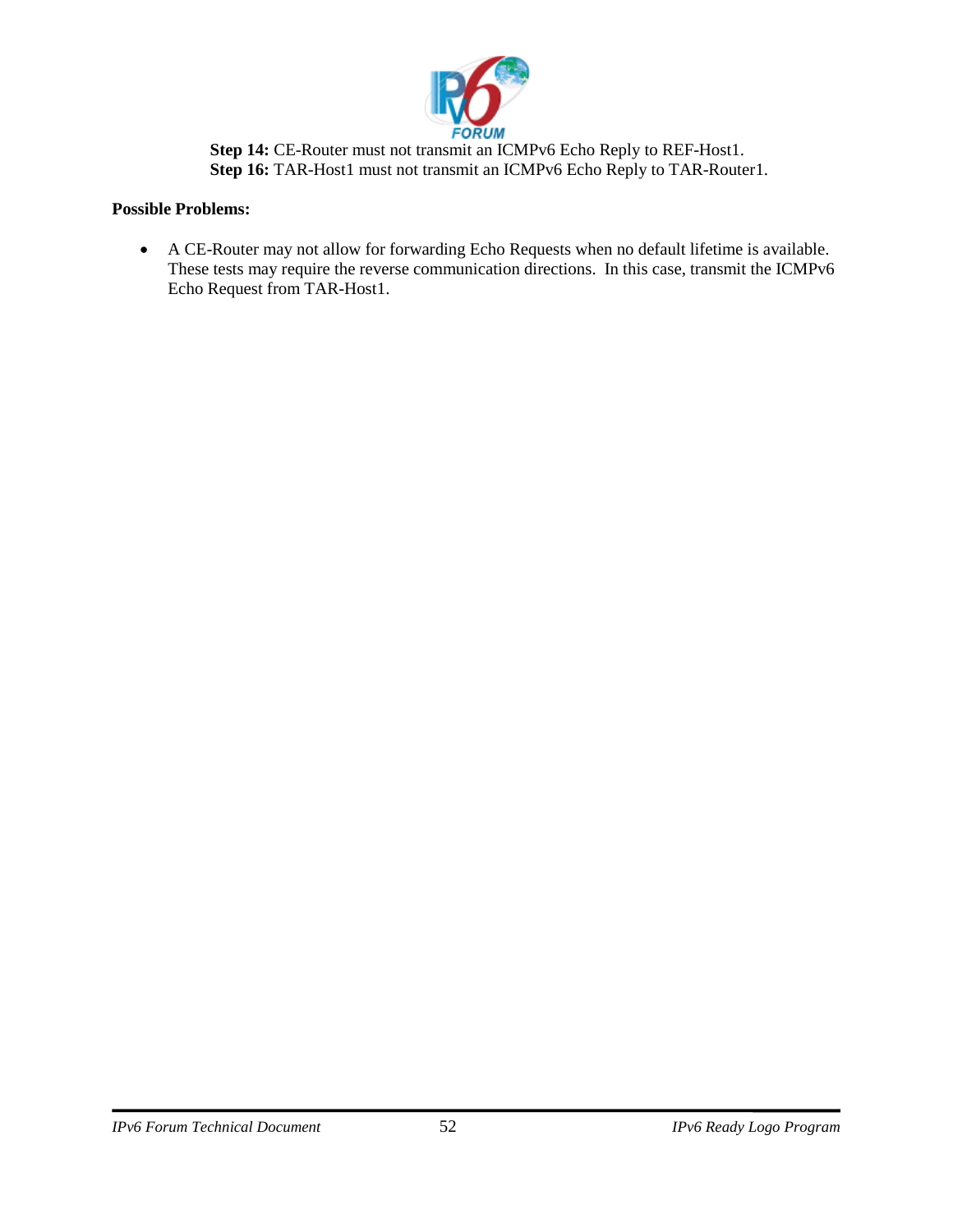

## <span id="page-53-0"></span>**Test CERouterInterop.3.4: Forwarding Loops**

**Purpose:** Verify an IPv6 CE Router properly prevents routing loops by discarding packets that match aggregate routes in the delegated prefixes.

#### **References:**

•  $[RFC 7084] - WPD-5$ 

**Test Setup:** The network is setup according to [Common Topology.](#page-9-0) [Common Test Setup](#page-11-0) is performed at the beginning of this test part. The [Common Test Cleanup](#page-11-1) procedure is performed after each part.

#### **Procedure:**

- 1. Configure DHCP-Server1 to delegate a prefixes larger than CE-Router can delegate.
- 2. Configure CE-Router to enable DHCPv6-PD.
- 3. Observe the packets transmitted on WAN1.
- 4. TAR-Host1 transmits ICMPv6 Echo Request to an address that was not assigned to a LAN interface on the CE-Router.
- 5. Observe the packets transmitted on WAN1.
- 6. TAR-Router1 transmits ICMPv6 Echo Request to an address that was not assigned to a LAN interface on the CE-Router.
- 7. Observe the packets transmitted on WAN1.

#### **Observable Results:**

**Step 3:** CE-Router transmits a valid DHCPv6 Solicit Message. DHCP-Server1 transmits a valid DHCPv6 Advertise Message to CE-Router. CE-Router transmits a valid DHCPv6 Request Message. DHCP-Server transmits a valid DHCPv6 Reply message to CE-Router. **Step 5**: CE-Router should not transmit any ICMPv6 Echo Request to TAR-Router1. CE-Router should transmit an ICMPv6 Destination Unreachable message to TAR-Host1. **Step 7**: CE-Router should not transmit any ICMPv6 Echo Request to LAN1. CE-Router should transmit an ICMPv6 Destination Unreachable message to TAR-Router1.

#### **Possible Problems:**

• The ICMPv6 Destination Unreachable may be omitted if the RUT does not support transmission of the error message.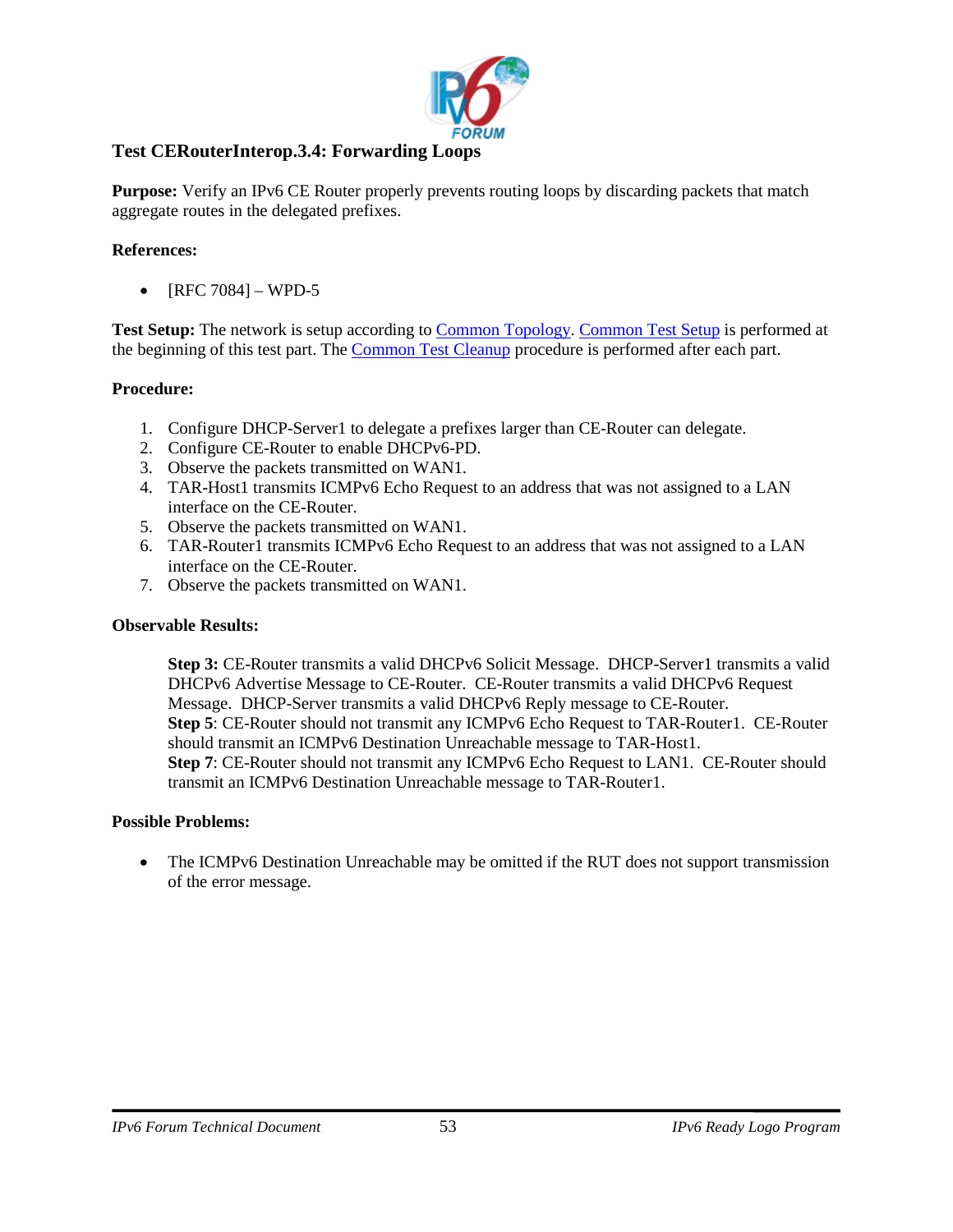

# <span id="page-54-0"></span>**Section 4: Unique Local Addresses**

## **Scope**

The following tests cover IPv6 CE Router support of Unique Local Addresses.

## **Overview**

The tests in this group verify that a Customer Edge Router that supports Unique Local Addresses (ULA) properly supports the use of the ULAs.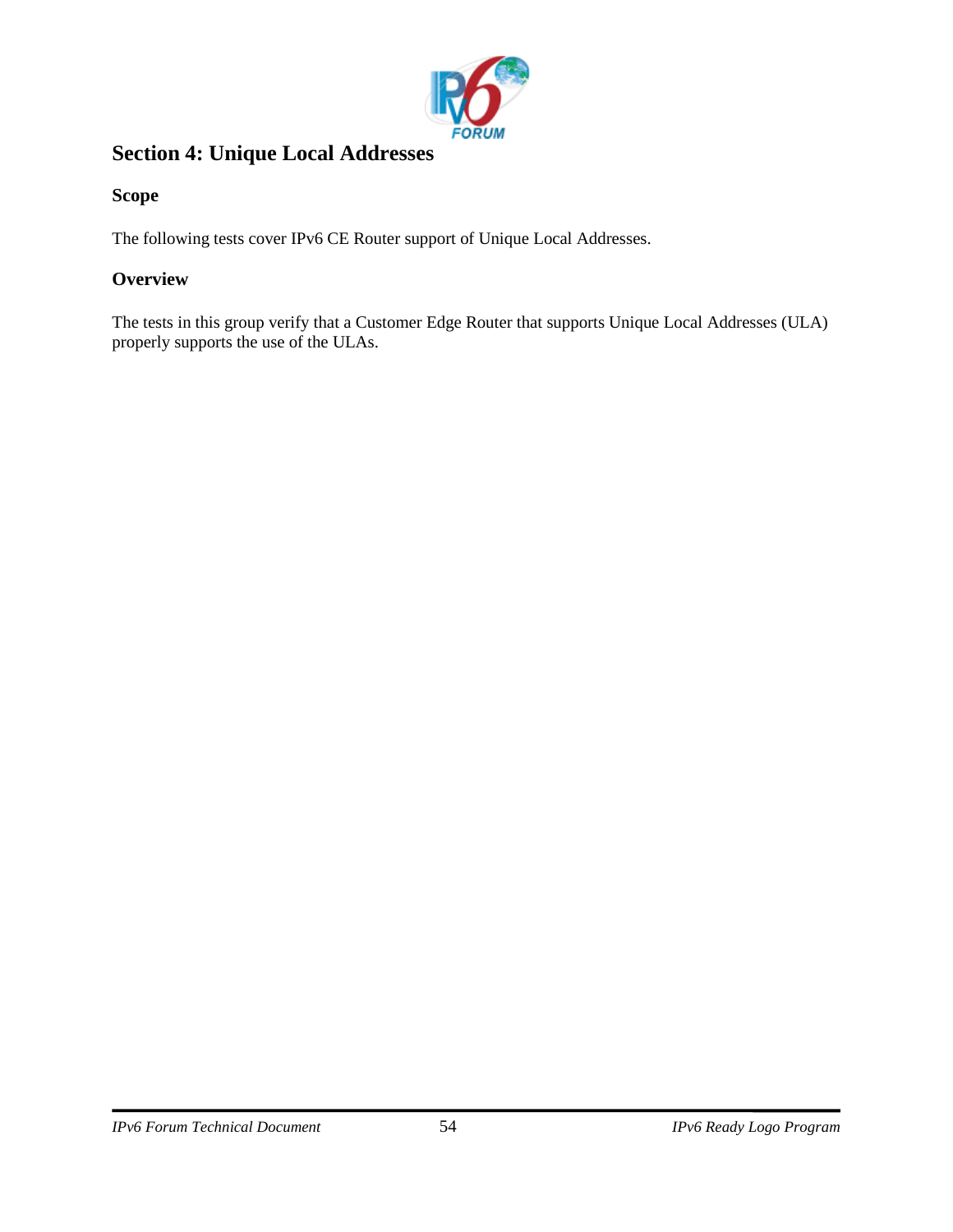

## <span id="page-55-0"></span>**Test CERouterInterop.4.1: ULA Prefix Generation**

**Purpose:** Verify an IPv6 CE Router properly generates and maintains ULA prefixes.

#### **References:**

- $[RFC 7084] ULA-1$
- $[RFC 7084] ULA-2$
- $[RFC 7084] ULA-3$
- [RFC 7084] ULA-5

**Test Setup:** The network is setup according to [Common Topology.](#page-9-0) [Common Test Setup](#page-11-0) is performed at the beginning of this test part with the exception in Part D that no global IPv6 address is assigned to the WAN interface of the CE-Router. The [Common Test Cleanup](#page-11-1) procedure is performed after each part.

#### **Procedure:**

#### *Part A: Prefix Generation*

- 1. Configure CE-Router to generate ULA prefix.
- 2. Observe the packets transmitted on LAN1.
- 3. Allow time for all devices on LAN1 for to perform Duplicate Address Detection on its ULA address.
- 4. REF-Host2 transmits ICMPv6 Echo Request to the ULA address of TAR-Host1.
- 5. Observe the packets transmitted on LAN1.
- *Part B: Reboot*
	- 6. Configure CE-Router to generate ULA prefix.
	- 7. Observe the packets transmitted on LAN1.
	- 8. Allow time for all devices on LAN1 to perform Duplicate Address Detection on its ULA address.
	- 9. REF-Host2 transmits ICMPv6 Echo Request to the ULA address of TAR-Host1.
	- 10. Observe the packets transmitted on LAN1.
	- 11. Power cycle the CE-Router.
	- 12. Observe the packets transmitted on LAN1.
	- 13. Allow time for all devices on LAN1 to perform Duplicate Address Detection on its ULA address.
	- 14. REF-Host2 transmits ICMPv6 Echo Request to the ULA address of TAR-Host1.
	- 15. Observe the packets transmitted on LAN1.
- *Part C: User Configuration*
	- 16. Configure CE-Router with a valid ULA address to advertise.
	- 17. Observe the packets transmitted on LAN1.
	- 18. Allow time for all devices on LAN1 to perform Duplicate Address Detection on it's ULA address.
	- 19. REF-Host2 transmits ICMPv6 Echo Request to the ULA address of TAR-Host1.
	- 20. Observe the packets transmitted on LAN1.
- *Part D: Only Advertise Unique Local Address*
	- 21. Configure CE-Router to only advertise Unique Local Prefix in Router Advertisements.
	- 22. Observe the packets transmitted on LAN1.

#### **Observable Results:**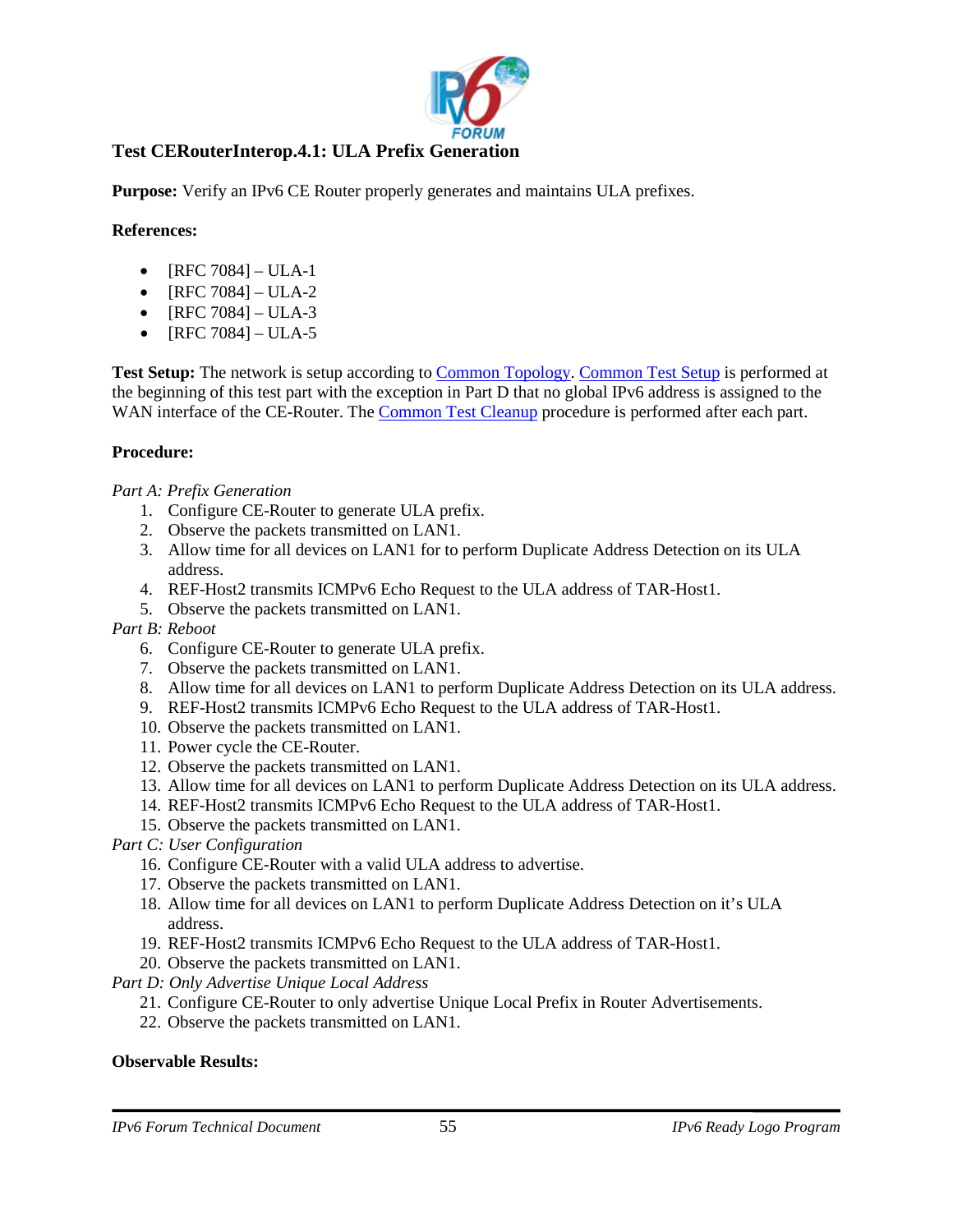

• *Part A*

**Step 2:** CE-Router must transmit Router Advertisement with a Prefix Information Option with a valid ULA prefix. The Router Advertisement must also contain the Router Information Option for the prefix that is advertised.

**Step 5:** TAR-Host1 must receive all the ICMPv6 Echo Request sent from REF-Host2 and respond with ICMPv6 Echo Replies.

• *Part B*

**Step 7:** CE-Router must transmit Router Advertisement with a Prefix Information Option with a valid ULA prefix.

**Step 10:** TAR-Host1 must receive all the ICMPv6 Echo Request sent from REF-Host2 and respond with ICMPv6 Echo Replies.

**Step 12:** CE-Router must transmit Router Advertisements with a same prefix advertised in Step 7.

**Step 15:** TAR-Host1 must receive all the ICMPv6 Echo Request sent from REF-Host2 and respond with ICMPv6 Echo Replies.

• *Part C*

**Step 17:** CE-Router must transmit Router Advertisement with a Prefix Information Option with the ULA prefix configured in Step 16. The Router Advertisement must also contain the Router Information Option for the prefix that is advertised.

**Step 20:** TAR-Host1 must receive all the ICMPv6 Echo Request sent from REF-Host2 and respond with ICMPv6 Echo Replies.

• *Part D*

**Step 22:** CE-Router must transmit Router Advertisements with a router lifetime of zero on LAN1.

#### **Possible Problems:**

- This test may be omitted if the CE-Router may not be able to generate ULA address.
- Part C may be omitted if the CE-Router doesn't support user-configurable Unique Local Address.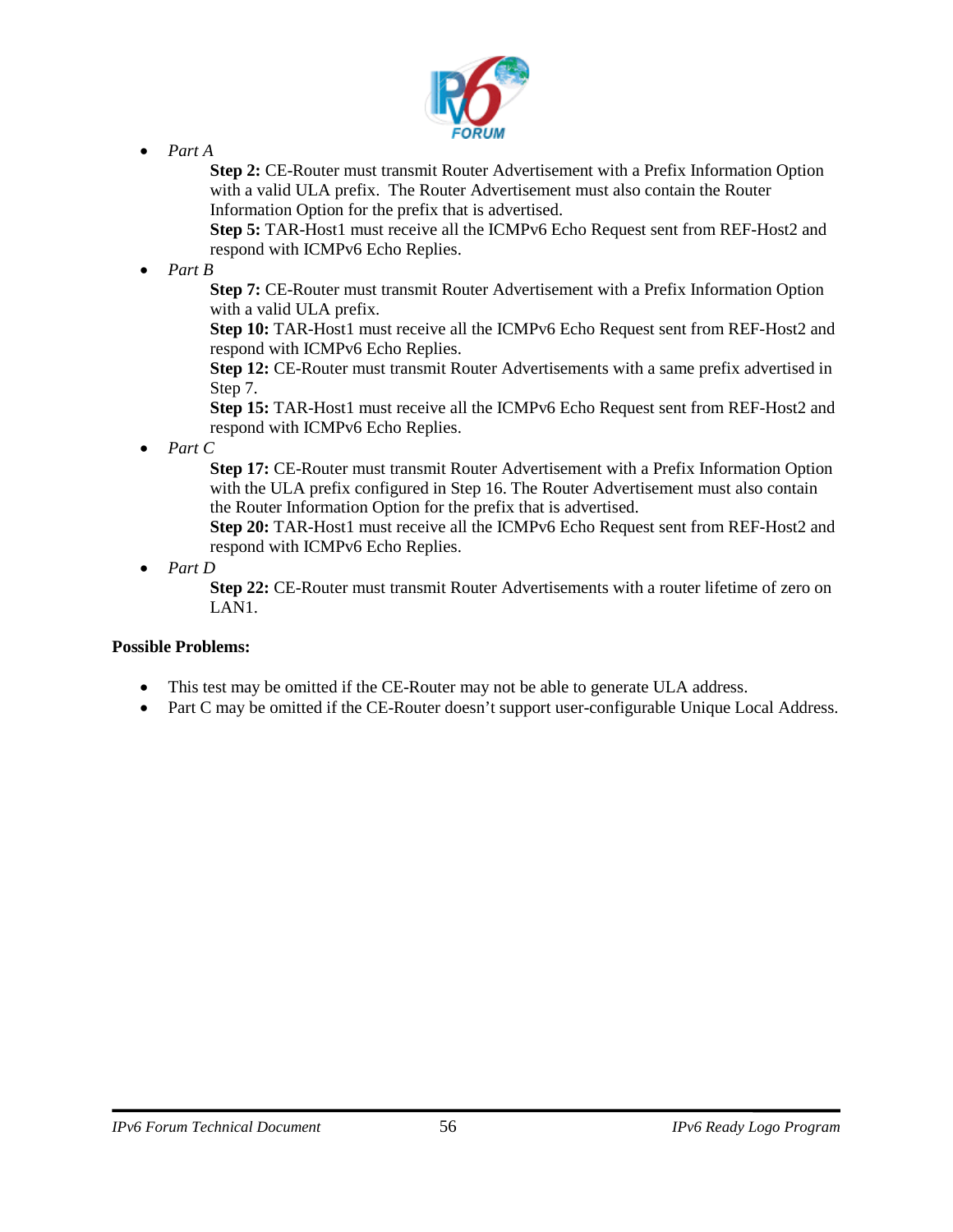

## <span id="page-57-0"></span>**Test CERouterInterop.4.2: ULA Site Border**

**Purpose:** Verify an IPv6 CE Router properly routes ULA prefixes as a site border router.

#### **References:**

• [RFC 7084] – ULA-4

**Test Setup:** The network is setup according to [Common Topology.](#page-9-0) [Common Test Setup](#page-11-0) is performed at the beginning of this test part. The **Common Test Cleanup** procedure is performed after each part.

#### **Procedure:**

- 1. Configure CE-Router to generate ULA prefix.
- 2. Observe the packets transmitted on LAN1.
- 3. Allow time for all devices on LAN1 for to perform Duplicate Address Detection on its ULA address.
- 4. TAR-Host1 transmits ICMPv6 Echo Request to REF-Host1 using the ULA source address.
- 5. Observe the packets transmitted on LAN1 and WAN1.

#### **Observable Results:**

**Step 2:** CE-Router must transmit a Router Advertisement with a Prefix Information Option with a valid ULA prefix.

**Step 5:** TAR-Host1 transmits an ICMPv6 Echo Request using a ULA as a source address to the global address of REF-Host1. CE-Router must not forward the Echo Request to WAN1.

#### **Possible Problems:**

• This test may be omitted if the CE-Router may not be able to generate ULA addresses.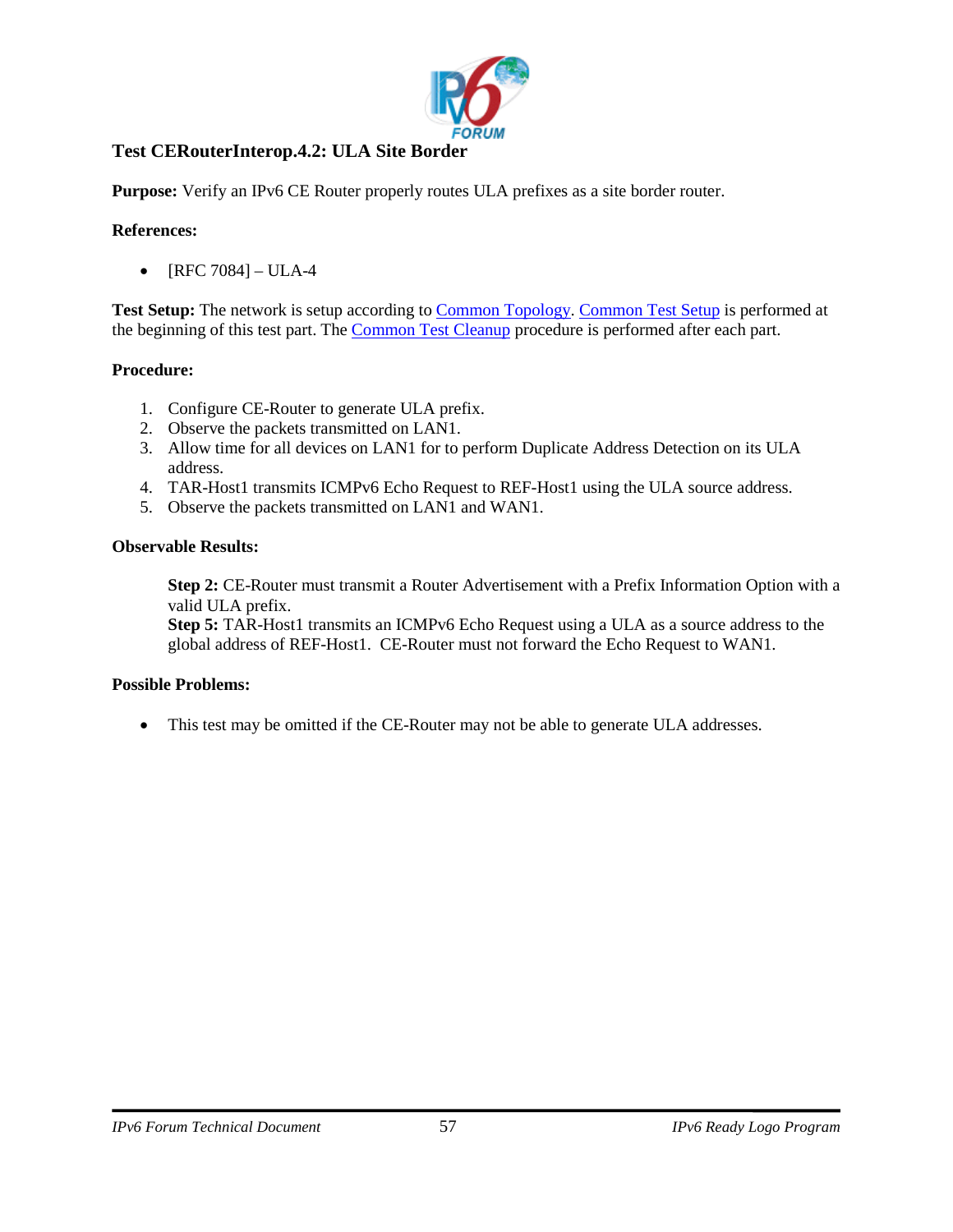

# <span id="page-58-0"></span>**Appendix-A Required Data**

When you apply for an IPv6 Ready CE Router Logo Phase-2 you need to submit test logs. In this appendix detailed requirement for the test logs are described.

## <span id="page-58-1"></span>**1.1 Interoperability Target Device Requirements**

Each applicant must be tested against 2 Target Routers and 2 Target Hosts. All Vendors MUST have different IPv6 stacks.

## <span id="page-58-2"></span>**1.2 Required Data**

The following interoperability test result data are required for IPv6 Ready CE Router Logo Phase-2.

The CE-Router, TAR-Host1 and TAR-Router1 in each round of interoperability will be referred to here as follows:

| <b>CE-Router</b>   | VendorX              | Vendor name of CE-Router    |
|--------------------|----------------------|-----------------------------|
|                    | <b>DeviceName</b>    | Device name of CE-Router    |
|                    | <b>DeviceVersion</b> | Device version of CE-Router |
| <b>TAR-Host1</b>   | VendorA              | Vendor names of TAR-Host1   |
|                    | Vendor B             |                             |
| <b>TAR-Router1</b> | VendorC              | Vendor names of TAR-Router1 |
|                    | VendorD              |                             |

## <span id="page-58-3"></span>**A. Topology Map**

Network topology figures or address list, with IPv6 addresses and MAC address of each attached interface, are required. Fig. 1 is an example of topology figure. Fig. 2 is an example of an address list.

## **Naming Syntax**

*TAR-Host1.TAR-Router1.topology*

e.g. *VendorA.VendorC.topology*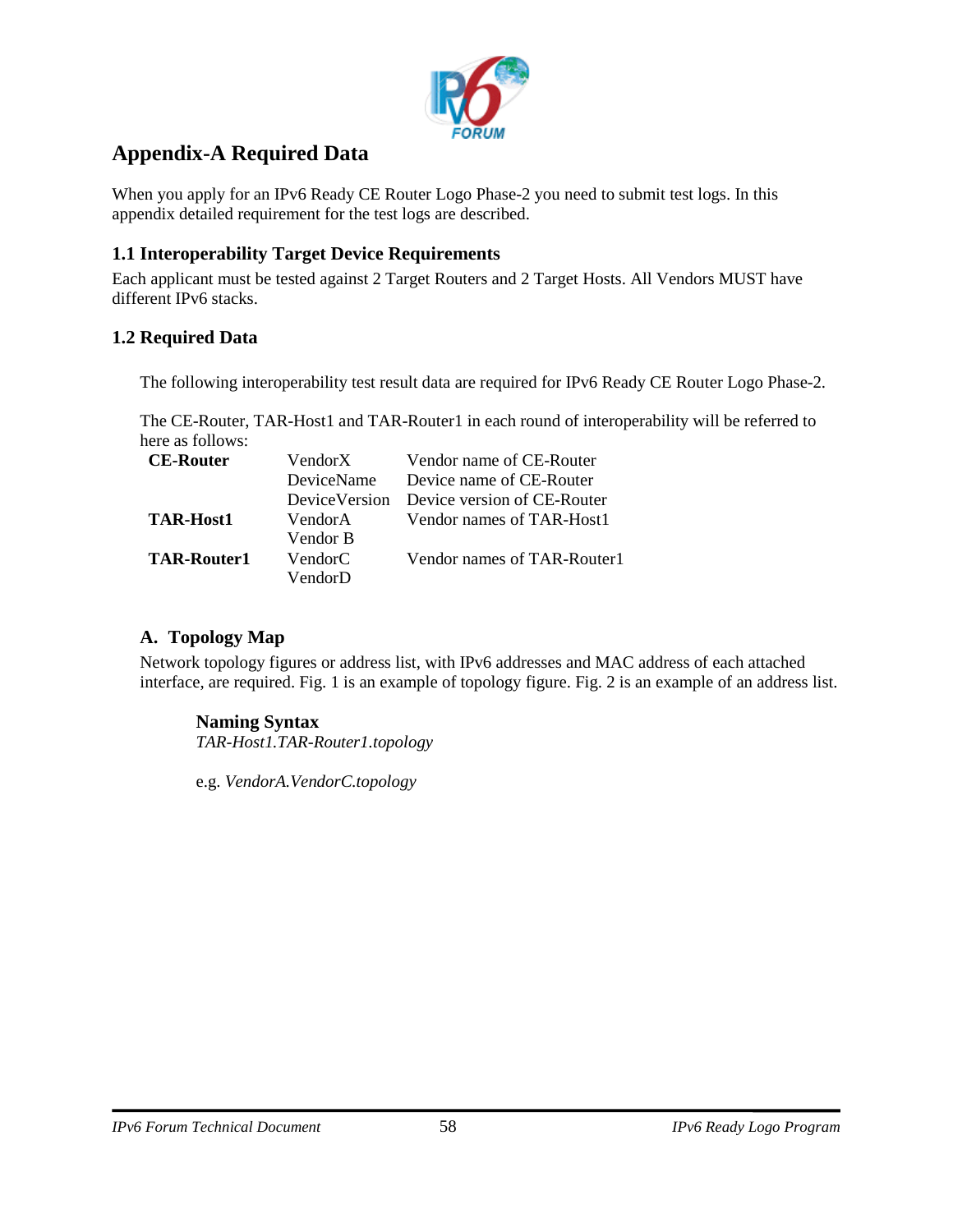

**Figure 1 - Topology Figure Example**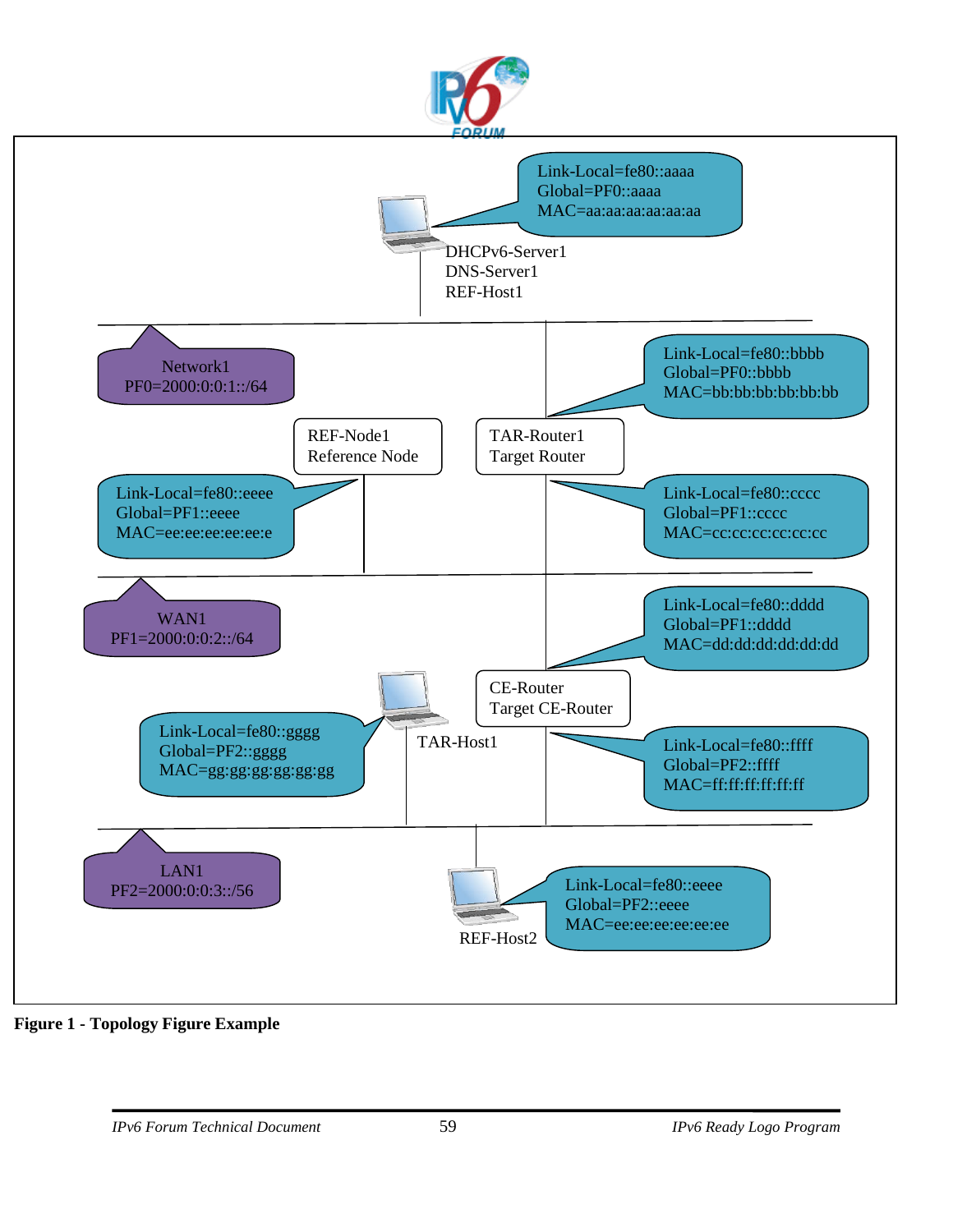

**Network1 PF0=2000:0:0:1::/64** DHCPv6-SERVER1: Link-Local=fe80::aaaa Global=PF0::aaaa MAC=aa:aa:aa:aa:aa:aa

DNS-SERVER1: Link-Local=fe80::aaaa Global=PF0::aaaa MAC=aa:aa:aa:aa:aa:aa

REF-HOST1: Link-Local=fe80::aaaa Global=PF0::aaaa MAC=aa:aa:aa:aa:aa:aa

TAR-ROUTER1 [Network1]: Link-Local=fe80::bbbb Global=PF0::bbbb MAC=bb:bb:bb:bb:bb:bb

**WAN1 PF1=2000:0:0:2::/64** TAR-ROUTER1 [WAN1]: Link-Local=fe80::cccc Global=PF1::cccc MAC=cc:cc:cc:cc:cc:cc

CE-ROUTER1 [WAN1]: Link-Local=fe80::dddd Global=PF1::dddd MAC=dd:dd:dd:dd:dd:dd

REF-NODE1: Link-Local=fe80::eeee Global=PF1::eeee MAC=ee:ee:ee:ee:ee:ee **LAN1 PF2=2000:0:0:3/56** CE-ROUTER [LAN1]: Link-Local=fe80::ffff Global=PF2::ffff MAC=ff:ff:ff:ff:ff:ff

TAR-HOST1: Link-Local=fe80::gggg Global=PF2::gggg MAC=gg:gg:gg:gg:gg:gg

REF-HOST2: Link-Local=fe80::eeee Global=PF2::eeee MAC=ee:ee:ee:ee:ee:ee

## <span id="page-60-0"></span>**Figure 2 - Address List Example**

## **B. Command Log**

Ping6 and traceroute are used as default applications. When you run a test with ping6 or traceroute application, please save the command and command output into individual files. Alternate applications are allowed. Save the command log regardless of what application was used. Save a command files for each test on each node.

## **Naming Syntax**

*Chapter.Section.Part.SRC.DST.result*

**SRC** – the vendor name of the node on which the commands were run.

**DST** – the vendor name of the destination of the command.

If either nodes are Reference Hosts or the DST is not a host in the topology, they are represented as REF.

e.g. CERouterInterop.3.1A ICMPv6 Link-Local Address (LAN)

*3.1.A.REF.VendorX.result*

*3.1.A.VendorX.REF.result*

**NOTE:** Reference files for CERouterInterop.1.1B and CERouterInterop.2.1.B should be named as follows:

*Chapter.Section.Part.SRC.DST1.DST2.result*  Where DST1 is the Target Device that was enabled first and DST2 is the Target Device that was enabled second.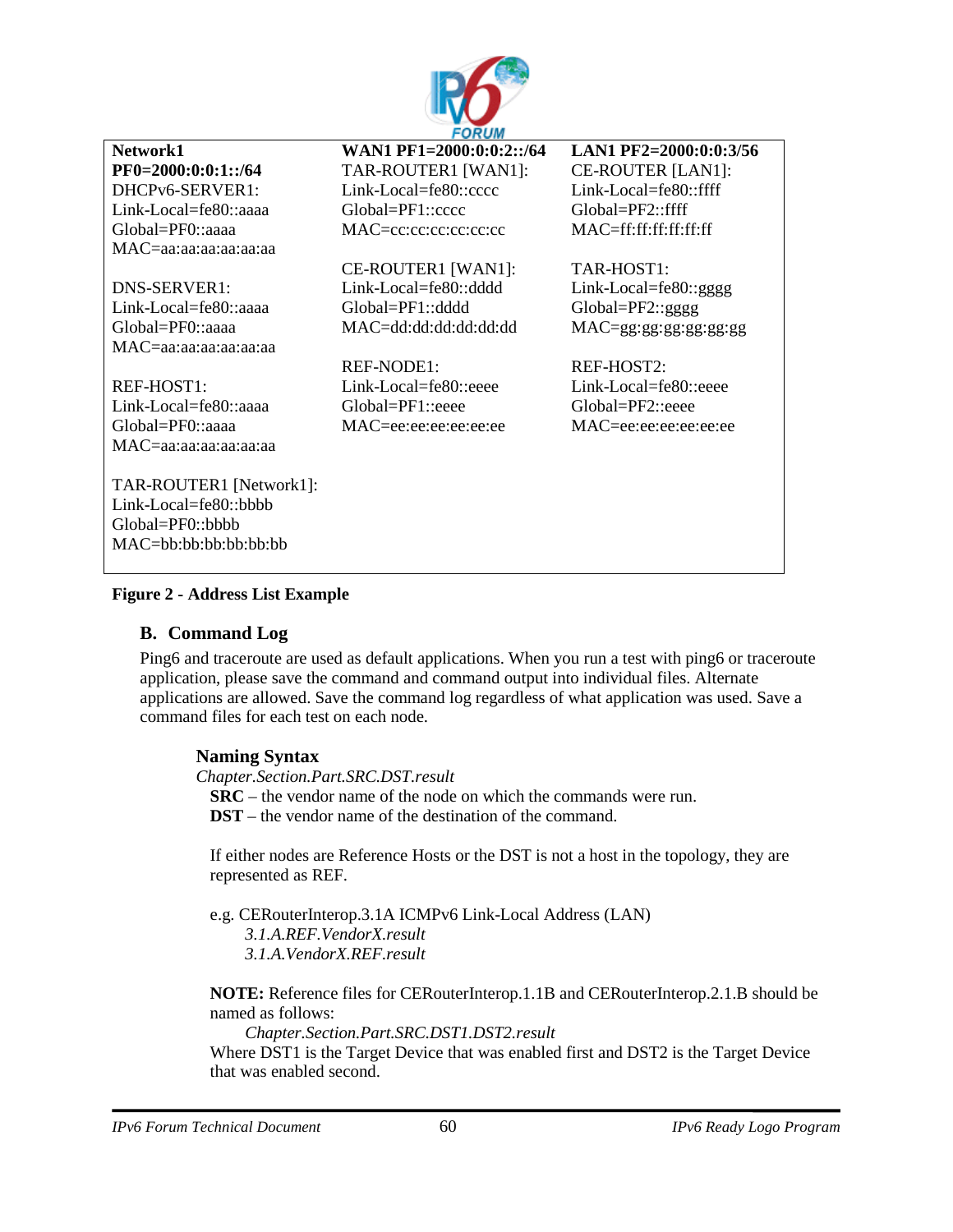

e.g. CERouter.1.1.B Duplicate Address Detection Tentative Address Duplicated (Link-Local)

*1.1.B.REF.VendorC.VendorX.result* – includes command from step 12. *1.1.B.REF.VendorX.VendorC.result –* includes command from step17.

## <span id="page-61-0"></span>**C. Packet Capture File**

Capture all packets on each link during the test with a device that is not part of the test. Make individual tcpdump(pcap) format file for each test and link or put the packet dump in a readable HTML file.

If you run tcpdump, please specify packet size as 4096. e.g. tcpdump -i if0 -s 4096 –w 1.1.A.VendorX.VendorC.WAN.pcap

## **Naming Syntax**

*Chapter.Section.Part.CE-Router.TargetNode.Link.pcap* For "*Link*", use the captured link name. For "*TargetNode*", use Vendor Name of Target Device on the link.

- e.g. CERouterInterop.3.1.A ICMPv6 Link-Local Address (LAN) *3.1.A.VendorX.VendorA.LAN.pcap*
- e.g. CERouterInterop.3.1.C ICMPv6 Link-Local Address (WAN) *1.2.VendorX.VendorC.WAN.pcap*

## <span id="page-61-1"></span>**D. Test Result Table**

Collect all test result tables in a file and fill the tables as required. This file must contain a table where all passes are clearly marked.

For each test part, include the following information:

|         | VendorA     | VendorB     |
|---------|-------------|-------------|
|         | VendorC     | VendorD     |
| VendorX | PASS or N/S | PASS or N/S |

## **Naming Syntax**

*VendorX.DeviceName.DeviceVersion.table*

## <span id="page-61-2"></span>**1.3 Data Archive**

- Conformance Self-Test results or Conformance Lab test results in are placed in the Conformance directory.
- Interoperability data files described above are placed in the Interoperability directory.
- Make a tar.gz format archive file named *VendorX.DeviceName.Version*

Please organize your data as following directory structure:

VendorX.DeviceName.DeviceVersion/ Conformance/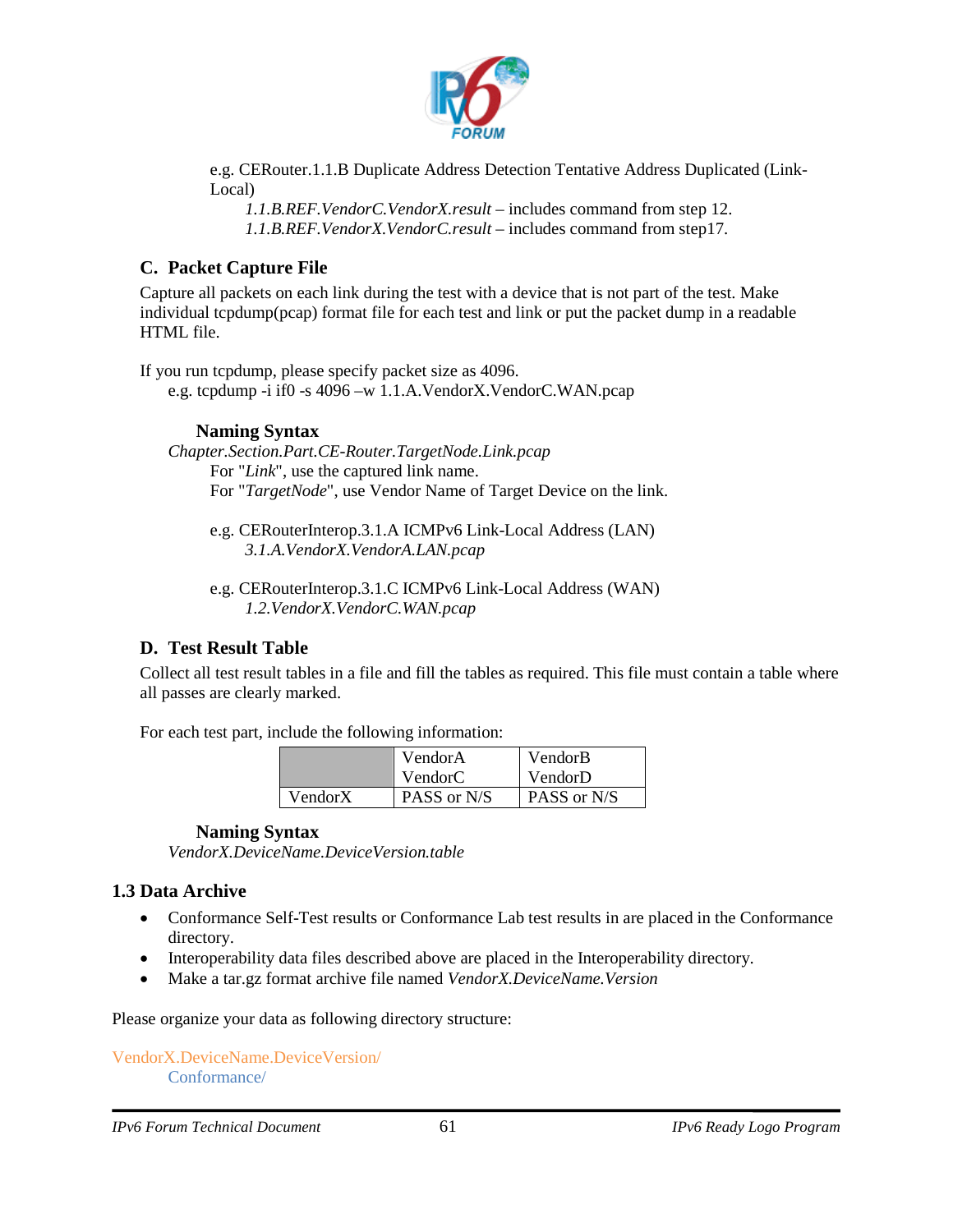

Interoperability/ VendorA.VendorC/ Results/ Captures/ VendorB.VendorD/ Results/ Captures/

## <span id="page-62-0"></span>**A. File List for CE Router**

**NOTE:** Some files may be named differently or missing due to lack of support for Advanced Functionality or use of possible problems

#### /Interoperability

*VendorX.DeviceName.DeviceVersion.table* VendorA.VendorC/ *VendorA.VendorC.topology* Results/ *1.1.A.REF.VendorX.result 1.1.B.REF.VendorC.VendorX.result 1.1.B.REF.VendorX.VendorC.result 1.2.REF.VendorX.result 1.3.A.REF.VendorX.result 1.3.B.REF.VendorX.result 1.4.A.REF.VendorX.result 1.4.B.REF.VendorX.result 1.4.C.REF.VendorX.result 1.4.D.VendorC.VendorX.result 1.4.E.REF.VendorX.result 1.4.G.VendorX.REF.result 1.4.H.VendorX.REF.result 1.4.I.VendorC.VendorX.result 1.6.REF.VendorX.result 1.8.REF.VendorX.result 2.1.A.REF.VendorX.result 2.1.B.REF.VendorA.VendorX.result 2.1.B.REF.VendorX.VendorA.result 2.2.A.VendorA.VendorX.result 2.2.A.VendorA.REF.result 2.2.B.VendorA.VendorX.result 2.2.B.VendorA.REF.result 2.2.C.VendorA.VendorX.result 2.2.C.VendorA.REF.result 2.3.A.REF.VendorA.result 2.4.A.VendorA.REF.result 2.4.B.VendorA.REF.result 2.5.A.REF.VendorA.result 2.5.B.REF.VendorA.result 2.5.C.REF.VendorA.result*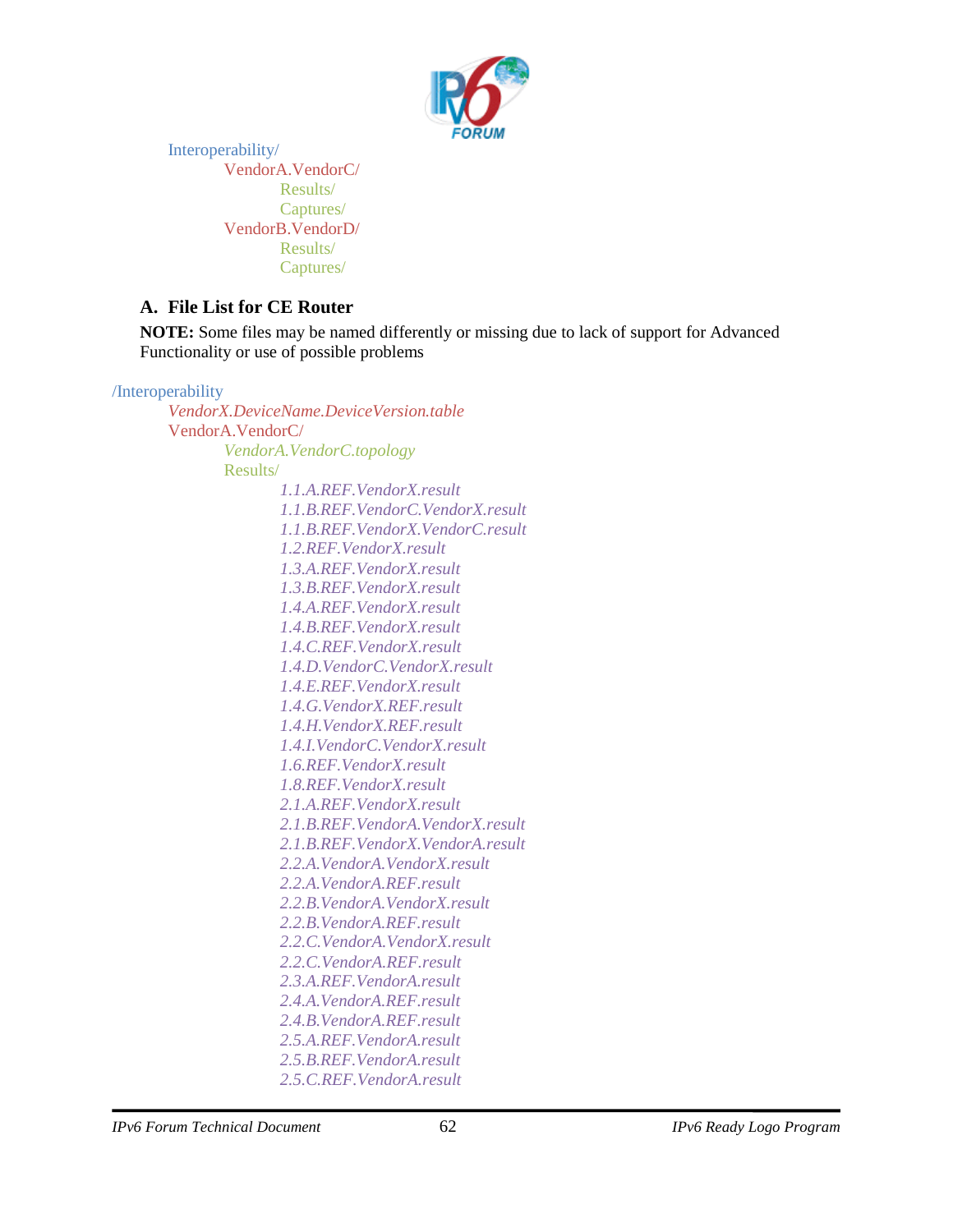

*2.5.E.VendorA.REF.result 2.5.F.VendorA.REF.result 2.6.A.REF1.VendorA.result 2.6.A.REF2.VendorA.result 2.6.A.REF2.REF1.result 2.6.B.REF1.VendorA.result 2.6.B.REF2.VendorA.result 2.6.B.REF2.REF1.result 2.7.A.VendorA.REF.result 2.7.B.REF.VendorA.result 2.8.A.VendorA.REF.result 2.8.B.VendorA.REF.result 2.9.A.VendorA.REF.result 2.9.B.VendorA.REF.result 3.1.A.VendorA.VendorX.result 3.1.A.VendorX.VendorA.result 3.1.B.VendorA.VendorX.result 3.1.B.VendorX.VendorA.result 3.1.C.VendorC.VendorX.result 3.1.C.VendorX.VendorC.result 3.1.D.VendorC.VendorX.result 3.1.D.VendorX.VendorC.result 3.1.E.VendorA.REF.result 3.2.A.VendorA.REF.result 3.2.B.REF.VendorA.result 3.3.A.REF.VendorX.result 3.3.A.VendorC.VendorA.result 3.3.B.REF.VendorX.result 3.3.B.REF.VendorA.result 3.3.B.VendorC.VendorA.result 3.4.VendorA.REF.result 3.4.VendorC.REF.result 4.1.A.REF.VendorA.result 4.1.B.REF.VendorA.result 4.1.C.REF.VendorA.result 4.2.VendorA.REF.result* /Captures *1.1.A.VendorX.VendorC.WAN.pcap 1.1.B.VendorX.VendorC.WAN.pcap 1.2.VendorX.VendorC.WAN.pcap 1.3.A.VendorX.VendorC.WAN.pcap 1.3.B.VendorX.VendorC.WAN.pcap 1.4.A.VendorX.VendorC.WAN.pcap 1.4.B.VendorX.VendorC.WAN.pcap 1.4.C.VendorX.VendorC.WAN.pcap 1.4.D.VendorX.VendorC.WAN.pcap 1.4.E.VendorX.VendorC.WAN.pcap 1.4.F.VendorX.VendorC.WAN.pcap*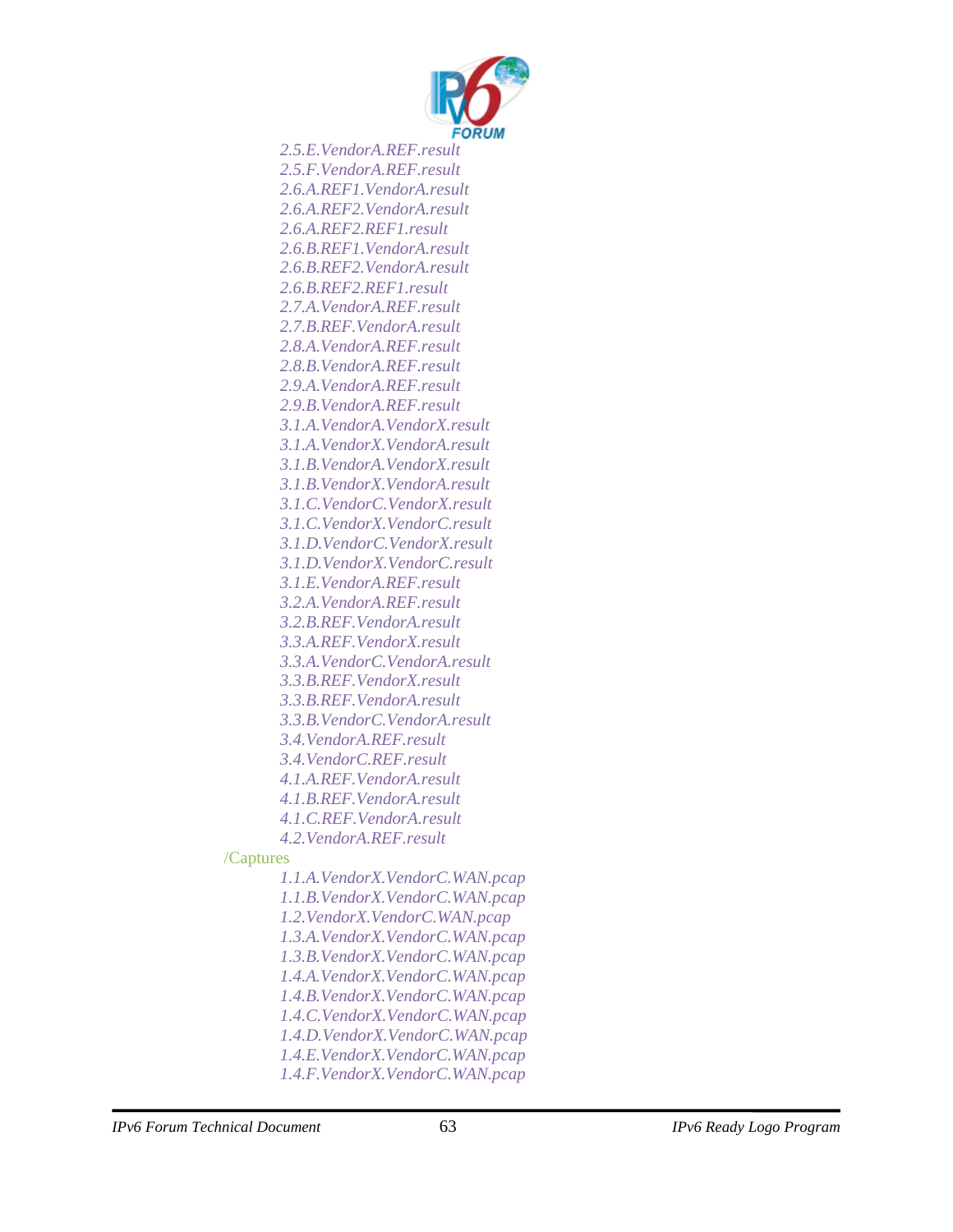

*1.4.G.VendorX.VendorC.WAN.pcap 1.4.H.VendorX.VendorC.WAN.pcap 1.4.I.VendorX.VendorC.WAN.pcap 1.5.A.VendorX.VendorC.WAN.pcap 1.5.B.VendorX.VendorC.WAN.pcap 1.5.C.VendorX.VendorC.WAN.pcap 1.5.D.VendorX.VendorC.WAN.pcap 1.5.E.VendorX.VendorC.WAN.pcap 1.5.F.VendorX.VendorC.WAN.pcap 1.5.G.VendorX.VendorC.WAN.pcap 1.6.VendorX.VendorC.WAN.pcap 1.7.VendorX.VendorC.WAN.pcap 1.8.VendorX.VendorC.WAN.pcap 2.1.A.VendorX.VendorA.LAN.pcap 2.1.B.VendorX.VendorA.LAN.pcap 2.2.A.VendorX.VendorA.LAN.pcap 2.2.A.VendorX.VendorC.WAN.pcap 2.2.B.VendorX.VendorA.LAN.pcap 2.2.B.VendorX.VendorC.WAN.pcap 2.2.C.VendorX.VendorA.LAN.pcap 2.2.C.VendorX.VendorC.WAN.pcap 2.3.A.VendorX.VendorA.LAN.pcap 2.3.A.VendorX.VendorC.WAN.pcap 2.3.B.VendorX.VendorA.LAN.pcap 2.3.B.VendorX.VendorC.WAN.pcap 2.3.C.VendorX.VendorA.LAN.pcap 2.3.C.VendorX.VendorC.WAN.pcap 2.4.A.VendorX.VendorA.LAN.pcap 2.4.B.VendorX.VendorA.LAN.pcap 2.5.A.VendorX.VendorA.LAN.pcap 2.5.B.VendorX.VendorA.LAN.pcap 2.5.C.VendorX.VendorA.LAN.pcap 2.5.D.VendorX.VendorA.LAN.pcap 2.5.E.VendorX.VendorA.LAN.pcap 2.5.F.VendorX.VendorA.LAN.pcap 2.6.A.VendorX.VendorA.LAN.pcap 2.6.A.VendorX.VendorC.WAN.pcap 2.6.B.VendorX.VendorA.LAN.pcap 2.6.B.VendorX.VendorC.WAN.pcap 2.7.A.VendorX.VendorA.LAN.pcap 2.7.A.VendorX.VendorC.WAN.pcap 2.7.B.VendorX.VendorA.LAN.pcap 2.7.B.VendorX.VendorC.WAN.pcap 2.8.A.VendorX.VendorA.LAN.pcap 2.8.B.VendorX.VendorA.LAN.pcap 2.9.A.VendorX.VendorA.LAN.pcap 2.9.A.VendorX.VendorC.WAN.pcap 2.9.B.VendorX.VendorA.LAN.pcap 2.9.B.VendorX.VendorC.WAN.pcap 3.1.A.VendorX.VendorA.LAN.pcap 3.1.B.VendorX.VendorA.LAN.pcap 3.1.C.VendorX.VendorC.WAN.pcap 3.1.D.VendorX.VendorC.WAN.pcap 3.1.E.VendorX.VendorA.LAN.pcap 3.1.E.VendorX.VendorC.WAN.pcap 3.2.A.VendorX.VendorA.LAN.pcap 3.2.A.VendorX.VendorC.WAN.pcap 3.2.B.VendorX.VendorA.LAN.pcap 3.2.B.VendorX.VendorC.WAN.pcap 3.3.A.VendorX.VendorA.LAN.pcap 3.3.A.VendorX.VendorC.WAN.pcap 3.3.B.VendorX.VendorA.LAN.pcap 3.3.B.VendorX.VendorC.LAN.pcap 3.4.VendorX.VendorA.LAN.pcap 3.4.VendorX.VendorC.WAN.pcap 4.1.A.VendorX.VendorA.LAN.pcap 4.1.B.VendorX.VendorA.LAN.pcap 4.1.C.VendorX.VendorA.LAN.pcap 4.1.D.VendorX.VendorA.LAN.pcap 4.2.VendorX.VendorA.LAN.pcap 4.2.VendorX.VendorC.WAN.pcap* /VendorB.VendorD *VendorB.VendorD.topology* /Results *1.1.A.REF.VendorX.result 1.1.B.REF.VendorD.VendorX.result*

*1.1.B.REF.VendorX.VendorD.result*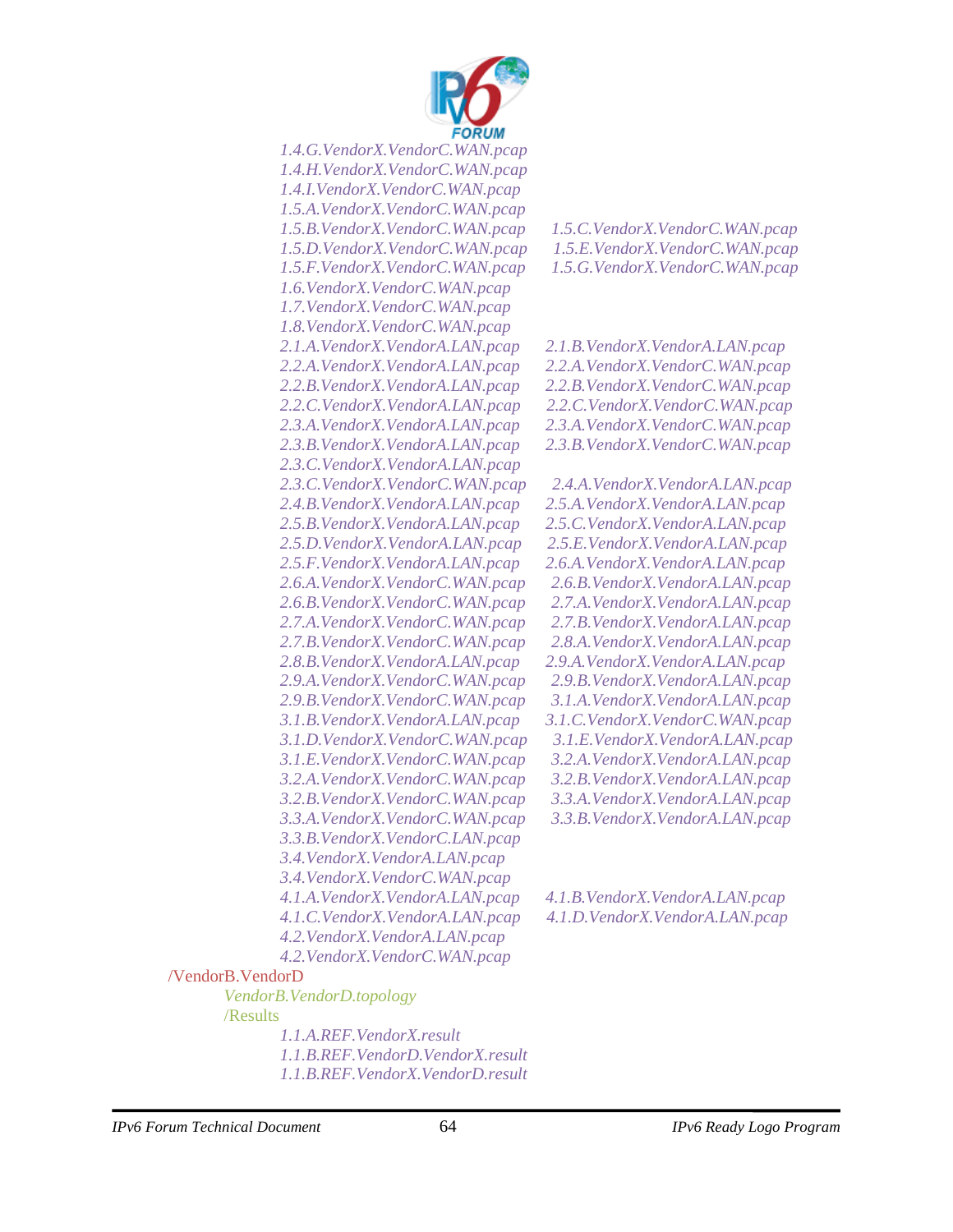

*1.2.REF.VendorX.result 1.3.A.REF.VendorX.result 1.3.B.REF.VendorX.result 1.4.A.REF.VendorX.result 1.4.B.REF.VendorX.result 1.4.C.REF.VendorX.result 1.4.D.VendorD.VendorX.result 1.4.E.REF.VendorX.result 1.4.G.VendorX.REF.result 1.4.H.VendorX.REF.result 1.4.I.VendorD.VendorX.result 1.6.REF.VendorX.result 1.8.REF.VendorX.result 2.1.A.REF.VendorX.result 2.1.B.REF.VendorB.VendorX.result 2.1.B.REF.VendorX.VendorB.result 2.2.A.VendorB.VendorX.result 2.2.A.VendorB.REF.result 2.2.B.VendorB.VendorX.result 2.2.B.VendorB.REF.result 2.2.C.VendorB.VendorX.result 2.2.C.VendorB.REF.result 2.3.A.REF.VendorB.result 2.4.A.VendorB.REF.result 2.4.B.VendorB.REF.result 2.5.A.REF.VendorB.result 2.5.B.REF.VendorB.result 2.5.C.REF.VendorB.result 2.5.E.VendorB.REF.result 2.5.F.VendorB.REF.result 2.6.A.REF1.VendorB.result 2.6.A.REF2.VendorB.result 2.6.A.REF2.REF1.result 2.6.B.REF1.VendorB.result 2.6.B.REF2.VendorB.result 2.6.B.REF2.REF1.result 2.7.A.VendorB.REF.result 2.7.B.REF.VendorB.result 2.8.A.VendorB.REF.result 2.8.B.VendorB.REF.result 2.9.A.VendorB.REF.result 2.9.B.VendorB.REF.result 3.1.A.VendorB.VendorX.result 3.1.A.VendorX.VendorB.result 3.1.B.VendorB.VendorX.result 3.1.B.VendorX.VendorB.result 3.1.C.VendorD.VendorX.result 3.1.C.VendorX.VendorD.result*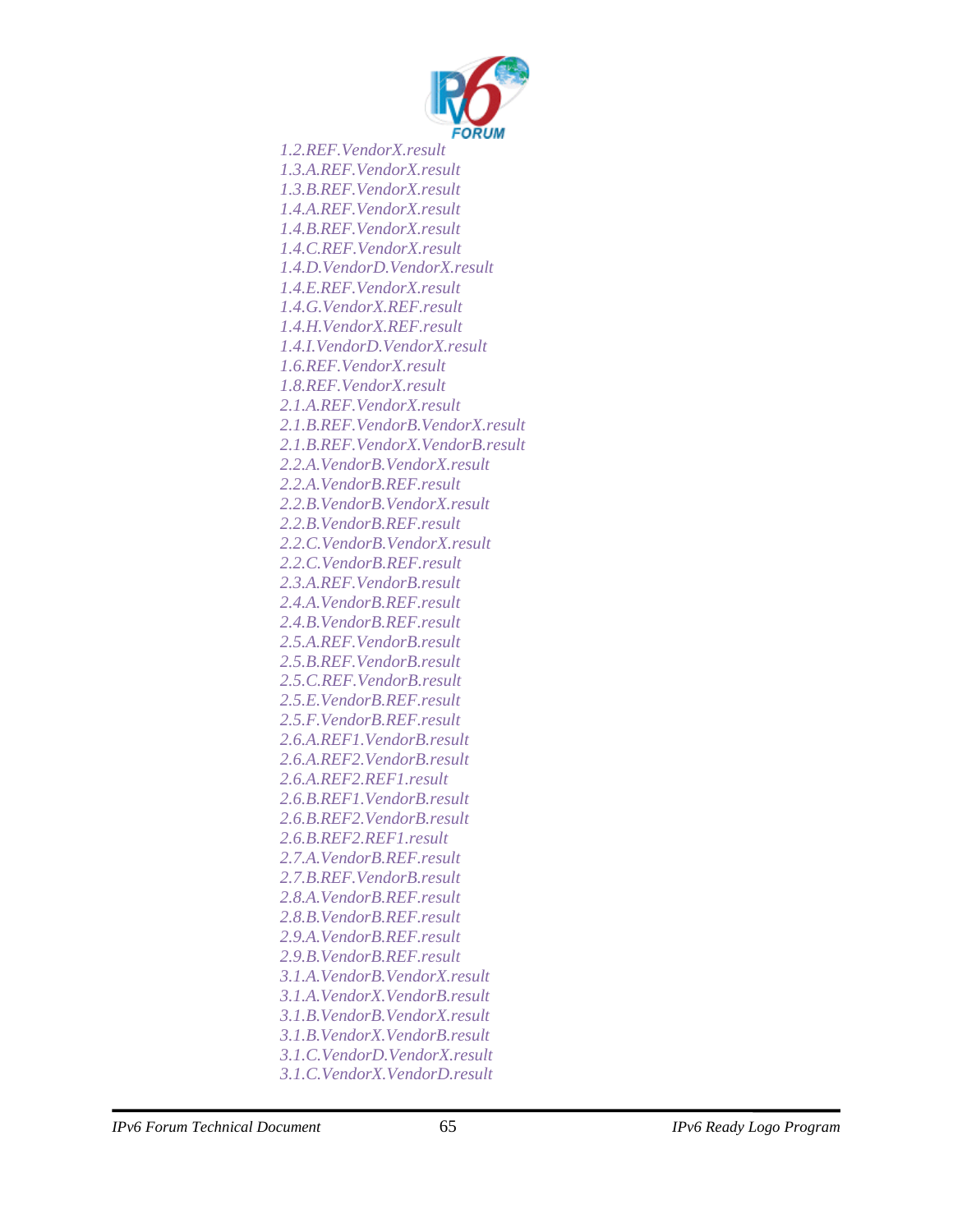

*3.1.D.VendorX.VendorD.result 3.1.E.VendorB.REF.result 3.2.A.VendorB.REF.result 3.2.B.REF.VendorB.result 3.3.A.REF.VendorX.result 3.3.A.VendorD.VendorB.result 3.3.B.REF.VendorX.result 3.3.B.REF.VendorB.result 3.3.B.VendorD.VendorB.result 3.4.VendorB.REF.result 3.4.VendorD.REF.result 4.1.A.REF.VendorB.result 4.1.B.REF.VendorB.result 4.1.C.REF.VendorB.result 4.2.VendorB.REF.result* /Captures *1.1.A.VendorX.VendorD.WAN.pcap 1.1.B.VendorX.VendorD.WAN.pcap 1.2.VendorX.VendorD.WAN.pcap 1.3.A.VendorX.VendorD.WAN.pcap 1.3.B.VendorX.VendorD.WAN.pcap 1.4.A.VendorX.VendorD.WAN.pcap 1.4.B.VendorX.VendorD.WAN.pcap 1.4.C.VendorX.VendorD.WAN.pcap 1.4.D.VendorX.VendorD.WAN.pcap 1.4.E.VendorX.VendorD.WAN.pcap 1.4.F.VendorX.VendorD.WAN.pcap 1.4.G.VendorX.VendorD.WAN.pcap 1.4.H.VendorX.VendorD.WAN.pcap 1.4.I.VendorX.VendorD.WAN.pcap 1.5.A.VendorX.VendorD.WAN.pcap 1.5.B.VendorX.VendorD.WAN.pcap 1.5.C.VendorX.VendorD.WAN.pcap 1.5.D.VendorX.VendorD.WAN.pcap 1.5.E.VendorX.VendorD.WAN.pcap 1.5.F.VendorX.VendorD.WAN.pcap 1.5.G.VendorX.VendorD.WAN.pcap 1.6.VendorX.VendorD.WAN.pcap 1.7.VendorX.VendorD.WAN.pcap 1.8.VendorX.VendorD.WAN.pcap 2.1.A.VendorX.VendorB.LAN.pcap 2.1.B.VendorX.VendorB.LAN.pcap 2.2.A.VendorX.VendorB.LAN.pcap 2.2.A.VendorX.VendorD.WAN.pcap 2.2.B.VendorX.VendorB.LAN.pcap 2.2.B.VendorX.VendorD.WAN.pcap 2.2.C.VendorX.VendorB.LAN.pcap*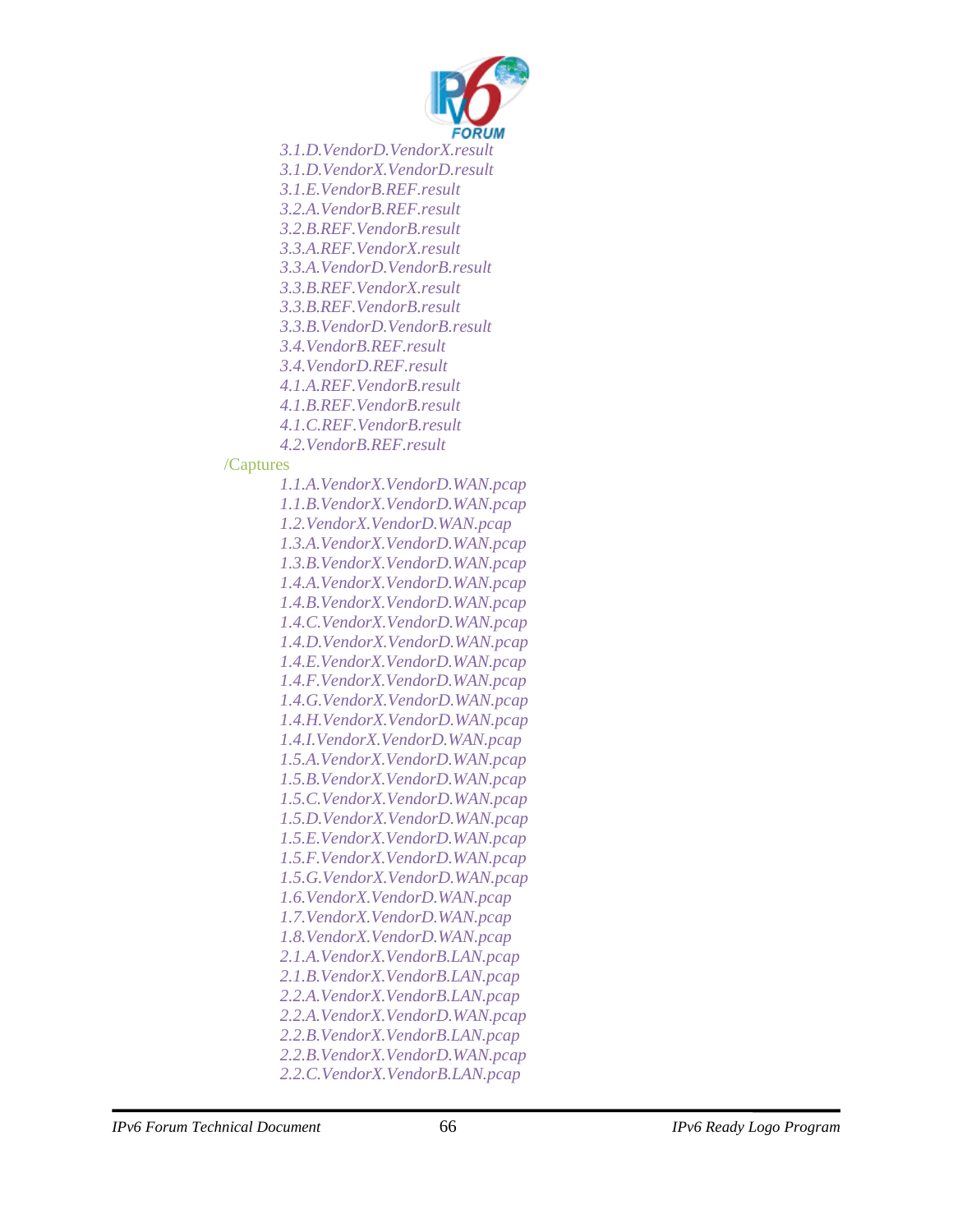

*2.2.C.VendorX.VendorD.WAN.pcap 2.3.A.VendorX.VendorB.LAN.pcap 2.3.A.VendorX.VendorD.WAN.pcap 2.3.B.VendorX.VendorB.LAN.pcap 2.3.B.VendorX.VendorD.WAN.pcap 2.3.C.VendorX.VendorB.LAN.pcap 2.3.C.VendorX.VendorD.WAN.pcap 2.4.A.VendorX.VendorB.LAN.pcap 2.4.B.VendorX.VendorB.LAN.pcap 2.5.A.VendorX.VendorB.LAN.pcap 2.5.B.VendorX.VendorB.LAN.pcap 2.5.C.VendorX.VendorB.LAN.pcap 2.5.D.VendorX.VendorB.LAN.pcap 2.5.E.VendorX.VendorB.LAN.pcap 2.5.F.VendorX.VendorB.LAN.pcap 2.6.A.VendorX.VendorB.LAN.pcap 2.6.A.VendorX.VendorD.WAN.pcap 2.6.B.VendorX.VendorB.LAN.pcap 2.6.B.VendorX.VendorD.WAN.pcap 2.7.A.VendorX.VendorB.LAN.pcap 2.7.A.VendorX.VendorD.WAN.pcap 2.7.B.VendorX.VendorB.LAN.pcap 2.7.B.VendorX.VendorD.WAN.pcap 2.8.A.VendorX.VendorB.LAN.pcap 2.8.B.VendorX.VendorB.LAN.pcap 2.9.A.VendorX.VendorB.LAN.pcap 2.9.A.VendorX.VendorD.WAN.pcap 2.9.B.VendorX.VendorB.LAN.pcap 2.9.B.VendorX.VendorD.WAN.pcap 3.1.A.VendorX.VendorB.LAN.pcap 3.1.B.VendorX.VendorB.LAN.pcap 3.1.C.VendorX.VendorD.WAN.pcap 3.1.D.VendorX.VendorD.WAN.pcap 3.1.E.VendorX.VendorB.LAN.pcap 3.1.E.VendorX.VendorD.WAN.pcap 3.2.A.VendorX.VendorB.LAN.pcap 3.2.A.VendorX.VendorD.WAN.pcap 3.2.B.VendorX.VendorB.LAN.pcap 3.2.B.VendorX.VendorD.WAN.pcap 3.3.A.VendorX.VendorB.LAN.pcap 3.3.A.VendorX.VendorD.WAN.pcap 3.3.B.VendorX.VendorB.LAN.pcap 3.3.B.VendorX.VendorD.LAN.pcap 3.4.VendorX.VendorB.LAN.pcap 3.4.VendorX.VendorD.WAN.pcap 4.1.A.VendorX.VendorB.LAN.pcap 4.1.B.VendorX.VendorB.LAN.pcap 4.1.C.VendorX.VendorB.LAN.pcap*